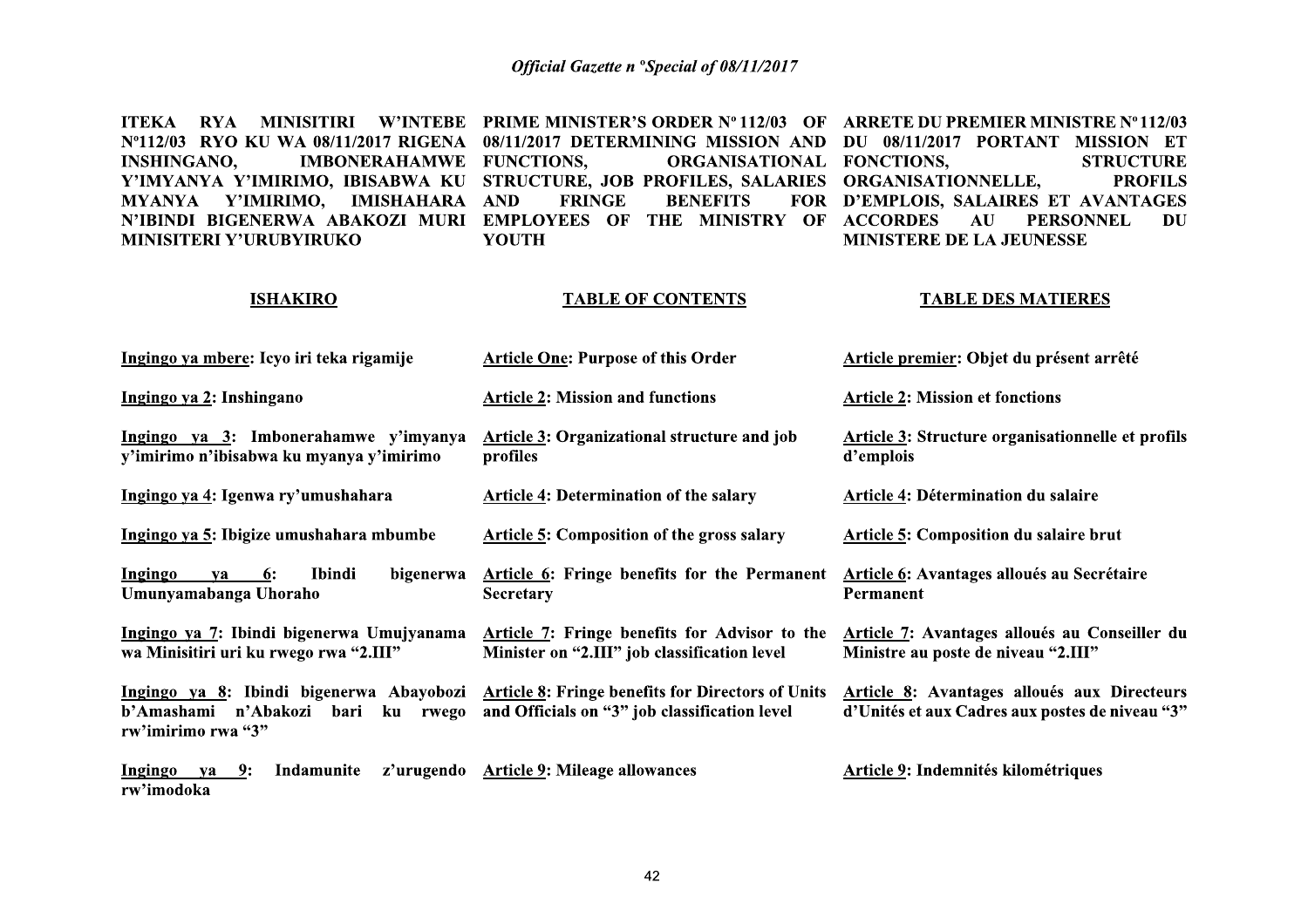| gushyira mu<br>Abashinzwe<br>va 10:<br><b>Ingingo</b><br>bikorwa iri teka       | Article 10: Authorities responsible for the Article 10: Autorités chargées de l'exécution du<br>implementation of this Order | présent arrêté                             |
|---------------------------------------------------------------------------------|------------------------------------------------------------------------------------------------------------------------------|--------------------------------------------|
| va 11:<br>Ivanwaho<br><u>Ingingo</u><br>zinyuranyije n'iri teka                 | ry'ingingo Article 11: Repealing provision                                                                                   | <b>Article 11: Disposition abrogatoire</b> |
| Ingingo ya 12: Igihe iri teka ritangira Article 12: Commencement<br>gukurikizwa |                                                                                                                              | Article 12: Entrée en vigueur              |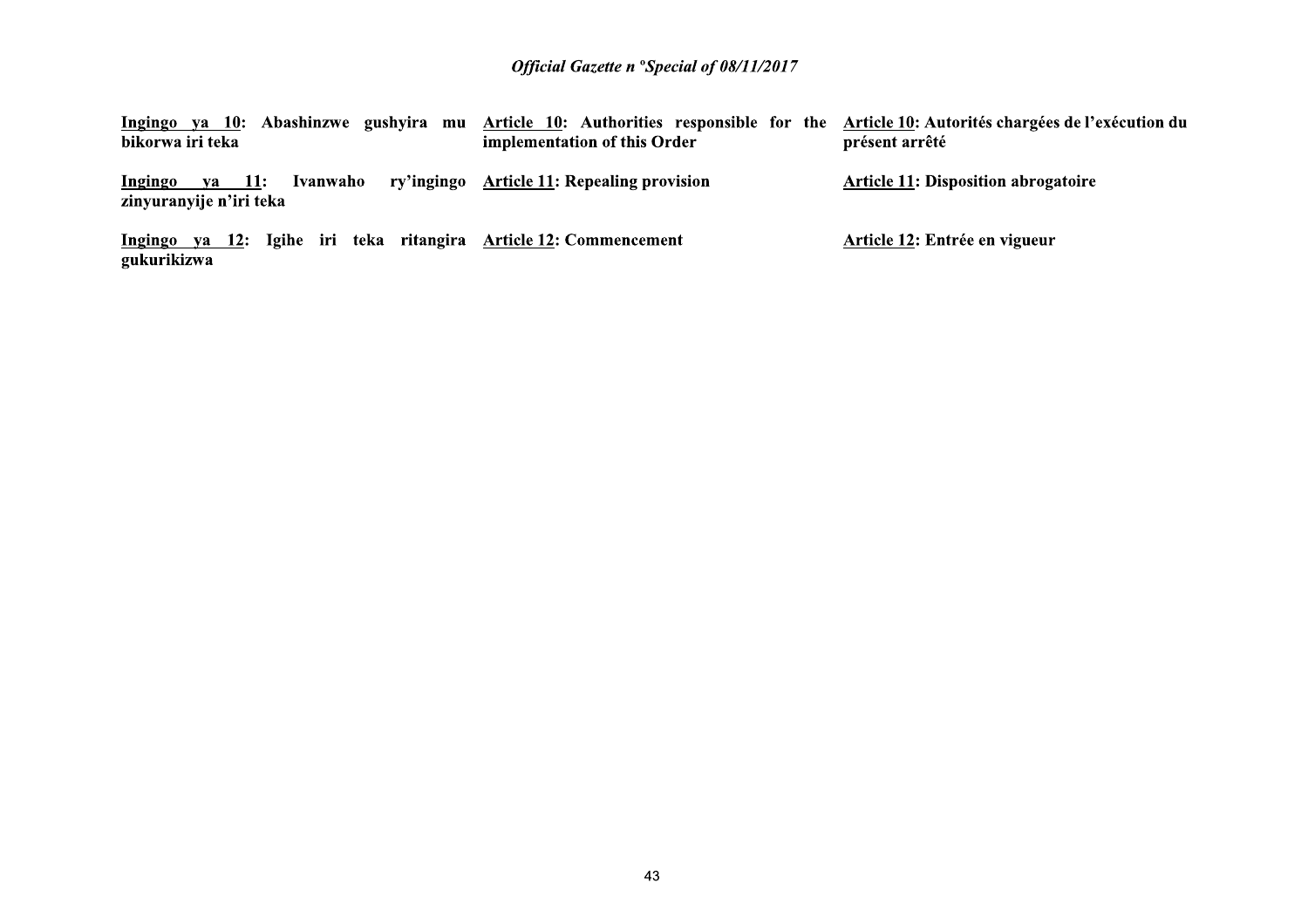| ITEKA RYA MINISITIRI W'INTEBE Nº<br>112/03<br>RYO KU WA 08/11/2017 RIGENA<br><b>INSHINGANO,</b><br><b>IMBONERAHAMWE</b><br>Y'IMYANYA Y'IMIRIMO, IBISABWA KU<br>MYANYA Y'IMIRIMO,<br><b>IMISHAHARA</b><br>N'IBINDI BIGENERWA ABAKOZI MURI<br>MINISITERI Y'URUBYIRUKO | <b>PRIME MINISTER'S ORDER Nº 112/03 OF</b><br>08/11/2017 DETERMINING MISSION AND<br><b>FUNCTIONS,</b><br><b>ORGANISATIONAL</b><br>STRUCTURE, JOB PROFILES, SALARIES<br><b>FRINGE</b><br><b>BENEFITS</b><br><b>FOR</b><br><b>AND</b><br><b>EMPLOYEES OF</b><br>THE MINISTRY OF<br><b>YOUTH</b> | <b>ARRETE DU PREMIER MINISTRE Nº 112/03</b><br>DU 08/11/201 PORTANT MISSION ET<br>FONCTIONS,<br><b>STRUCTURE</b><br><b>ORGANISATIONNELLE,</b><br><b>PROFILS</b><br>D'EMPLOIS, SALAIRES ET AVANTAGES<br><b>ACCORDES</b><br><b>PERSONNEL</b><br>AU<br>DU<br><b>MINISTERE DE LA JEUNESSE</b> |  |
|---------------------------------------------------------------------------------------------------------------------------------------------------------------------------------------------------------------------------------------------------------------------|-----------------------------------------------------------------------------------------------------------------------------------------------------------------------------------------------------------------------------------------------------------------------------------------------|-------------------------------------------------------------------------------------------------------------------------------------------------------------------------------------------------------------------------------------------------------------------------------------------|--|
| <b>Minisitiri w'Intebe;</b>                                                                                                                                                                                                                                         | <b>The Prime Minister;</b>                                                                                                                                                                                                                                                                    | Le Premier Ministre;                                                                                                                                                                                                                                                                      |  |
| Ashingiye ku Itegeko Nshinga rya Repubulika y'u<br>Rwanda ryo mu 2003 ryavuguruwe mu 2015,<br>cyane cyane mu ngingo zaryo, iya 119, iya 120, iya<br>122 n'iya 176;                                                                                                  | Pursuant to the Constitution of the Republic of<br>Rwanda of 2003 revised in 2015, especially in<br>Articles 119, 120, 122 and 176;                                                                                                                                                           | Vu la Constitution de la République du Rwanda de<br>2003 révisée en 2015, spécialement en ses articles<br>119, 120, 122 et 176;                                                                                                                                                           |  |
| Ashingiye ku Itegeko nº 86/2013 ryo ku wa<br>11/09/2013 rishyiraho sitati rusange igenga<br>abakozi ba Leta, cyane cyane mu ngingo yaryo ya<br>52;                                                                                                                  | Pursuant to Law $n^{\circ}$ 86/2013 of 11/09/2013<br>establishing the general statutes for public service,<br>especially in Article 52;                                                                                                                                                       | Vu la Loi nº 86/2013 du 11/09/2013 portant statut<br>général de la fonction publique, spécialement en<br>son article 52;                                                                                                                                                                  |  |
| Bisabwe na<br>Minisitiri w'Abakozi<br>ba Leta<br>n'Umurimo;                                                                                                                                                                                                         | On proposal by the Minister of Public Service and<br>Labour;                                                                                                                                                                                                                                  | Sur proposition du Ministre de la Fonction<br>Publique et du Travail;                                                                                                                                                                                                                     |  |
| y'Abaminisitiri<br>yateranye<br>Inama<br>ku<br>12/09/2017 imaze kubisuzuma no kubyemeza;                                                                                                                                                                            | wa After consideration and approval by the Cabinet,<br>in its session of $12/09/2017$ ;                                                                                                                                                                                                       | Après examen et adoption par le Conseil des<br>Ministres, en sa séance du 12/09/2017;                                                                                                                                                                                                     |  |
| <b>ATEGETSE:</b>                                                                                                                                                                                                                                                    | <b>HEREBY ORDERS:</b>                                                                                                                                                                                                                                                                         | <b>ARRETE:</b>                                                                                                                                                                                                                                                                            |  |
| Ingingo ya mbere: Icyo iri teka rigamije                                                                                                                                                                                                                            | <b>Article One: Purpose of this Order</b>                                                                                                                                                                                                                                                     | Article premier: Objet du présent arrêté                                                                                                                                                                                                                                                  |  |
| Iri teka rigena inshingano, imbonerahamwe<br>y'imyanya y'imirimo, ibisabwa ku myanya                                                                                                                                                                                | This Order determines mission and functions, Le présent arrêté porte mission et fonctions,<br>Organizational structure, job profiles, salaries and                                                                                                                                            | structure organisationnelle, profils d'emplois,                                                                                                                                                                                                                                           |  |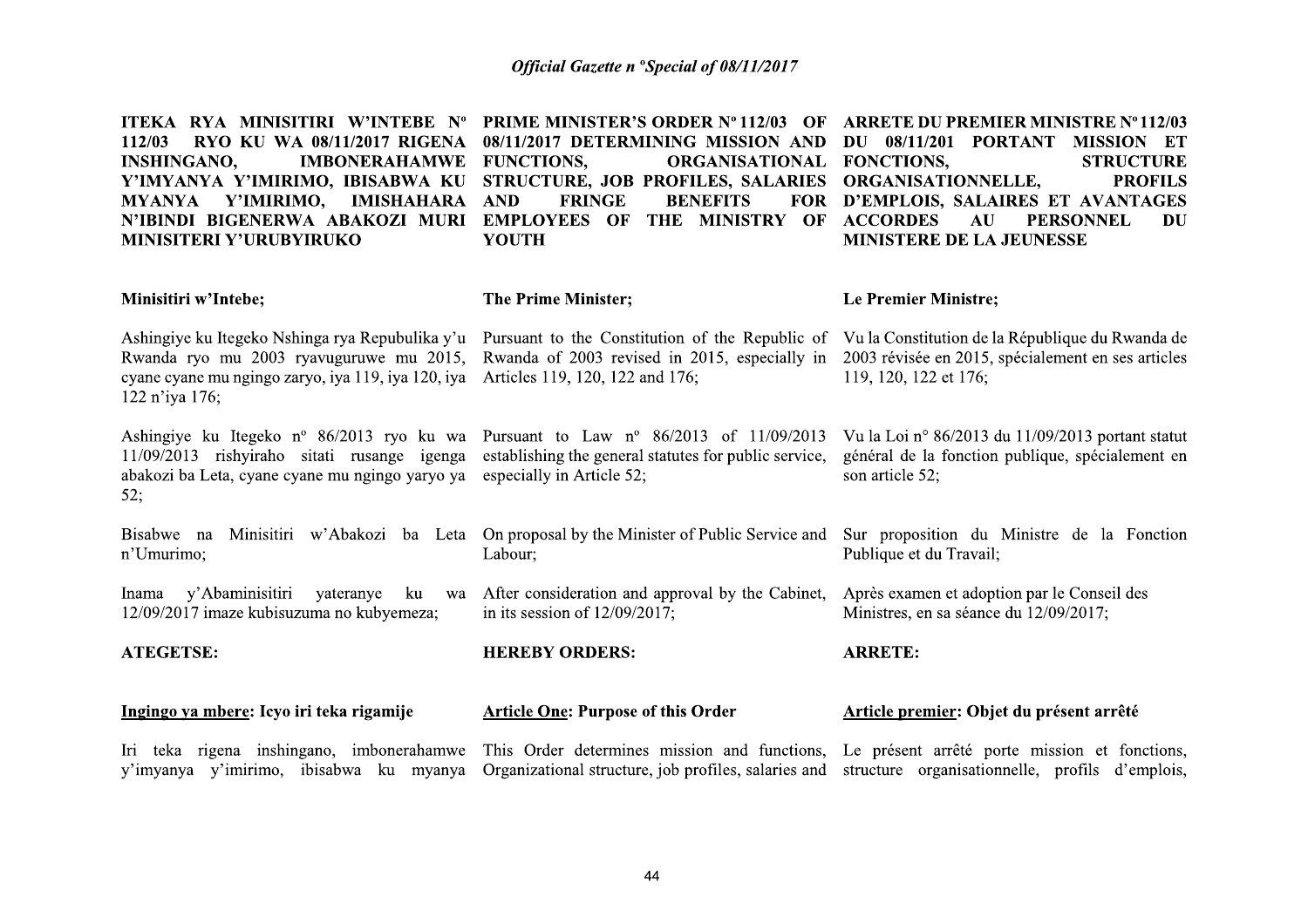y'imirimo, imishahara n'ibindi bigenerwa abakozi muri Minisiteri y'Urubyiruko (MINIYOUTH).

### Ingingo ya 2: Inshingano

Minisiteri y'Urubyiruko ifite inshingano rusange yo gushyiraho uburyo bunoze no gufasha create an enabling environment, act as a catalyst urubviruko n'ubukungu, imibereho myiza ndetse no youth-economically socially and ethics values. kwimakaza imvitwarire mbonezabupfura.

ibi bikurikira:

- 1<sup>°</sup> gushviraho no kumenyekanisha politiki, amategeko, ingamba na gahunda bijyanye n'urubyiruko binyujijwe mu:
	- a. gushyiraho politiki, ingamba na gahunda ziteza imbere ubukungu. imibereho myiza kandi zimakaza imyitwarire mbonezabupfura;
	- gushyiraho z'uburere  $\mathbf{b}$ . gahunda urubyiruko zigamije gutoza kwimakaza imibereho myiza no kugira uruhare mw'iterambere ry'aho batuye;
	- imishinga vibanda ku  $c_{\cdot}$ gutegura rubyiruko hagamijwe guhanga imirimo:

fringe benefits for employees for the Ministry of salaires et avantages accordés au personnel du Youth (MINIYOUTH).

### **Article 2: Mission and functions**

The general mission of the Ministry of Youth is to gutera imbere mu bijvanye and facilitate the promotion and empowerment of

for:

- 1<sup>°</sup> developing and disseminating the sector policies, laws, strategies and programs for youth through:
	- a. elaboration of policies, strategies and programs contributing to youth socioeconomic empowerment and ethical values nurturing;
	- b. developing socio-educational programs to ensure the mentoring for youth social development and community engagement;
	- c. developing projects with aim of creating jobs for youth;

Ministère de la Jeunesse (MINIYOUTH).

### **Article 2: Mission et fonctions**

Le Ministère de la Jeunesse a pour mission générale de créer un environnement propice, de servir comme catalyseur et facilitateur pour la promotion et le développement socio-économique de jeunes et le renforcement de leurs valeurs éthiques.

By'umwihariko Minisiteri y'Urubyiruko ishinzwe Specifically, the Ministry of Youth is responsible Particulièrement, le Ministère de la Jeunesse est chargé de:

- 1<sup>°</sup> développer et diffuser les politiques, lois, stratégies et programmes sectoriels de la jeunesse à travers:
	- a. l'élaboration des politiques, stratégies et programmes qui contribuent au développement socio-économique des jeunes et au renforcement de leurs valeurs éthiques;
	- b. l'élaboration des programmes socioéducatifs susceptibles d'assurer l'encadrement de la jeunesse et leur engagement dans la société;
	- c. le développement des projets concernant la jeunesse en vue de la création d'emplois;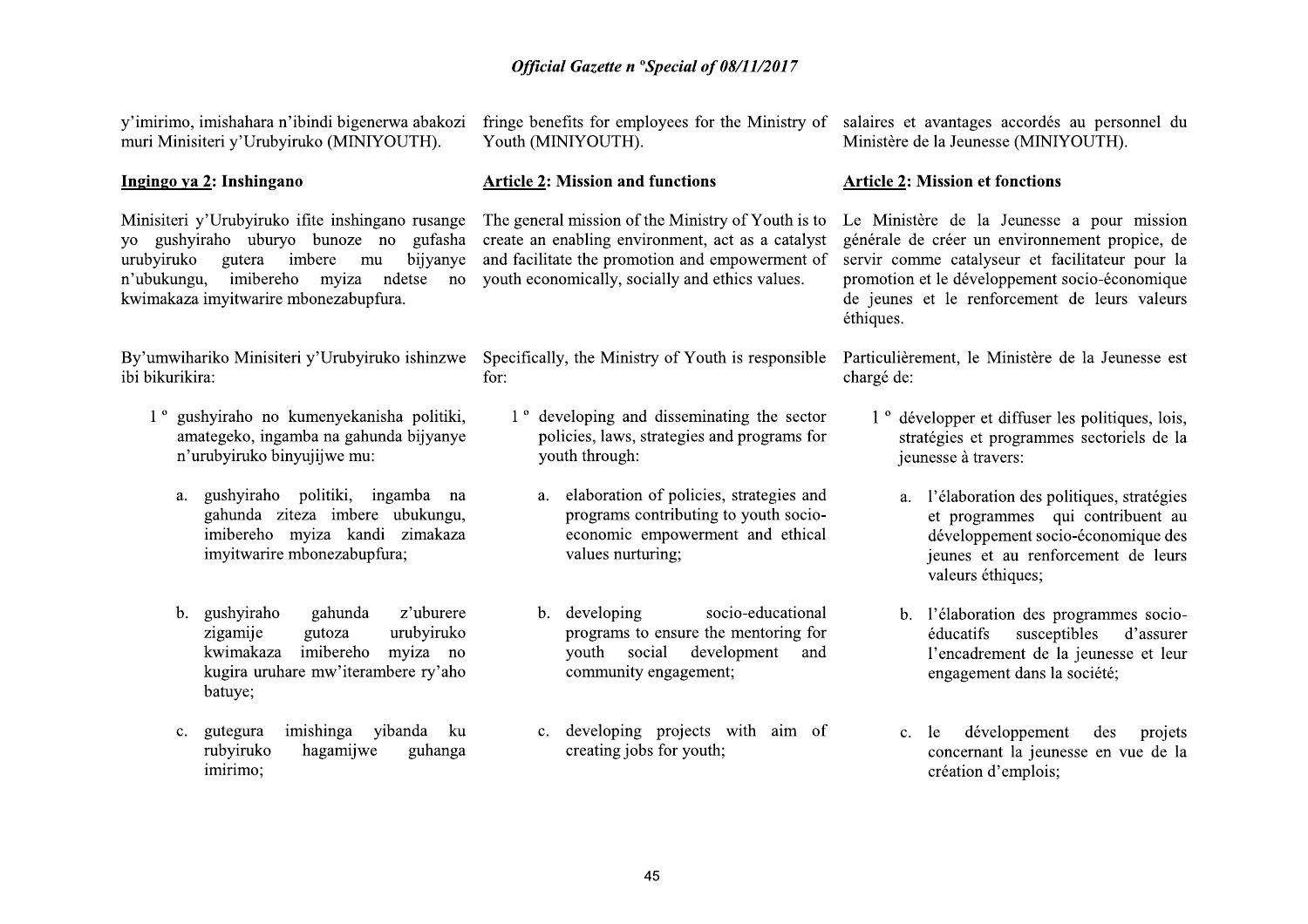- d. guteza imbere ibigo by'urubyiruko hagamijwe iterambere ry'ubukungu n'imibereho myiza y'urubyiruko;
- 2<sup>°</sup> gushyiraho amategeko agenga urwego rw'urubyiruko binyujijwe mu:
	- a. gukorera ubuvugizi urubviruko kugira ngo rugire uruhare mu iterambere ry'igihugu:
	- b. gushyiraho amategeko yerekeye by'urubyiruko ibikorwa  $n<sub>0</sub>$ kuyamenyekanisha;
	- c. guhuza ibikorwa bya Minisiteri na gahunda za Guverinoma;
- 3<sup>°</sup> kubaka ubushobozi bw'inzego n'abakozi binyujijwe mu:
	- a. kubaka ubushobozi bw'inzego n'abakozi bakora muri gahunda z'urubyiruko;
	- b. gufasha mu gushyiraho inzego z'urubyiruko n'amashyirahamwe y'urubyiruko hamwe na gahunda zo kububakira ubushobozi;
- d. the promotion of youth friendly centers for socio economic development;
- 2<sup>°</sup> regulating the youth sector through:
	- a. the advocacy for vouth participation in the development of the country;
	- b. the elaboration of the rules applicable to youth activities and their dissemination;
	- harmonization of the c. the Ministry's activities with the Government's plans;
- 3<sup>°</sup> developing institutional and human resources capacities through:
	- building a. capacity  $\alpha$ f the institutional and human resources operating in youth sector;
	- b. facilitating of the establishment of youth structures and organizations as well as their capacity building mechanisms:
- d. la promotion de centres de jeunes pour le développement socio-économique;
- 2<sup>°</sup> réglementer le secteur de la jeunesse à travers:
	- a. la plaidoirie en faveur de la participation des jeunes dans le développement du pays;
	- b. l'élaboration des règles applicables aux activités des jeunes et propager ces règles;
	- c. l'harmonisation des activités du Ministère avec les programmes du Gouvernement:
- 3<sup>°</sup> développer les capacités institutionnelles et des ressources humaines à travers:
	- a. le renforcement des capacités institutionnelles et des ressources humaines opérant dans les secteurs de la jeunesse;
	- b. la facilitation de la mise en place des structures de la jeunesse et des organisations de développement ainsi que des mécanismes de renforcement de leurs capacités;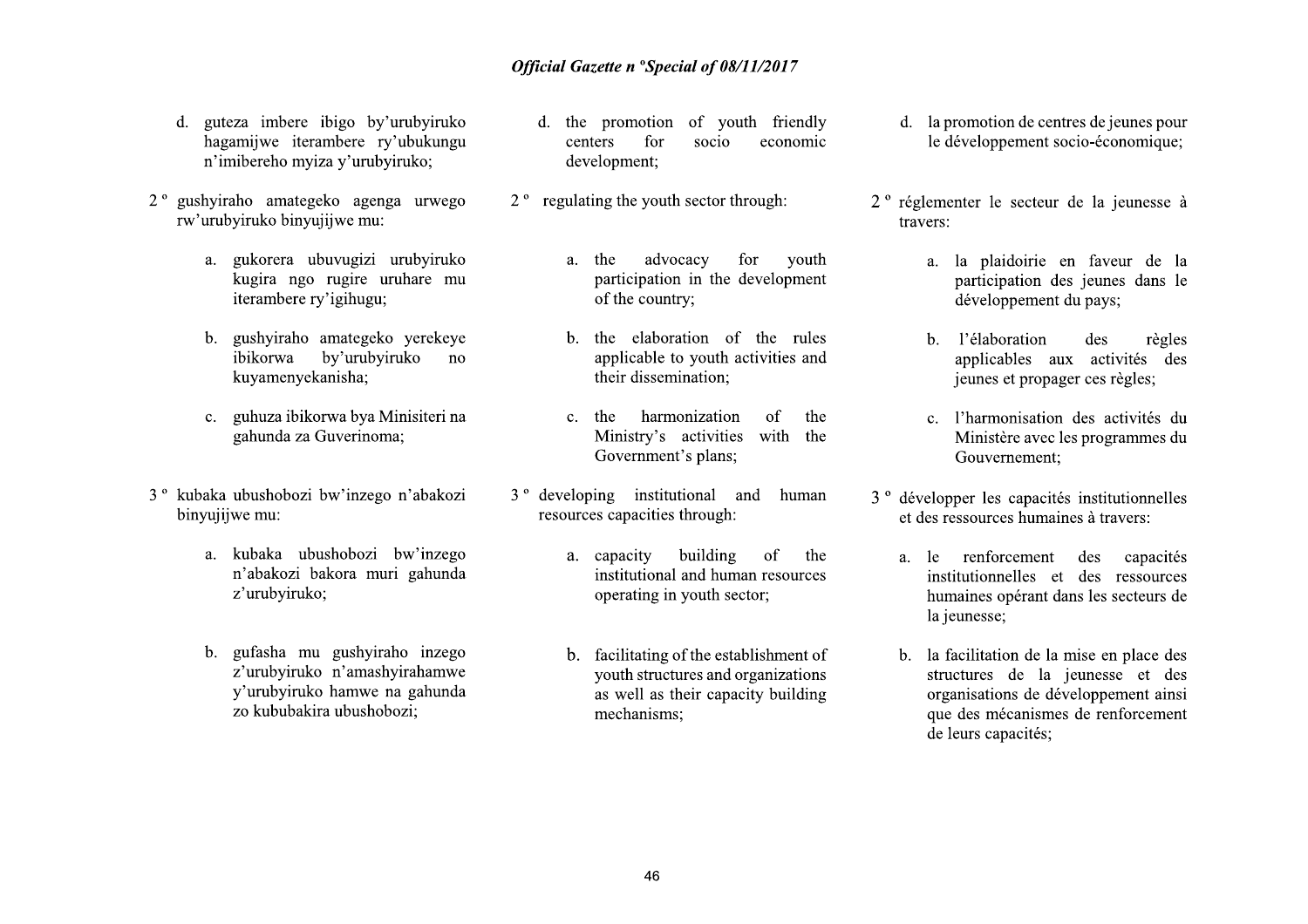- c. gushishikariza urubviruko kwitabira gahunda za Leta;
- d. guhuza ibikorwa byose biteza imbere urubyiruko byaba ibya leta abandi cyangwa bafatanyabikorwa:
- e. gushyigikira gahunda n'ibikorwa bigamiie iterambere mu bukungu n'imibereho mviza by'urubyiruko;
- f. guteza imbere ubufatanye hagati v'urubyiruko haba imbere mu gihugu, mu karere no ku rwego mpuzamahanga ndetse no kubishishikariza urubyiruko rw'u Rwanda ruba mu mahanga:
- 4<sup>°</sup> gukurikirana no gusuzuma ishyirwa mu bikorwa rya politiki, ingamba na gahunda zo guteza imbere urubyiruko binyujijwe mu:
	- a. kugenzura politiki na gahunda bya Minisiteri bijvanye n'iterambere ry'urubyiruko no gufasha inzego mu kubishyira mu bikorwa mu buryo bukwiye:
	- b. gushyiraho uburyo rusange bwo gukurikira no gusuzuma ibikorwa
- vouth c. engagement <sub>of</sub> to participate in Government programs;
- d. coordinating all vouth interventions from government institutions and other partners;
- e. the promotion of initiatives, programs and activities contributing to socio-economic development of youth;
- the promotion of youth exchange  $f_{\cdot}$ programs at national, regional and international level and engaging Rwandan youth living abroad;
- 4<sup>°</sup> monitoring and evaluation of the implementation of national policies, strategies and programs to promote youth through:
	- a. overseeing policies and programs of the Ministry concerning youth development and assistance for their relevant and effective implementation;
	- development of an overall framework  $b_{-}$ for monitoring and evaluating the
- c. l'engagement des jeunes pour participer aux programmes du Gouvernement;
- d. la coordination de les toutes interventions des institutions gouvernementales et autres partenaires en rapport avec la jeunesse.
- promotion initiatives. e. la des programmes et des activités qui contribuent au développement socioéconomiques des jeunes;
- la promotion des programmes  $f_{\cdot}$ d'échange entre les jeunes au niveau national, régional et international ainsi que la participation des jeunes rwandais vivant à l'étranger.
- 4<sup>°</sup> faire le suivi et l'évaluation de la mise en ceuvre des politiques, stratégies et programmes nationaux visant à promouvoir les jeunes à travers:
- a. la supervision des politiques et programmes du Ministère concernant le développement de la jeunesse et assistance pour leur mise en oeuvre de facon pertinente et efficace;
- b. le développement d'un cadre global de suivi et d'évaluation des activités du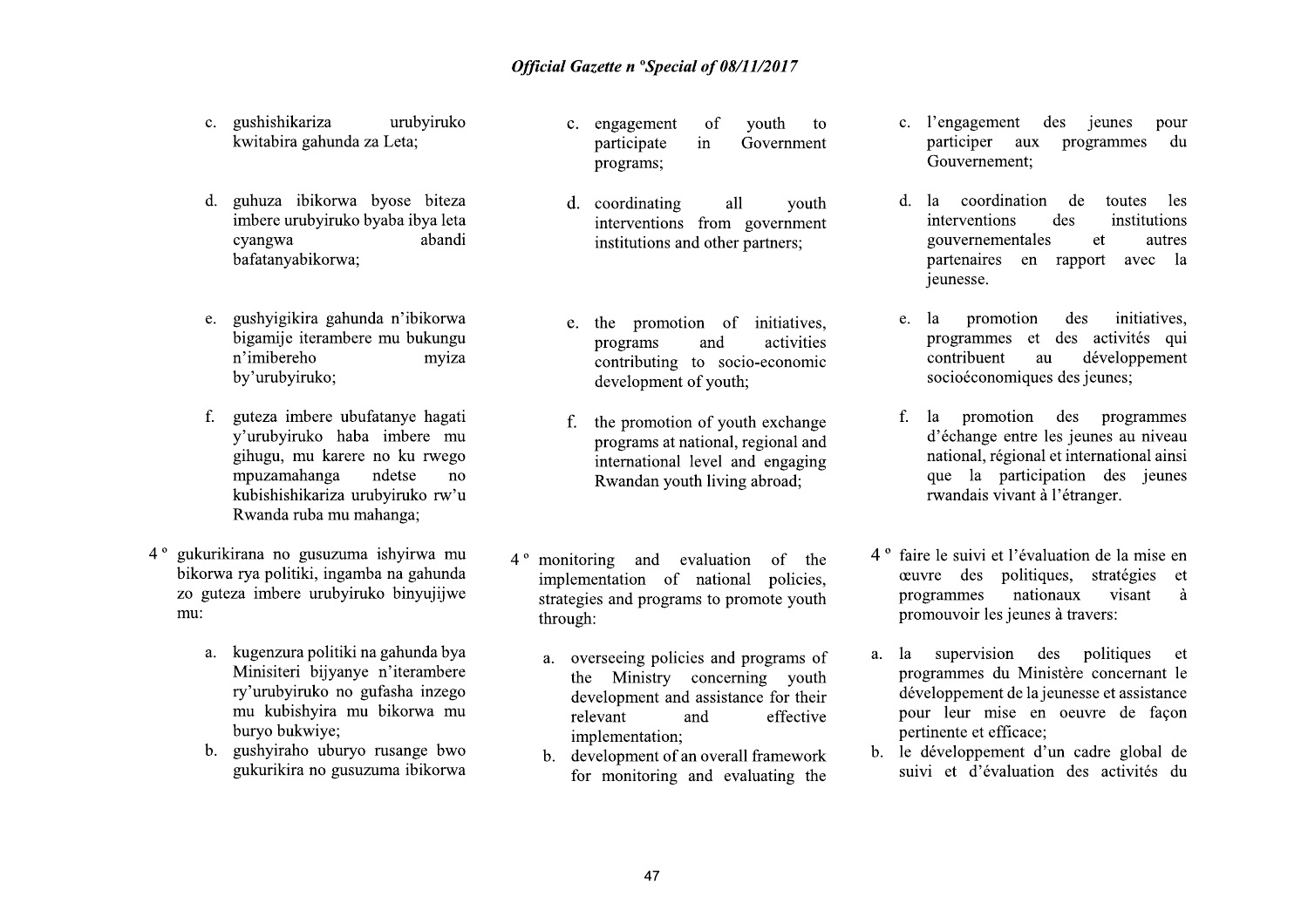bya Minisiteri n'iby'inzego Minisiteri ireberera;

- c. gushyiraho no gushyira mu bikorwa ibipimo ngenderwaho mu gusuzuma politiki, ingamba na gahunda bigamiie iterambere ry'urubyiruko no guhuriza hamwe imibare ijyanye na byo iya mu turere:
- d. gukora raporo z'igihe runaka na zishvikirizwa **buri** mwaka Guverinoma zerekana uruhare rwa za politiki, ingamba, gahunda n'imishinga ku iterambere ry'urubyiruko;
- 5<sup>°</sup> kugenzura inzego zirebererwa na Minisiteri binyuze mu:
	- a. gutanga umurongo ngenderwaho muri gahunda runaka zigomba gushyirwa mu bikorwa n'inzego zirebererwa na Minisiteri;
	- b. kugenzura imikorere n'imicungire by'inzego zirebererwa na Minisiteri:
- 6° gushaka ibikenewe mu iterambere ry'urubyiruko binyuze mu:

Ministry and institutions under its supervision;

- setting up and implementation of  $c_{\cdot}$ indicators to evaluate the impact of the policies, strategies and programs on the development of youth and consolidation of the related data produced on these matters by the districts:
- d. preparation of periodic and annual reports to the Government on the impact of the policies, strategies, programs and projects on the development of youth:
- $5^{\circ}$  overseeing the institutions under its supervision through:
	- a. orientations on specific programs realized by the institutions under supervision;
	- b. supervision of the functioning and management of institutions under the Ministry;
- $6^{\circ}$  mobilizing resources for the development of the youth through:

Ministère et celles des institutions sous sa tutelle:

- c. la mise en place et la mise en œuvre des indicateurs d'évaluation de l'impact des politiques, stratégies et programmes sur le développement de la jeunesse ainsi que la consolidation des données en provenance des districts:
- d. la production des rapports périodiques et annuels soumis au Gouvernement sur l'impact des politiques, stratégies. programmes et projets sur -le développement de la jeunesse:
- 5<sup>°</sup> superviser les institutions sous-tutelle du Ministère à travers:
	- a. l'orientation sur les programmes spécifiques réalisés par les institutions sous tutelle du Ministère:
	- b. la supervision du fonctionnement et de la gestion des institutions sous-tutelle du Ministère:
- 6<sup>°</sup> mobiliser des ressources pour le développement de la jeunesse à travers: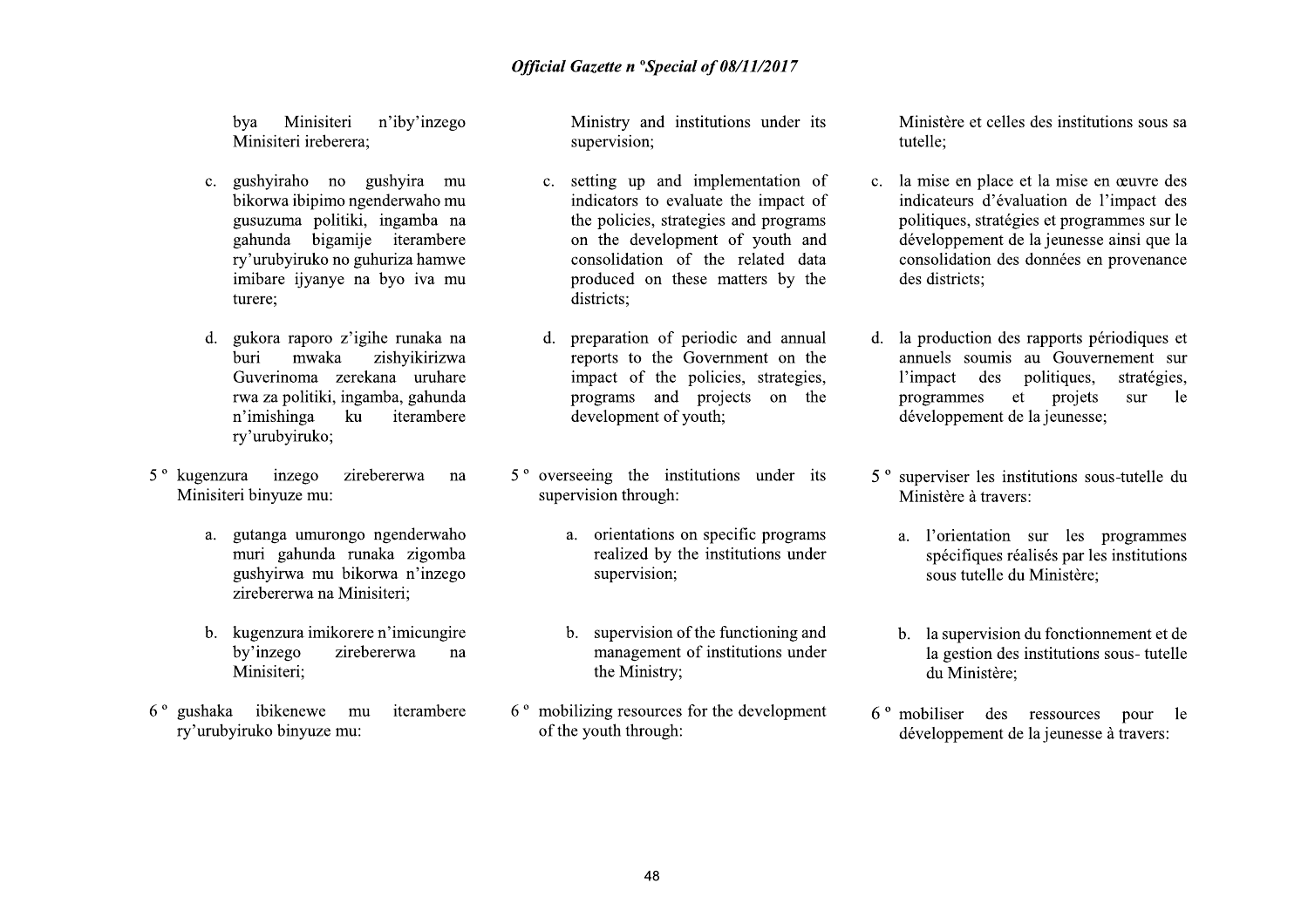- a. gushaka umutungo wo guteza imbere urubyiruko no kugenzura uburyo uwo mutungo ukoreshwa;
- b. guteza imbere ibikorwa byo korohereza urubyiruko rugitangira imishinga ibvara invungu n'abandi bafite ibikorwa bitanga imirimo ku rubyiruko;
- c. guteza imbere ubufatanye hagati v'inzego za Leta n'abikorera mu guhanga imirimo ku rubyiruko;
- guteza imbere ubufatanye mu d. ishoramari ry'abikorera rigamije guteza imbere urubyiruko mu rwego rw'ubukungu n'imibereho myiza;
- e. guteza imbere ubufatanye kugira abafatanyabikorwa ngo bose basenyere umugozi umwe mu ibibazo gukemura biri mu rubviruko.

### Ingingo ya 3: Imbonerahamwe y'imyanya v'imirimo n'ibisabwa ku myanya v'imirimo

Imbonerahamwe y'imyanya y'imirimo n'ibisabwa ku myanya y'imirimo bya Minisiteri y'Urubyiruko biri ku mugereka wa I n'uwa II y'iri teka.

- a. mobilization of resources for development of vouth and monitoring how they are used;
- b. promotion of incentives for young business starters and vouth employment providers;
- c. promotion of partnership between public and private sector to create jobs opportunities for youth:
- d. promotion of partnership with private investment for youth socioeconomic development:
- e. establishment of partnerships to ensure all stakeholders are working together to address youth socioeconomic needs.

### Article 3: Organizational structure and job profiles

The organizational structure and job profiles for the Ministry of Youth are respectively in Annex I and II of this Order.

- a. la mobilisation des ressources pour le développement des jeunes et la surveillance de leur utilisation;
- stratégies promotion  $b_{-}$ - la des d'incitation aux jeunes promoteurs d'entreprises et les fournisseurs d'emploi:
- c. la promotion du partenariat entre le secteur publique et privé pour la création des opportunités d'emploi aux jeunes;
- d. la promotion du partenariat et de l'investissement privé pour le développement socio-économique de la jeunesse;
- l'établissement des partenariats pour e. s'assurer que tous les intervenants travaillent en collaboration pour répondre aux besoins socioéconomiques de la jeunesse.

### Article 3: Structure organisationnelle et profils d'emplois

La structure organisationnelle et les profils d'emplois du Ministère de la Jeunesse sont respectivement en annexes I et II du présent arrêté.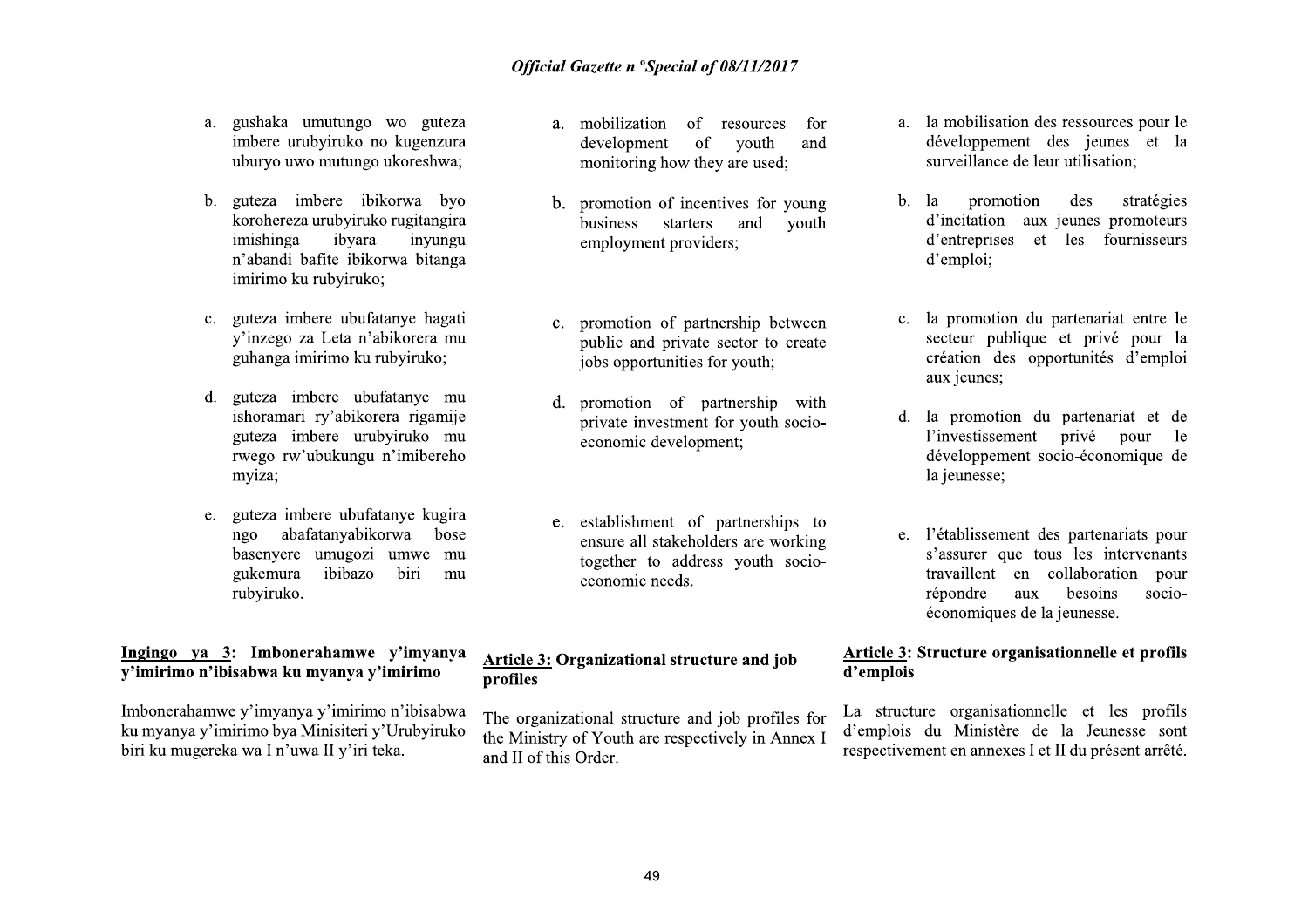|                                                                                                                                                                                                                                                        | <b>Official Gazette n 'Special of 08/11/2017</b>                                                                                                                                                           |                                                                                                                                                                                                                                                                                                                              |
|--------------------------------------------------------------------------------------------------------------------------------------------------------------------------------------------------------------------------------------------------------|------------------------------------------------------------------------------------------------------------------------------------------------------------------------------------------------------------|------------------------------------------------------------------------------------------------------------------------------------------------------------------------------------------------------------------------------------------------------------------------------------------------------------------------------|
| Ingingo ya 4: Igenwa ry'umushahara                                                                                                                                                                                                                     | <b>Article 4: Determination of the salary</b>                                                                                                                                                              | Article 4: Détermination du salaire                                                                                                                                                                                                                                                                                          |
| Imishahara y'abakozi ba Minisiteri y'Urubyiruko<br>igenwa hashingiwe ku mbonerahamwe y'urutonde<br>hakurikijwe<br>rw'imirimo<br>kandi<br>amahame<br>ngenderwaho mu kubara imishahara mu butegetsi<br>bwa Leta.                                         | Salaries for employees of the Ministry of Youth<br>are determined basing on the job classification and<br>in accordance with general principles on salary<br>calculation in public service.                | Les salaires accordés au personnel du Ministère de<br>Jeunesse sont déterminés suivant la<br>la<br>classification des emplois et conformément aux<br>principes généraux de fixation des salaires dans la<br>fonction publique.                                                                                               |
| Urwego, umubare fatizo, agaciro k'umubare fatizo<br>n'umushahara mbumbe bigendana na buri mwanya<br>w'umurimo muri Minisiteri y'Urubyiruko biri ku<br>mugereka wa III w'iri teka.                                                                      | The level, index, index value and gross salary<br>corresponding to each job position in the Ministry<br>of Youth are in Annex III of this Order.                                                           | Le niveau, l'indice, la valeur indiciaire et le salaire<br>brut correspondant à chaque emploi du Ministère<br>de la Jeunesse sont en annexe III du présent arrêté.                                                                                                                                                           |
| Ingingo ya 5: Ibigize umushahara mbumbe                                                                                                                                                                                                                | <b>Article 5: Composition of the gross salary</b>                                                                                                                                                          | <b>Article 5: Composition du salaire brut</b>                                                                                                                                                                                                                                                                                |
| Umushahara mbumbe wa buri kwezi ku mukozi<br>ukubiyemo iby'ingenzi bikurikira:                                                                                                                                                                         | The monthly gross salary for each employee is<br>mainly composed of the following:                                                                                                                         | Le salaire brut mensuel pour chaque agent<br>comprend principalement:                                                                                                                                                                                                                                                        |
| 1 <sup>°</sup> umushahara fatizo;                                                                                                                                                                                                                      | 1 <sup>°</sup> basic salary;                                                                                                                                                                               | 1 <sup>°</sup> le salaire de base;                                                                                                                                                                                                                                                                                           |
| 2 <sup>°</sup> indamunite y'icumbi;                                                                                                                                                                                                                    | 2 <sup>°</sup> housing allowance;                                                                                                                                                                          | 2 <sup>°</sup> l'indemnité de logement;                                                                                                                                                                                                                                                                                      |
| 3 <sup>°</sup> indamunite y'urugendo;                                                                                                                                                                                                                  | 3 <sup>°</sup> transport allowance;                                                                                                                                                                        | 3 <sup>°</sup> l'indemnité de transport;                                                                                                                                                                                                                                                                                     |
| 4 <sup>°</sup> inkunga ya Leta mu bwiteganyirize<br>bw'umukozi;                                                                                                                                                                                        | 4° State contribution for social security;                                                                                                                                                                 | 4 <sup>°</sup> la contribution de l'Etat à la<br>sécurité sociale;                                                                                                                                                                                                                                                           |
| 5 <sup>°</sup> inkunga ya Leta yo kuvuza umukozi.                                                                                                                                                                                                      | 5 <sup>°</sup> State contribution for medical care.                                                                                                                                                        | 5 <sup>°</sup> la contribution de l'Etat aux soins<br>médicaux.                                                                                                                                                                                                                                                              |
| Indamunite y'urugendo ivugwa mu gika cya mbere<br>cy'iyi ngingo, ntigenerwa abakozi bari ku nzego<br>z'imirimo za "F" na "2.III" boroherezwa ingendo<br>hakurikijwe amabwiriza ya Minisitiri ufite gutwara<br>abantu mu nshingano ze. Ntigenerwa kandi | One of this Article shall not be granted to officials<br>positioned on levels "F" and "2.III" whose<br>transport is facilitated in accordance with<br>Instructions of the Minister in charge of transport. | The transport allowance specified in Paragraph L'indemnité de transport dont il est question à<br>l'alinéa premier du présent article n'est pas allouée<br>aux agents de l'Etat aux postes de niveau "F" et<br>"2.III" pour lesquels le transport est facilité selon<br>les Instructions du Ministre ayant le transport dans |
|                                                                                                                                                                                                                                                        |                                                                                                                                                                                                            |                                                                                                                                                                                                                                                                                                                              |
|                                                                                                                                                                                                                                                        | 50                                                                                                                                                                                                         |                                                                                                                                                                                                                                                                                                                              |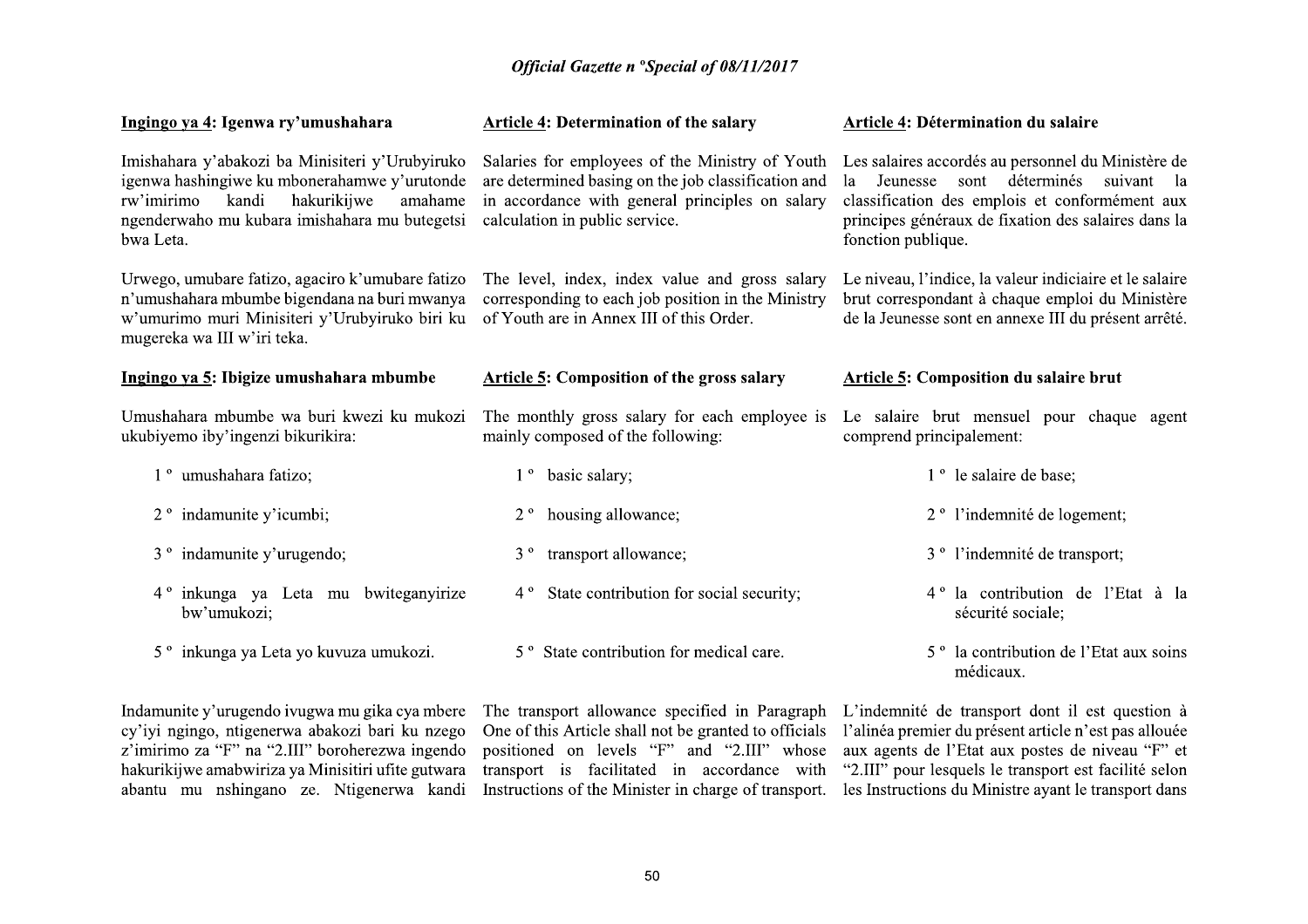Official Gazette n<br>
abakozi bari ku rwego rwa "3" bagenerwa It shall not also be<br>
indamunite yihariye y'urugendo hakurikijwe positioned on level "3"<br>
amabwiriza ya Minisitiri ufite abakozi ba Leta mu transport allowance<br>
n **Official Gazette n**<br>
abakozi bari ku rwego rwa "3" bagenerwa It shall not also be<br>
indamunite yihariye y'urugendo hakurikijwe positioned on level "3"<br>
amabwiriza ya Minisitiri ufite abakozi ba Leta mu transport allowance abakozi bari ku rwego rwa "3" bagenerwa It shall not also be indamunite yihariye y'urugendo hakurikijwe positioned on level "3" amabwiriza ya Minisitiri ufite abakozi ba Leta mu transport allowance mshingano ze.<br> **Ingingo** 

- 
- Instructions of the Mini<br>
service.<br> **Ibindi** bigenerwa **Article 6:** Fringe bene<br>
o<br>
muri Minisiteri The Permanent Secretary<br>
ibindi bimufasha is entitled to the followin<br>
kira:<br>
wanda ibihumbi ijana  $1^{\circ}$  one hundred th
- Service.<br> **Indunyamabanga Uhoraho**<br> **Umunyamabanga Uhoraho**<br> **IMMAX** Umunyamabanga Uhoraho muri Minisiteri The Permanent Secretary<br>
y'Urubyiruko agenerwa ibindi binufasha is entitled to the follow<br>
gutunganya umurimo biku Umunyamabanga Uhoraho muri Minisiteri The Permanent Secret<br>
y'Urubyiruko agenerwa ibindi bimufasha is entitled to the follow<br>
gutunganya umurimo bikurikira:<br>
1° amafaranga y'u Rwanda ibihumbi ijana (Frw 100.000)<br>
itumanah 1 ° amafaranga y'u Rwanda ibihumbi ijana<br>
(100.000 Frw) buri kwezi yo kwishyura (Frw 100.000)<br>
itumanaho rya telefoni yo mu biro, line communic<br>
2 ° amafaranga y'u Rwanda ibihumbi ijana 2 ° one hundred<br>
(100.000 Frw) buri 2° amafaranga y'u (100.000 Frw) bu<br>telefoni igendany<br>3° amafaranga y n'ibihumbi magg<br>buri kwezi yo kw<br>anyura kuri konti<br>4° koroherezwa<br>amabwiriza ya abantu n'ibintu n (100.000 Frw) buri kwezi y'itumanaho rya<br>
telefoni igendanwa; phone community phone community of the community of the community of the community of the community of the base of the community of the community of the commun
- n'ibihumbi maga<br>buri kwezi yo kw<br>anyura kuri konti<br>4 ° koroherezwa<br>amabwiriza ya<br>abantu n'ibintu n buri kwezi yo ku<br>anyura kuri konti<br>4 ° koroherezwa<br>amabwiriza ya<br>abantu n'ibintu n anyura kuri konti<br>4<sup>°</sup> koroherezwa<br>amabwiriza ya<br>abantu n'ibintu n 4 ° koroherezwa<br>amabwiriza ya<br>abantu n'ibintu n<br> A abiri (200.000 Frw) hundred thousant through the bounded thousant irra abashyitsi mu kazi a 200.000) per momentum Ministry's accouse and Ministry's accouse of transport facilita the Instructions of transport. is a bashyitsi mu kazi a 200.000) per mo<br>
a Minisiteri; a Ministry's accou<br>
gendo hakurikijwe 4<sup>°</sup> transport facilita<br>
inisitiri ufite gutwara the Instructions<br>
of transport.<br>
55 Ninisiteri;<br>
Ministry's accourance and the Ministry's accourance and the Instructions<br>
institution and the Instructions<br>
of transport.<br>
55 gendo hakurikijwe 4<sup>°</sup> transport facilita<br>
inisitiri ufite gutwara the Instructions<br>
of transport.<br>
5

**Official Gazette n <sup>o</sup>Special c<br>
"3"** bagenerwa It shall not also be granted to<br>
endo hakurikijwe positioned on level "3" who are<br>
bakozi ba Leta mu transport allowance in a linstructions of the Minister in<br>
service. Official Gazette n <sup>o</sup>Special of<br>
"
bagenerwa It shall not also be granted to<br>
hakurikijwe positioned on level "3" who are er<br>
zi ba Leta mu transport allowance in acc<br>
Instructions of the Minister in cl<br>
service.<br>
bigener Official Gazette n <sup>o</sup>Special of 08/11/20<br>
bagenerwa It shall not also be granted to public s<br>
hakurikijwe positioned on level "3" who are entitled to<br>
i ba Leta mu transport allowance in accordance<br>
Instructions of the Mi Official Gazette n <sup>o</sup>Special of 08/11/20<br>
erwa It shall not also be granted to public se<br>
ijwe positioned on level "3" who are entitled to is<br>
imu transport allowance in accordance<br>
Instructions of the Minister in charge Official Gazette n <sup>o</sup>Special of 08/11/2017<br>
rwa It shall not also be granted to public servants s<br>
jwe positioned on level "3" who are entitled to special a<br>
mu transport allowance in accordance with b<br>
Instructions of th **Official Gazette n °Special of 08/11/2017**<br>
and not also be granted to public servants ses attributions. El<br>
tioned on level "3" who are entitled to special agents de l'Etat<br>
sport allowance in accordance with bénéficien Official Gazette n <sup>o</sup>Special of 08/11/2017<br>
rwa "3" bagenerwa It shall not also be granted to public servants ses attributions. Elle n'<br>
rugendo hakurikijwe positioned on level "3" who are entitled to special agents de l' **Cofficial Gazette n °Special of 08/11/2017**<br>
Trugendo hakurikijwe positioned on level "3" who are entitled to special agents de l'Etat aux<br>
tite abakozi ba Leta nu transport allowance in accordance with bénéficient de l' rwa "3" bagenerwa It shall not also be granted to public servants ses attributions. Elle n'<br>
interator of the Numerous interaction of the Minister in charge of public ospecial agents de l'Endature<br>
Instructions of the Min

- For in charge of public conformément aux instrues<br>
a fonction publique dans<br> **Solution 1990** of Youth Le Secrétaire Permanent<br>
the Ministry of Youth Le Secrétaire Permanent<br>
Frame and Rwandan francs<br>
and Rwandan francs<br>
a
- 
- Examples of the Secretary and the Secretary<br> **Examples of the Secretary**<br> **Examples of Secretary**<br> **Examples the Secretary**<br> **Examples the Secretary**<br> **Examples of Secretary**<br> **Example 100.000 Example 100.000 Example** muri Ministieri The Permanent Secretary in the Ministry of Youth Le Secrétaire Permane<br>
ide binumbi binumbi igna<br>
1<sup>°</sup> one hundred thousand Rwandan francs<br>
1<sup>°</sup> les frais de co<br>
evez i yo kwishyura<br>
(Frw 100.000) per month Manda ibihumbi ijana 1° one hundred thousand Rwandan francs 1° les frais de composition is in the communication allowance;<br>
wanda ibihumbi ijana 2° one hundred thousand Rwandan francs 2° les frais de communication allowanc bihumbi ijana 2° one hundred thousand<br>itumanaho rya (Frw 100.000) per more phone communication all<br>nda angana 3° office entertainment all<br>200.000 Frw) hundred thousand Rwan<br>hyitsi mu kazi 200.000) per month and<br>eri; Minist Example of Friestands and the communication allowance;<br>
example the communication allowance of two<br>
two states in the communication and the communication are communication and the control of two states in the control of th
	- and transferred to the rwandais (200.0)<br>domiciliés au Ministère;<br>n in accordance with 4° les facilités de<br>the Minister in charge aux instructions<br>transport dans se domiciliés au<br>
	Ministère;<br>
	in in accordance with<br>
	4<sup>°</sup> les facilités de<br>
	aux instructions<br>
	transport dans se<br>
	transport dans se Ministère;<br>
	4<sup>°</sup> transport facilitation in accordance with<br>
	4<sup>°</sup> les facilités de<br>
	of transport.<br>
	of transport dans se<br>
	12<sup>°</sup> transport dans se<br>
	13<sup>°</sup> transport dans se<br>
	15<sup>1</sup>

cial of 08/11/2017<br>
ed to public servants ses attributions. Elle n'est pas non plus allouée aux<br>
are entitled to special agents de l'Etat aux postes de niveau "3" qui<br>
accordance with bénéficient de l'indemnité spéciale d cial of 08/11/2017<br>
ed to public servants ses attributions. Elle n'est pas non plus allouée aux<br>
are entitled to special agents de l'Etat aux postes de niveau "3" qui<br>
accordance with bénéficient de l'indemnité spéciale d 64 to public servants ses attributions. Elle n'est pas non plus allouée aux<br>are entitled to special agents de l'Etat aux postes de niveau "3" qui<br>accordance with bénficient de l'indemitié spécial de transport<br>in charge of

- 
- 
- 1 a fonction publique dans ses attributions.<br> **6. 6. Formanent**<br> **6. Exercediare Permanent** au sein du Ministère de la<br> **6. Exercediare Permanent** au sein du Ministère de la<br> **6. Exercediare Permanent** au sein d Ministry of Youth Le Secrétaire Permanent au sein du Ministère de la<br>
de benefits:<br>
Ewandan francs<br>
1<sup>°</sup> les frais de communication par téléphone<br>
entable de bureau équivalant à cent mille francs<br>
wandans (100.000 Frw) pa France Mondon France 1<sup>°</sup> les frais de communication par téléphone<br>
incomth for office land<br>
incomations (100.000 Frw) par mois;<br>
sand Rwandan france communication par téléphone<br>
incomations (100.000 Frw) par mois;<br>
incoma From the formulation of two portable équivalant à cent mille francs<br>
from allowance of two 3<sup>°</sup> les frais de représentation au service<br>
Rwandan francs (Frw équivalant à deux cent mille francs<br>
and transferred to the rwanda Rwandan francs (Frw équivalant à d<br>
n and transferred to the<br>
twandais (200.0<br>
domiciliés au<br>
Ministère;<br>
n in accordance with<br>
4<sup>°</sup> les facilités de<br>
aux instructions<br>
transport dans se<br>
transport dans se
	-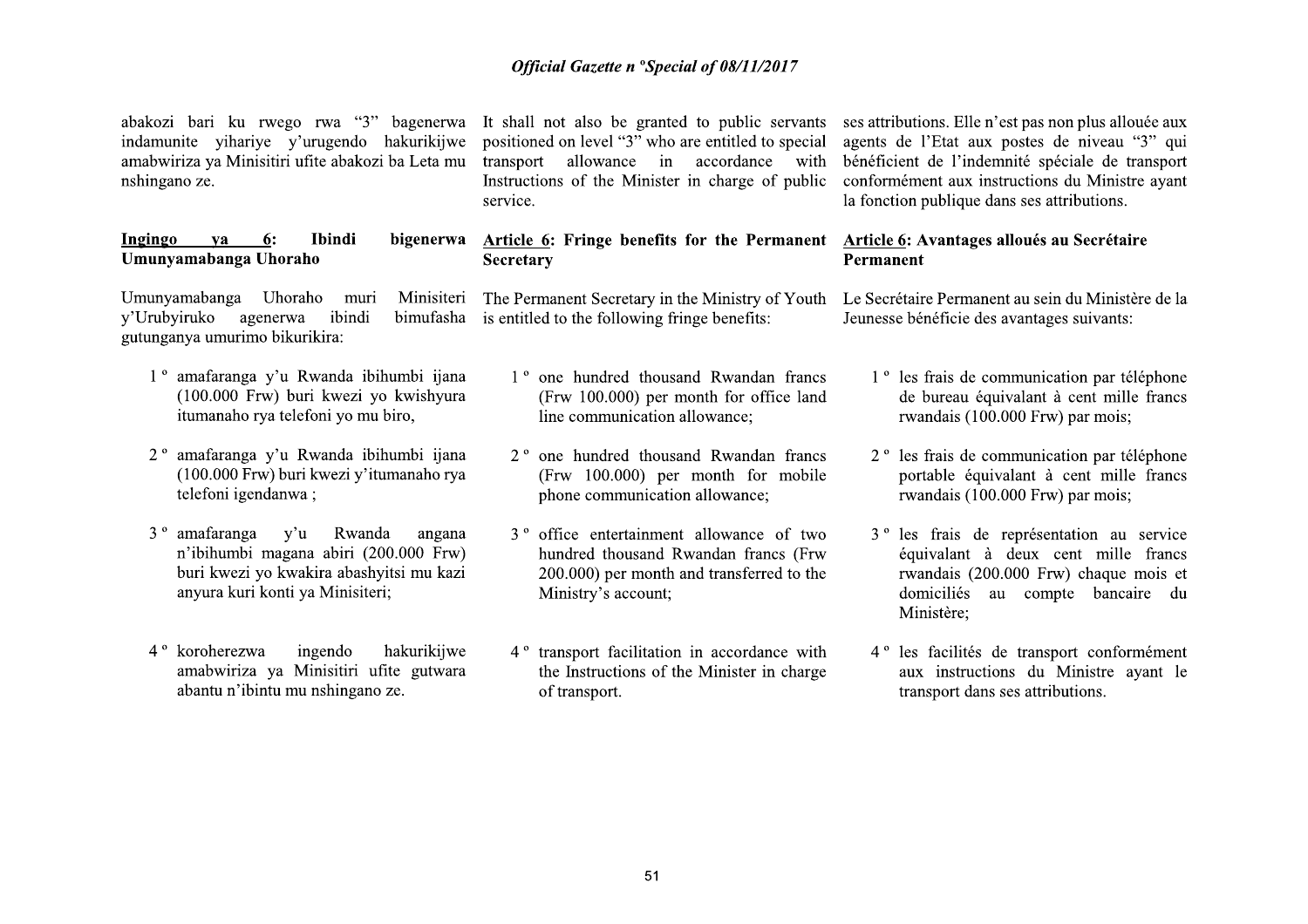| Ingingo ya 7: Ibindi bigenerwa Umujyanama<br>wa Minisitiri uri ku rwego rwa "2.III"                                                                                           | Article 7: Fringe benefits for Advisor to the<br>Minister on "2.III" job classification level                                                            | Article 7: Avantages alloués au Conseiller du<br>Ministre au poste de niveau "2.III"                                                          |  |
|-------------------------------------------------------------------------------------------------------------------------------------------------------------------------------|----------------------------------------------------------------------------------------------------------------------------------------------------------|-----------------------------------------------------------------------------------------------------------------------------------------------|--|
| Umujyanama wa Minisitiri uri ku rwego rwa<br>"2.III" agenerwa ibindi bimufasha gutunganya<br>umurimo bikurikira:                                                              | The Minister on "2.III" job classification level is<br>entitled to the following fringe benefits:                                                        | Le Conseiller du Ministre au poste de niveau<br>"2.III" bénéficie des avantages suivants:                                                     |  |
| 1º Umujyanama wa Minisitiri agenerwa<br>kandi buri kwezi amafaranga y'itumanaho<br>rya telefoni igendanwa angana n'ibihumbi<br>mirongo irindwi y'u Rwanda (70.000<br>$Frw$ ); | 1. the advisor to the Minister is entitled to a<br>mobile phone communication allowance of<br>seventy thousand Rwandan francs (Frw<br>70,000) per month; | 1 <sup>°</sup> les frais de communication par téléphone<br>portable équivalant à soixante-dix mille<br>francs rwandais (70.000 Frw) par mois; |  |
| 2 <sup>°</sup> koherezwa<br>ingendo<br>hakurikijwe<br>amabwiriza ya Minisitiri ufite gutwara<br>abantu mu nshingano ze.                                                       | 2. transport facilitation in accordance<br>with the Instructions of the Minister in<br>charge of transport.                                              | 2 <sup>°</sup> les facilités de transport conformément<br>aux instructions du Ministre ayant le<br>transport dans ses attributions.           |  |
|                                                                                                                                                                               |                                                                                                                                                          |                                                                                                                                               |  |
| Ingingo ya 8: Ibindi bigenerwa Abayobozi<br>b'Amashami n'Abakozi bari<br>ku<br>rwego<br>rw'imirimo rwa "3"                                                                    | <b>Article 8: Fringe benefits for Directors of Units</b><br>and Officials on "3" job classification level                                                | Article 8: Avantages alloués aux Directeurs<br>d'Unités et aux Cadres aux postes de niveau "3"                                                |  |
| Abayobozi b'Amashami n'abakozi bari ku rwego<br>rw'imirimo rwa "3" bagenerwa buri wese ibindi<br>bibafasha gutunganya imirimo bikurikira:                                     | Directors of Units and Officials on "3" job level<br>are each entitled to fringe benefits as follows:                                                    | Les Directeurs d'Unités et Cadres aux postes de<br>niveau "3" bénéficient chacun d'autres avantages<br>comme suit :                           |  |
| 1 <sup>°</sup> amafaranga y'itumanaho rya telefoni<br>igendanwa angana n'ibihumbi mirongo<br>itatu y'u Rwanda (30.000 Frw) buri kwezi;                                        | 1 <sup>°</sup> thirty thousand Rwandan francs (Frw<br>30,000) per month for a mobile phone<br>communication allowance;                                   | 1. les frais de communication par téléphone<br>portable équivalant à trente mille francs<br>rwandais (30.000 Frw) par mois;                   |  |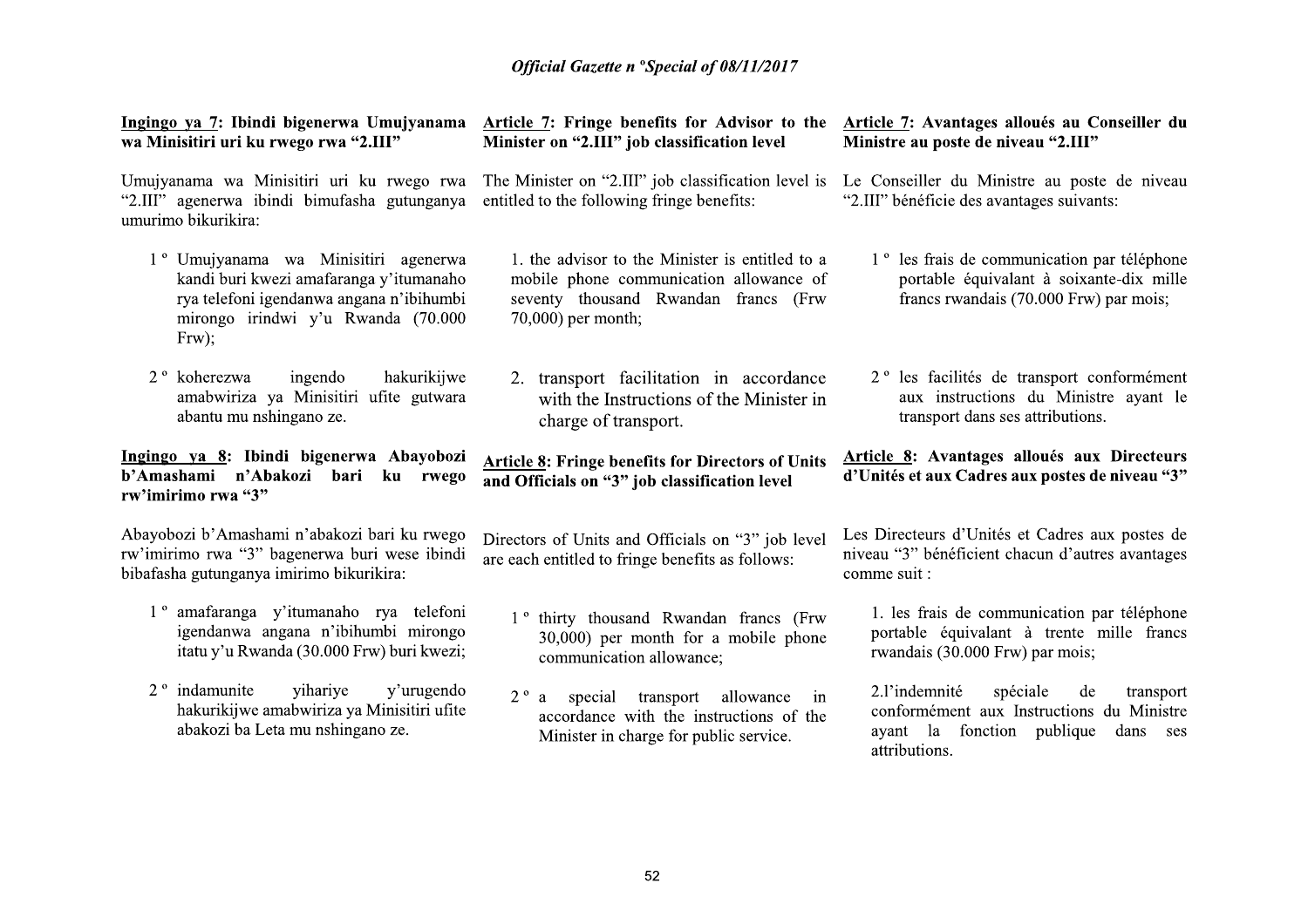Abayobozi b'Amashami bari ku rwego rw'imirimo Directors of Units on level "3.II" with a pool of Les Directeurs d'Unités aux postes de niveau rwa "3.II" bafite itsinda ry'abakozi ba Leta bayobora hashingiwe ku mbonerahamwe va Minisiteri, bagenerwa kandi amafaranga ibihumbi ijana y'u Rwanda (100.000 Frw) buri kwezi y'itumanaho rya telefoni yo mu biro.

### Indamunite z'urugendo Article 9: Mileage allowances Ingingo va  $9:$ rw'imodoka

bagiye mu butumwa imbere mu Gihugu bakoresheje imodoka zabo, Leta ibagenera indamunite y'urugendo hakurikijwe amabwiriza va Minisitiri ufite gutwara abantu mu nshingano ze.

### Ingingo va 10: Abashinzwe gushvira mu bikorwa iri teka

Minisitiri w'Abakozi ba Leta n'Umurimo. Minisitiri w'Urubyiruko, Minisitiri w'Ibikorwa Remezo na Minisitiri w'Imari n'Igenamigambi bashinzwe gushyira mu bikorwa iri teka.

### $-11$ : **Ivanwaho** ry'ingingo Ingingo ya zinyuranyije n'iri teka

zinyuranyije na ryo biyanyweho.

public servants under their responsibilities in accordance with the organizational structure of the responsabilities Ministry are also each entitled to an office organisationnelle du Ministère, telephone communication allowance of one hundred thousand Rwandan francs (Frw 100.000) per month.

official mission inside the country by using their et 2.III vont en missions officielles à l'intérieur du vehicles, the State pays them mileage allowances in accordance with Instructions of the Minister in charge of transport.

### Article 10: Authorities responsible for the Article 10: Autorités chargées de l'exécution du implementation of this Order

The Minister of Public Service and Labour, the Le Ministre de la Fonction Publique et du Travail, Minister of Youth, the Minister of Infrastructure le Ministre de la Jeunesse, le Ministre des and the Minister of Finance and Economic Infrastructures et le Ministre des Finances et de la Planning are entrusted with the implementation of Planification Economique sont chargés de this Order.

## **Article 11: Repealing provision**

Ingingo zose z'amateka abanziriza iri kandi All prior provisions contrary to this Order are Toutes les dispositions antérieures contraires au repealed.

"3.II" ayant des agents de l'Etat placés sous leurs suivant  $1a$ structure bénéficient également chacun des frais de communication par téléphone de bureau équivalant à cent mille francs Rwandais (100.000 Frw) par mois.

### Article 9: Indemnités kilométriques

Iyo Abayobozi Bakuru bari ku rwego rwa F na 2.III When Senior Officials on levels F and 2.III go on Lorsque les hauts cadres aux postes de niveaux F pays en utilisant leurs véhicules, l'Etat leur octroie des indemnités kilométriques conformément aux instructions du Ministre avant le transport dans ses attributions.

# présent arrêté

l'exécution du présent arrêté.

### **Article 11: Disposition abrogatoire**

présent arrêté sont abrogées.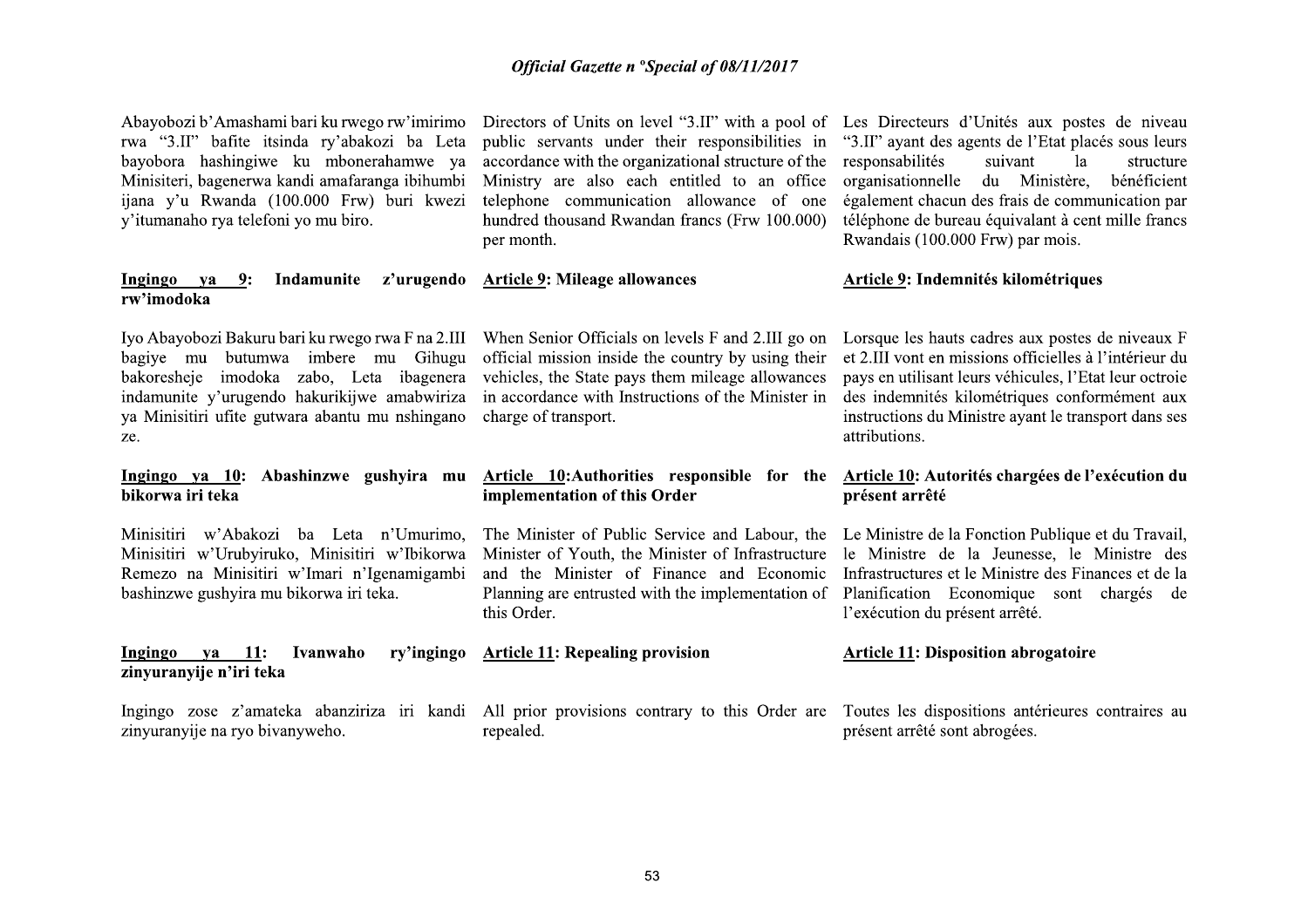| Ingingo ya 12: Igihe iri teka ritangira Article 12: Commencement<br>gukurikizwa                                     |                                                                                                                     | Article 12: Entrée en vigueur                                                                                      |  |
|---------------------------------------------------------------------------------------------------------------------|---------------------------------------------------------------------------------------------------------------------|--------------------------------------------------------------------------------------------------------------------|--|
| ritangira gukurikizwa<br>ku munsi<br>teka<br>lrı.<br>ritangarijweho mu Igazeti ya Leta ya Repubulika<br>y'u Rwanda. | This Order comes into force on the date of its<br>publication in the Official Gazette of the Republic<br>of Rwanda. | Le présent arrêté entre en vigueur le jour de sa<br>publication au Journal Officiel de la République du<br>Rwanda. |  |
| Kigali, ku wa 08/11/2017                                                                                            | Kigali, on 08/11/2017                                                                                               | Kigali, le 08/11/2017                                                                                              |  |
| (sé)<br>Dr. NGIRENTE Edouard<br>Minisitiri w'Intebe                                                                 | (sé)<br>Dr. NGIRENTE Edouard<br>Prime Minister                                                                      | $(s\acute{e})$<br>Dr. NGIRENTE Edouard<br>Premier Ministre                                                         |  |
| $(s\acute{e})$<br><b>RWANYINDO KAYIRANGWA Fanfan</b><br>Minisitiri w'Abakozi ba Leta n'Umurimo                      | $(s\acute{e})$<br><b>RWANYINDO KAYIRANGWA Fanfan</b><br>Minister of Public Service and Labour                       | $(s\acute{e})$<br><b>RWANYINDO KAYIRANGWA Fanfan</b><br>Ministre de la Fonction Publique et du Travail             |  |
| Bibonywe kandi bishyizweho Ikirango cya                                                                             | Seen and sealed with the Seal of the Republic:                                                                      | Vu et scellé du Sceau de la République:                                                                            |  |

Bibonywe kandi bishyizweho Ikirango cya<br>Repubulika:

 $(s\acute{e})$ **BUSINGYE Johnston** Minisitiri w'Ubutabera/Intumwa Nkuru ya Leta

 $(s\acute{e})$ **BUSINGYE Johnston** Minister of Justice/Attorney General

 $(s\acute{e})$ **BUSINGYE Johnston** Ministre de la Justice/Garde des Sceaux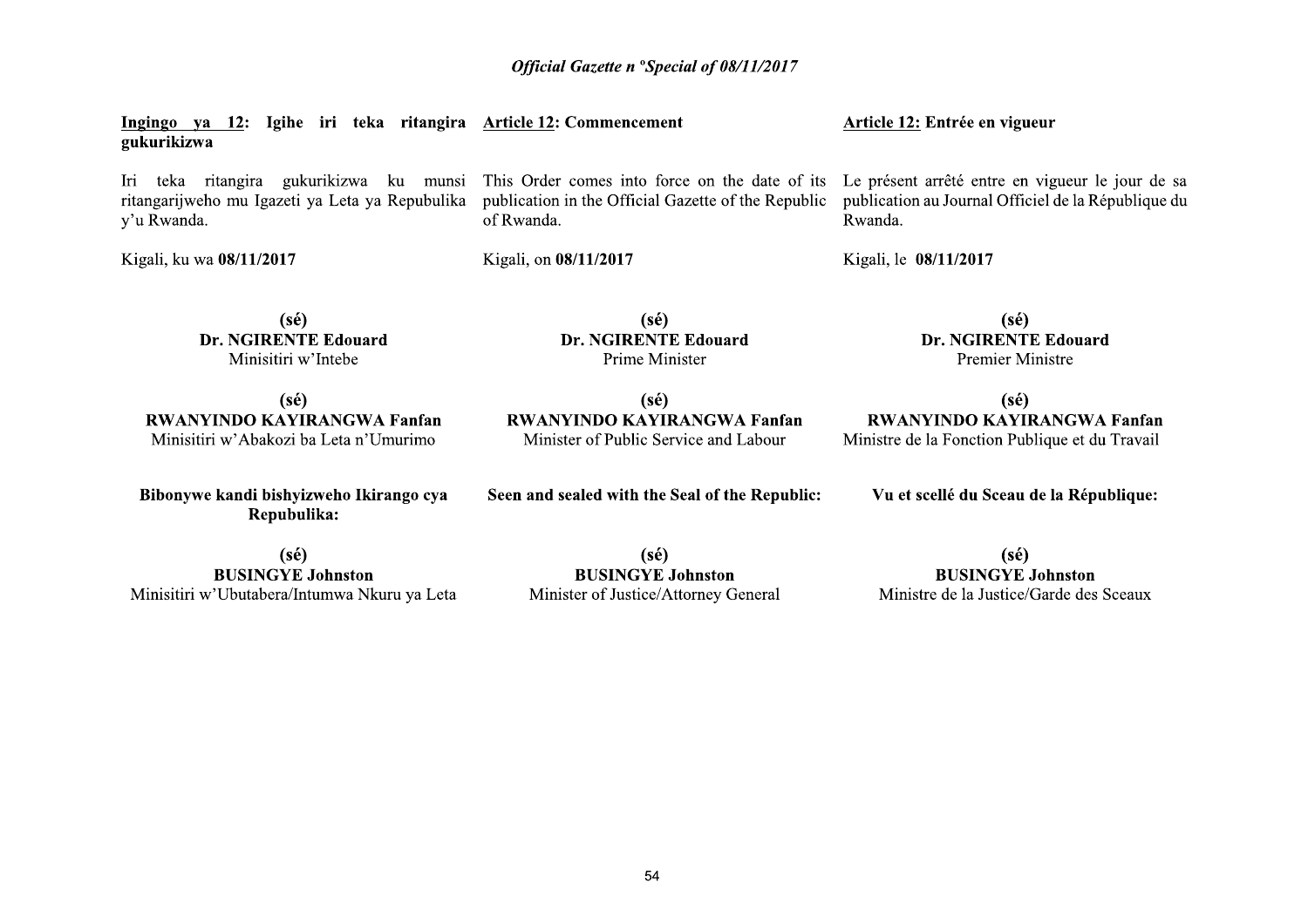UMUGEREKA WA I W'ITEKA RYA ANNEX I TO PRIME MINISTER'S ANNEXE I A L'ARRETE DU PREMIER MINISITIRI W'INTEBE Nº 112/03 RYO ORDER Nº112/03 OF 08/11/2017 MINISTRE Nº112/03 DU 08/11/2017 KU **MISSION** AND PORTANT MISSION ET FONCTIONS. **WA** 08/11/2017 RIGENA DETERMINING **INSHINGANO,** IMBONERAHAMWE FUNCTIONS, ORGANISATIONAL STRUCTURE ORGANISATIONNELLE, Y'IMYANYA Y'IMIRIMO, IBISABWA KU STRUCTURE, **JOB** PROFILES, PROFILS D'EMPLOIS, SALAIRES ET MYANYA Y'IMIRIMO, IMISHAHARA SALARIES AND FRINGE BENEFITS AVANTAGES **ACCORDES** AU N'IBINDI BIGENERWA ABAKOZI MURI FOR EMPLOYEES OF THE MINISTRY PERSONNEL DU MINISTERE DE LA **MINISITERI Y'URUBYIRUKO JEUNESSE OF YOUTH**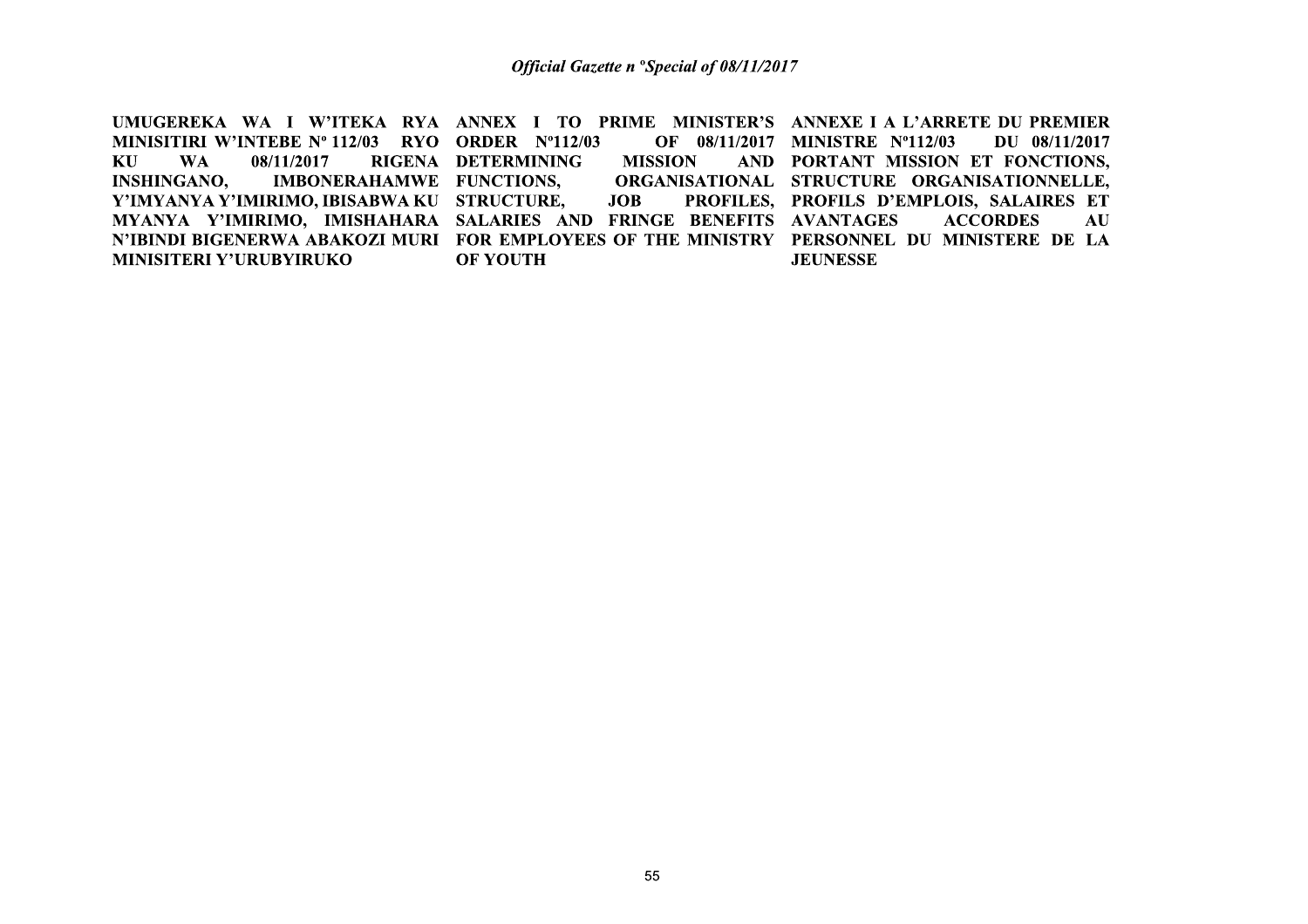

### MINISTRY OF YOUTH (MINIYOUTH) ORGANIZATIONAL CHART 2017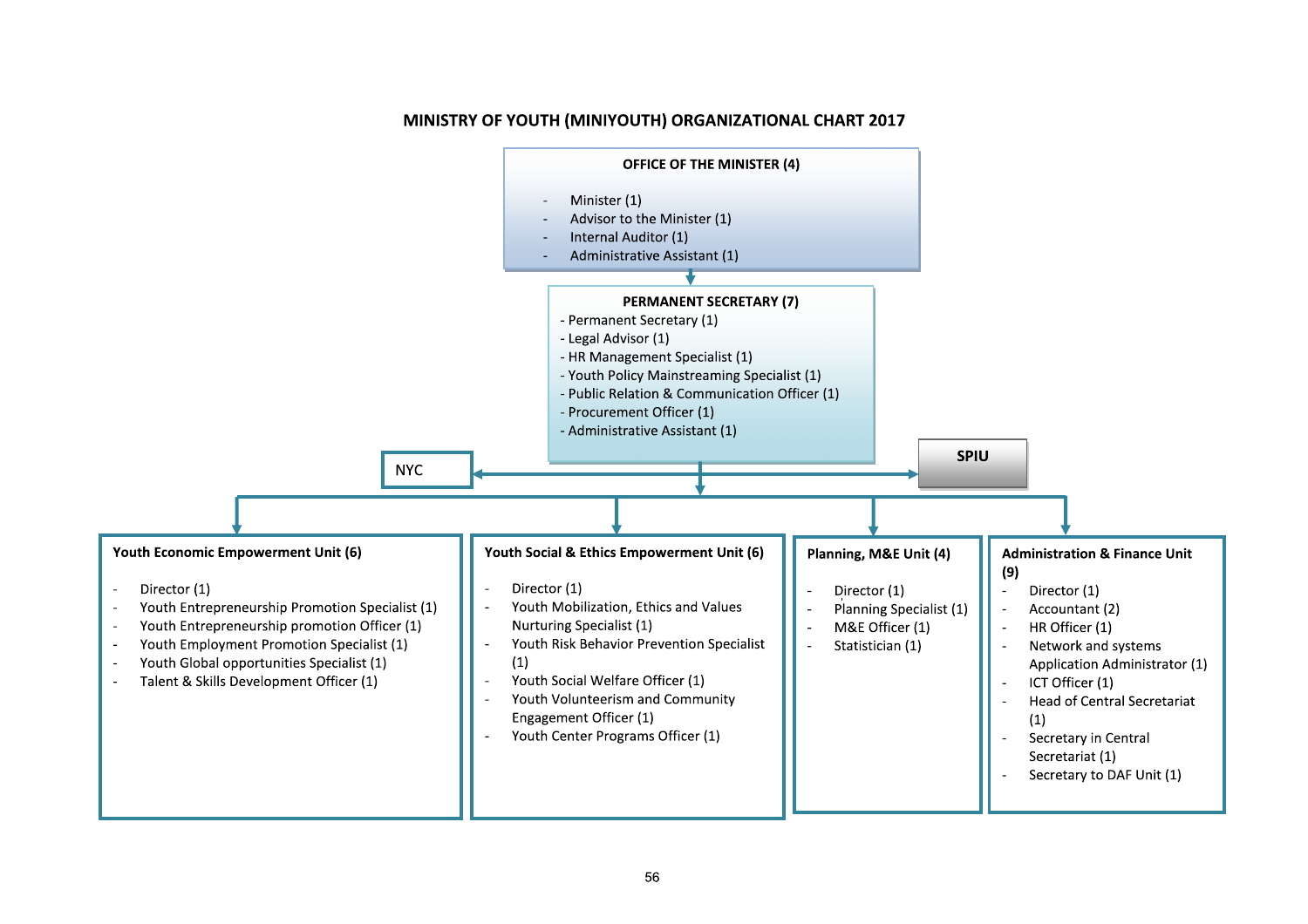mugereka w'Iteka rya Minisitiri w'Intebe Order nº 112/03 of 08/11/2017 determining Ministre nº112/03 du 08/11/2017 portant  $n^{\circ}112/03$ inshingano, imbonerahamwe y'imyanya structure, job profiles, salaries and fringe organisationnelle, profils d'emplois, salaires v'imirimo, ibisabwa ku myanya v'imirimo, benefits for employees of the Ministry of et avantages accordés au personnel du imishahara n'ibindi bigenerwa abakozi muri Youth Minisiteri y'Urubyiruko

ryo ku wa 08/11/2017 rigena mission and functions, organisational mission

Bibonywe kugira ngo bishyirwe ku Seen to be annexed to Prime Minister's Vu pour être annexé à l'Arrêté du Premier fonctions. structure et Ministère de la Jeunesse

Kigali, ku wa 08/11/2017

Kigali, on 08/11/2017

Kigali, le 08/11/2017

 $(s\acute{e})$ **Dr. NGIRENTE Edouard** Minisitiri w'Intebe

 $(s\acute{e})$ **Dr. NGIRENTE Edouard** Prime Minister

 $(s\acute{e})$ **RWANYINDO KAYIRANGWA Fanfan** Minisitiri w'Abakozi ba Leta n'Umurimo

Bibonywe kandi bishyizweho Ikirango cya Repubulika:

 $(s\acute{e})$ **RWANYINDO KAYIRANGWA Fanfan** Minister of Public Service and Labour

Seen and sealed with the Seal of the **Republic:** 

 $(s\acute{e})$ **Dr. NGIRENTE Edouard Premier Ministre** 

 $(s\acute{e})$ **RWANYINDO KAYIRANGWA Fanfan** Ministre de la Fonction Publique et du Travail

Vu et scellé du Sceau de la République:

 $(s\acute{e})$ **BUSINGYE Johnston** Minisitiri w'Ubutabera/Intumwa Nkuru ya Leta

 $(s\acute{e})$ **BUSINGYE Johnston** Minister of Justice/Attorney General

 $(s\acute{e})$ **BUSINGYE Johnston** Ministre de la Justice/Garde des Sceaux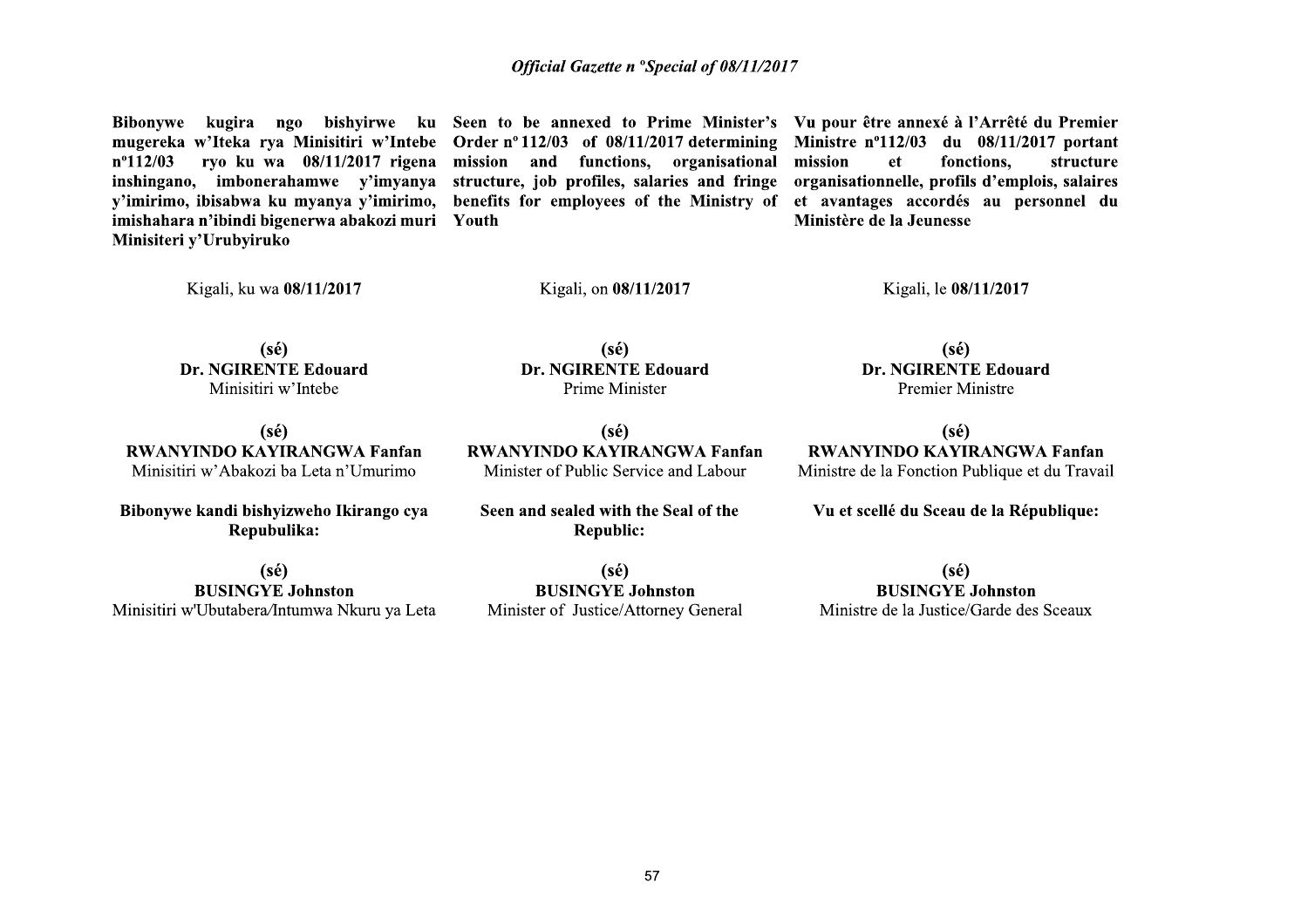UMUGEREKA WA II W'ITEKA RYA ANNEX II TO PRIME MINISTER'S ANNEXE II A L'ARRETE DU PREMIER MINISITIRI W'INTEBE Nº 112/03 RYO ORDER Nº112/03 OF 08/11/2017 MINISTRE Nº112/03 DU 08/11/2017 KU AND PORTANT MISSION ET FONCTIONS. **WA** 08/11/2017 RIGENA DETERMINING **MISSION INSHINGANO, IMBONERAHAMWE FUNCTIONS,** ORGANISATIONAL STRUCTURE ORGANISATIONNELLE, Y'IMYANYA Y'IMIRIMO, IBISABWA KU STRUCTURE, **JOB** PROFILES, PROFILS D'EMPLOIS, SALAIRES ET MYANYA Y'IMIRIMO, IMISHAHARA SALARIES AND FRINGE BENEFITS AVANTAGES **ACCORDES** AU N'IBINDI BIGENERWA ABAKOZI MURI FOR EMPLOYEES OF THE MINISTRY PERSONNEL DU MINISTERE DE LA **MINISITERI Y'URUBYIRUKO OF YOUTH JEUNESSE**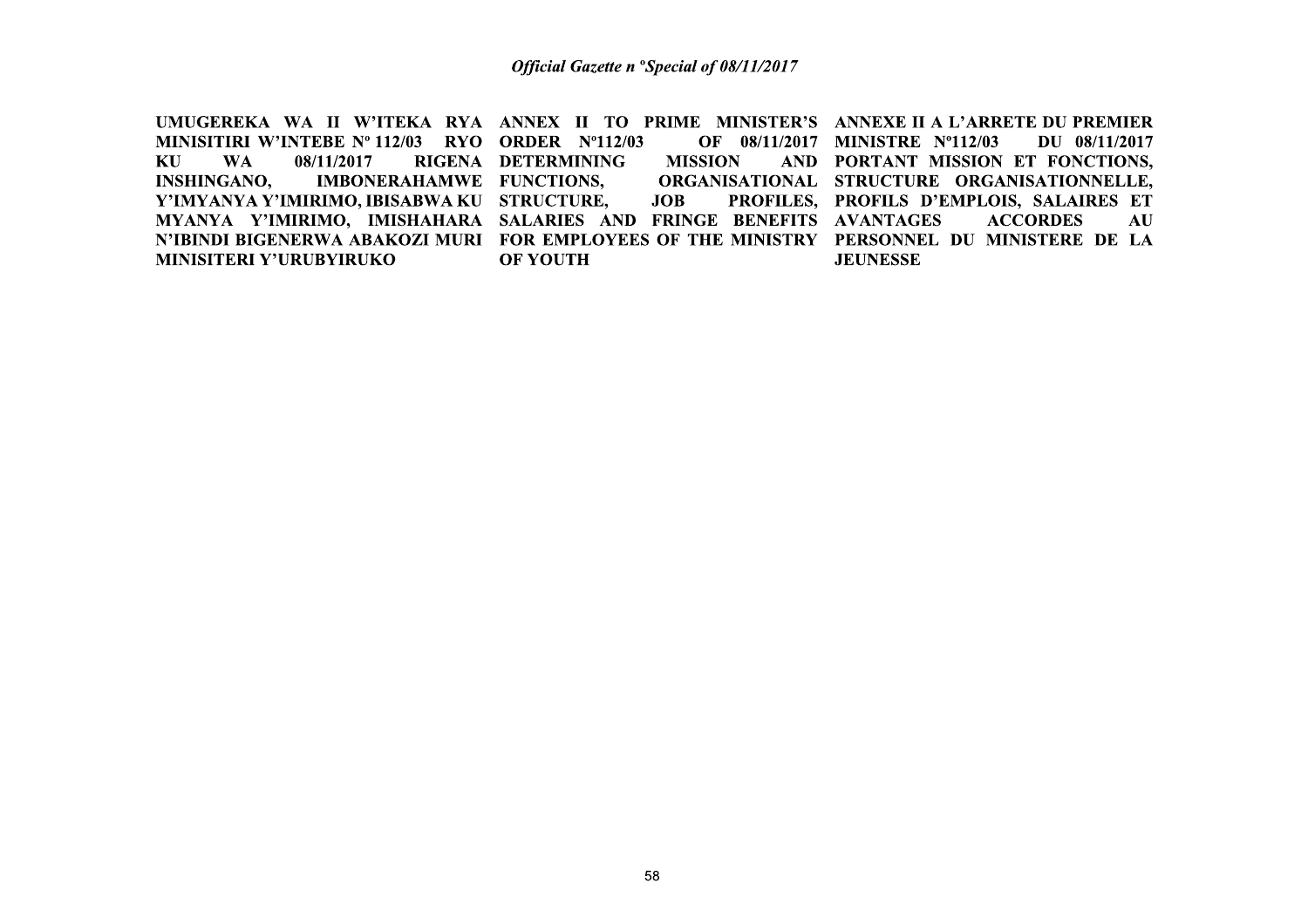| <b>MINISTRY OF YOUTH-JOB PROFILES</b> |                  |                                                                            |                                                                                                                                                                                                                                                                                                                                                                                                                                                                                                                                                                                                                                                                                                                                                                                                                                                                                                                                                                                                                                    |                                                |
|---------------------------------------|------------------|----------------------------------------------------------------------------|------------------------------------------------------------------------------------------------------------------------------------------------------------------------------------------------------------------------------------------------------------------------------------------------------------------------------------------------------------------------------------------------------------------------------------------------------------------------------------------------------------------------------------------------------------------------------------------------------------------------------------------------------------------------------------------------------------------------------------------------------------------------------------------------------------------------------------------------------------------------------------------------------------------------------------------------------------------------------------------------------------------------------------|------------------------------------------------|
| Administrative<br>Unit                | <b>Job Title</b> | <b>Title</b><br><sub>of</sub><br>job<br>position<br>linked<br>with the job | Required qualification, Experience and Profiles                                                                                                                                                                                                                                                                                                                                                                                                                                                                                                                                                                                                                                                                                                                                                                                                                                                                                                                                                                                    | <b>Number</b><br>of<br>Job<br><b>Positions</b> |
| Office of<br>the<br><b>Minister</b>   | Minister         | Minister                                                                   | <b>Political Appointee</b>                                                                                                                                                                                                                                                                                                                                                                                                                                                                                                                                                                                                                                                                                                                                                                                                                                                                                                                                                                                                         |                                                |
|                                       | Advisor          | Advisor<br>the<br>to<br>Minister                                           | A0 in Business Administration, Economics, Development<br>Economics, Development Studies, Management, Law with 5<br>years of working experience; Or Master or Equivalent in<br>Administration,<br><b>Business</b><br>Economics,<br>Development<br>Economics, Development Studies, Management, Law with 3<br>years of working experience<br>Key Technical Skills & Knowledge required:<br>Extensive knowledge and understanding of the Youth<br>Development Framework<br>Good knowledge of government policy making and<br>development processes;<br>Knowledge of the youth sector policies and issues;<br>Leadership skills;<br>High analytical skills;<br>Report writing and presentation skills;<br>Computer Literate;<br>-Coordination, planning and organisational skills;<br>Interpersonal skills;<br>-Collaboration and team working skills;<br>-Effective communication skills;<br>-Administrative skills;<br>-Time management skills;<br>Fluent in Kinyarwanda, English and/ or French;<br>knowledge of all is an advantage |                                                |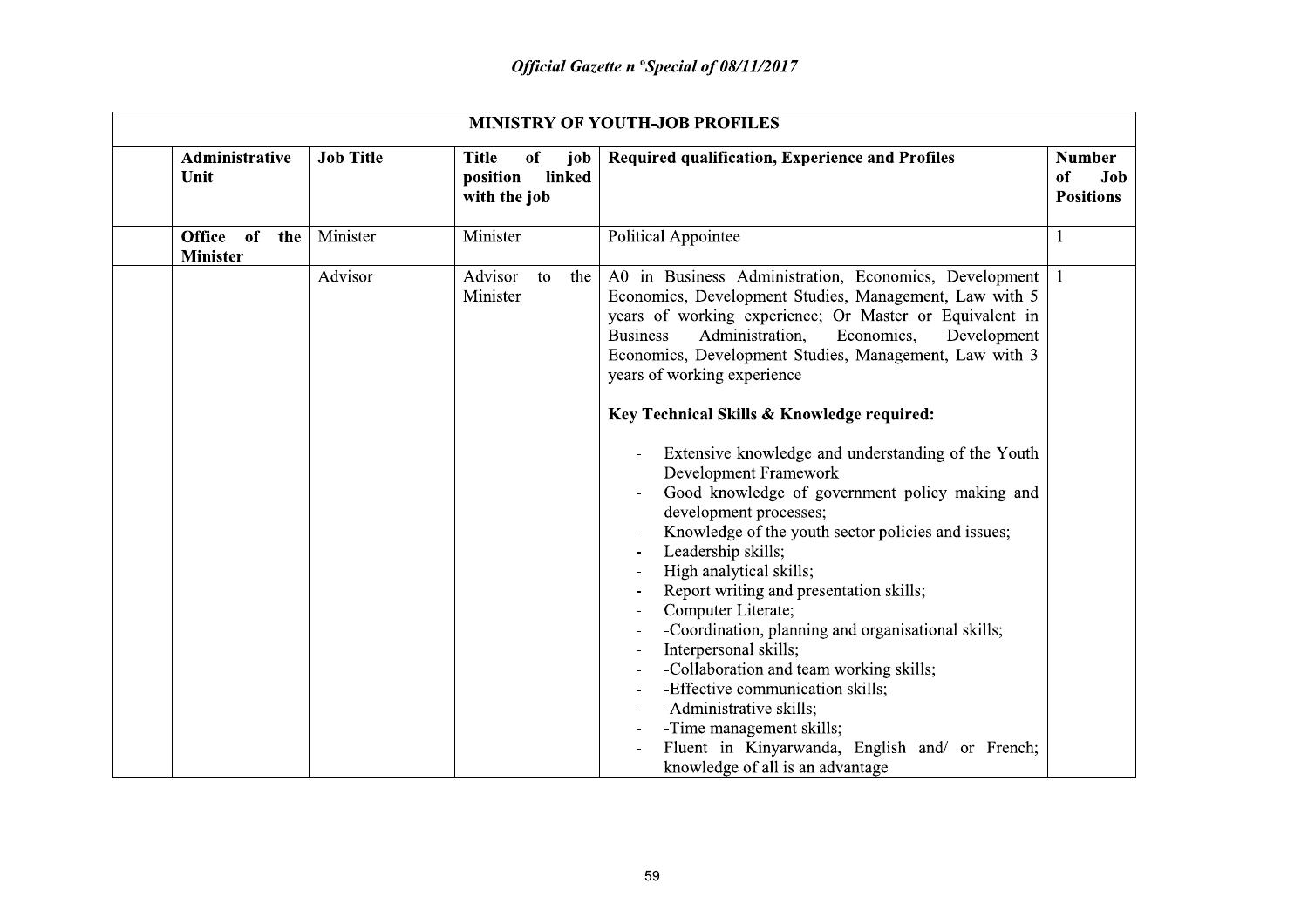|                  | Administrative          | Administrative          | A1 in Secretarial Studies, Office Management with three years'                                                                                                                                                                                                                                                                                                                                                                        | -1               |
|------------------|-------------------------|-------------------------|---------------------------------------------------------------------------------------------------------------------------------------------------------------------------------------------------------------------------------------------------------------------------------------------------------------------------------------------------------------------------------------------------------------------------------------|------------------|
|                  | Assistant               | Assistant to the        | experience or A0 in Public Administration, Management,                                                                                                                                                                                                                                                                                                                                                                                |                  |
|                  |                         | Minister                | Sociology, Law, communication                                                                                                                                                                                                                                                                                                                                                                                                         |                  |
|                  |                         |                         |                                                                                                                                                                                                                                                                                                                                                                                                                                       |                  |
|                  |                         |                         | Key Technical Skills & Knowledge required:                                                                                                                                                                                                                                                                                                                                                                                            |                  |
|                  |                         |                         | Office Management Skills;<br>Excellent<br>Communication,<br>Organizational,<br>Interpersonal Skills;<br>Computer knowledge (Word Processing, Power Point<br>and Internet)<br>Analytical and problem solving skills;<br>-Time management skills;<br>Fluent in Kinyarwanda, English and/ or French;<br>Knowledge of all is an advantage                                                                                                 |                  |
|                  | <b>Internal Auditor</b> | <b>Internal Auditor</b> | A0 in Finance, Accounting or Management with specialization<br>in Finance/Accounting                                                                                                                                                                                                                                                                                                                                                  | -1               |
|                  |                         |                         | Key Technical Skills & Knowledge required:                                                                                                                                                                                                                                                                                                                                                                                            |                  |
|                  |                         |                         | Detailed knowledge of financial and Audit Standards,<br>HR & Financial regulations, Procedures and Financial<br>software;<br>Planning Skill;<br>$\overline{\phantom{0}}$<br>High Analytical skills;<br>Report writing and presentation skills.<br>Time management skills;<br>Excellent problem-solving skills and clear logical<br>thinking;<br>Fluent in Kinyarwanda, English and/ or French;<br>knowledge of all<br>is an advantage |                  |
| <b>Sub total</b> |                         |                         |                                                                                                                                                                                                                                                                                                                                                                                                                                       | $\boldsymbol{A}$ |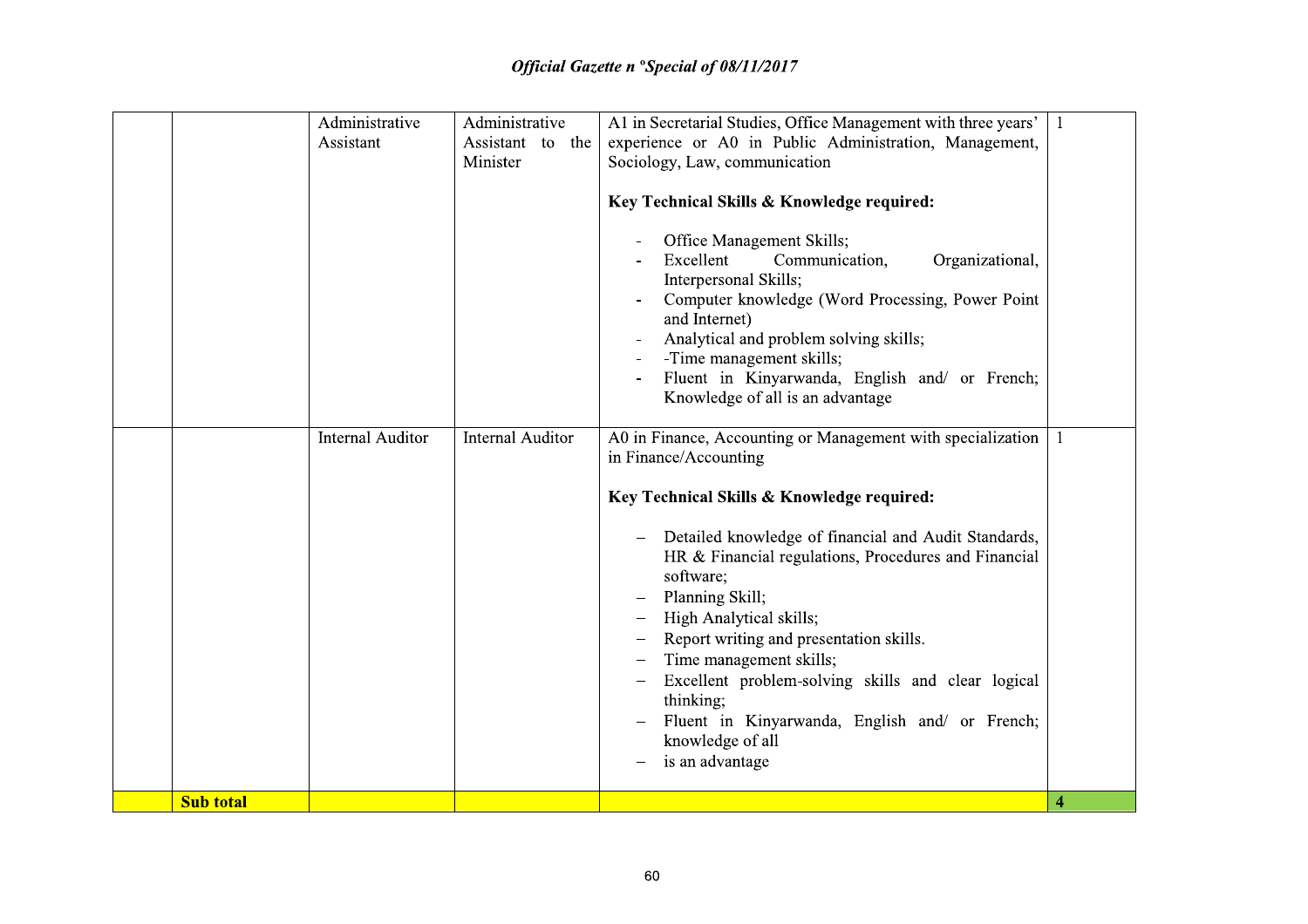| <b>Office of the PS</b> | Permanent                        | Permanent                                      | <b>Political Appointee</b>                                                                                                                                                                                                                                                                                                                                                                                                                                                                                                                                                                                                                                                                                                                                                                                                                                                                                                                                                                                                                                                                    |  |
|-------------------------|----------------------------------|------------------------------------------------|-----------------------------------------------------------------------------------------------------------------------------------------------------------------------------------------------------------------------------------------------------------------------------------------------------------------------------------------------------------------------------------------------------------------------------------------------------------------------------------------------------------------------------------------------------------------------------------------------------------------------------------------------------------------------------------------------------------------------------------------------------------------------------------------------------------------------------------------------------------------------------------------------------------------------------------------------------------------------------------------------------------------------------------------------------------------------------------------------|--|
|                         | Secretary                        | Secretary                                      |                                                                                                                                                                                                                                                                                                                                                                                                                                                                                                                                                                                                                                                                                                                                                                                                                                                                                                                                                                                                                                                                                               |  |
|                         | Policy<br>Youth<br>Mainstreaming | Policy<br>Youth<br>Mainstreaming<br>Specialist | A0 in Public Policy, Development Studies, Political Studies,<br>Economics, Sociology with 3 years of working experience; or<br>Master or Equivalent in Public Policy, Development Studies,<br>Political Studies, Economics, Sociology with one year of<br>working experience.<br>Key Technical Skills & Knowledge required:<br>Knowledge and experience in youth development<br>issues.<br>Knowledge of policy analysis and strategies<br>formulation<br>Quantitative analysis and evidence policy making<br>Analytical, problem-solving and critical thinking skills.<br>Good at handling and meeting deadlines.<br>Multi-tasking skills and the ability to balance multiple<br>priorities and keep up with project scope changes.<br>Able to work well with both internal and external<br>clients.<br>Good presentation skills, and ability to communicate<br>with various audiences, including end users, managers<br>Self-starter with leadership skills in order to take charge<br>of or facilitate requirement-gathering sessions.<br>Strong attention to detail organizational skills. |  |
|                         | Administrative<br>Assistant      | Administrative<br>Assistant to the PS          | A1 in Secretarial Studies, Office Management with three years<br>experience or A0 in Public Administration, Management,<br>Sociology, Law, Communication<br>Key Technical Skills & Knowledge required:<br><b>Office Management Skills;</b>                                                                                                                                                                                                                                                                                                                                                                                                                                                                                                                                                                                                                                                                                                                                                                                                                                                    |  |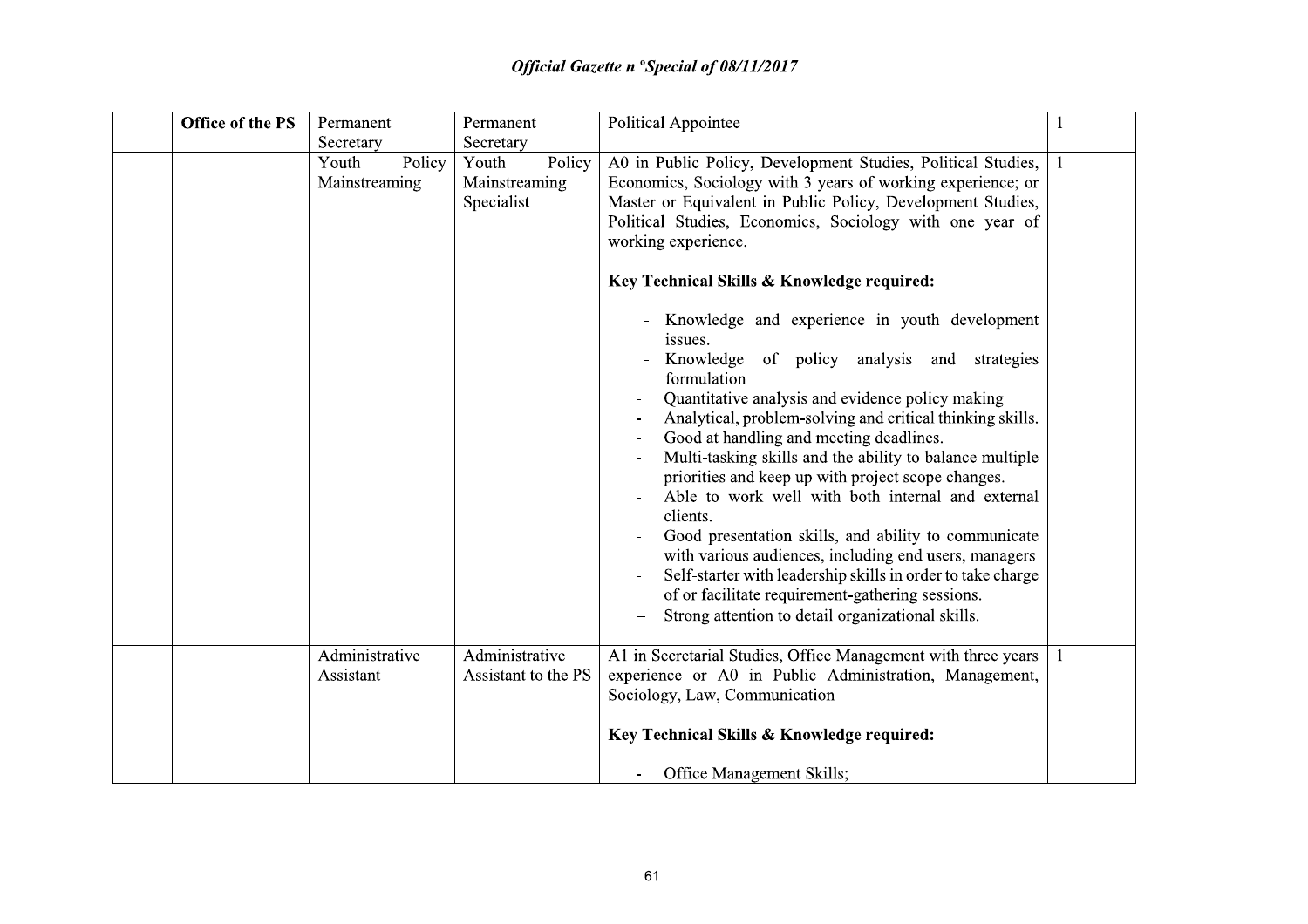|                                             |                                                | Excellent<br>Communication,<br>Organizational,<br>Interpersonal Skills;<br>Computer knowledge (Word Processing, Power Point<br>and Internet)<br>Analytical and problem solving skills;<br>-Time management skills;<br>Fluent in Kinyarwanda, English and/ or French;<br>Knowledge of all is an advantage                                                                                                                                                                                                                                                                                                        |  |
|---------------------------------------------|------------------------------------------------|-----------------------------------------------------------------------------------------------------------------------------------------------------------------------------------------------------------------------------------------------------------------------------------------------------------------------------------------------------------------------------------------------------------------------------------------------------------------------------------------------------------------------------------------------------------------------------------------------------------------|--|
| Relations<br>Public<br>and<br>Communication | Public Relations &<br>Communication<br>Officer | A0 in Communication, International Relations, Journalism,<br>Marketing, Linguistics and Literature.<br>Key technical skills and knowledge required:<br>Excellent communication skills both orally and in<br>writing<br>Excellent interpersonal skills<br>Report writing and presentation skills<br>Computer skills<br>Creativity and initiative<br>Good organisational and time-management skills<br>Team working skills<br>$\blacksquare$<br>Effective public relations and public speaking skills<br>Interviewing skills<br>Fluent in Kinyarwanda, English and/or French.<br>Knowledge of all is an advantage |  |
| Procurement                                 | Procurement<br>Officer                         | A0 in Procurement, Management, Accounting, Law, Public<br>Finance, Economics<br>Key Technical Skills & Knowledge required:<br>High Analytical Skills;<br>Negotiation Skills;<br>Knowledge of basic business and purchasing practices;                                                                                                                                                                                                                                                                                                                                                                           |  |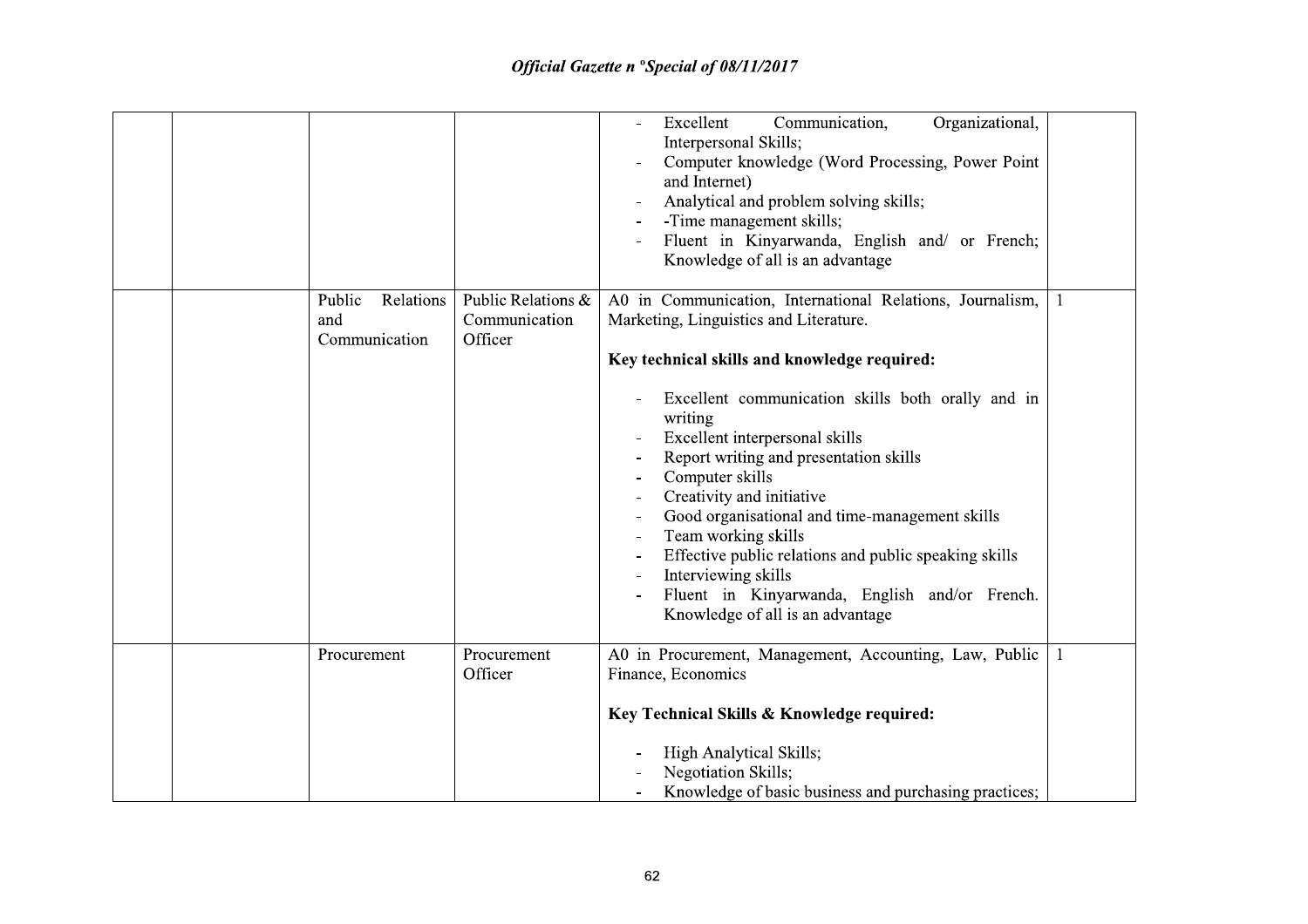| <b>HRM</b> Specialist | <b>HRM</b> Specialist | A0 in Human Resource Management, Management with<br>Specialization in Human Resource, Business Administration<br>with Specialization Human Resource Management with 3 years<br>of working experience or Master's Degree in Human Resource<br>Management, Management with Specialization in Human<br>Resource, Business Administration with Specialization in<br>Human Resource Management with one year working<br>experience.                                                |  |
|-----------------------|-----------------------|-------------------------------------------------------------------------------------------------------------------------------------------------------------------------------------------------------------------------------------------------------------------------------------------------------------------------------------------------------------------------------------------------------------------------------------------------------------------------------|--|
| Legal Advisor         | Legal Advisor         | A0 in law with 3 years of working experience; Or Master's<br>Degree or Equivalent in Law with one year working experience<br>Knowledge and technical skills required:<br>Knowledge of Substantive Law and Legal Procedures;<br><b>Contract Drafting skills</b><br>Report writing and presentation skills;<br>Analytical and problem solving;<br>Team working skills;<br>Computer skills;<br>Fluent in Kinyarwanda, English<br>and French;<br>knowledge of all is an advantage |  |
|                       |                       | <b>Excellent Communication Skills;</b><br>Knowledge of state contracting laws, regulations and<br>procedures;<br>Knowledge of grades, qualities, supply and price trends<br>of commodities;<br>Time Management Skills;<br>Decision making Skills;<br>$\overline{\phantom{a}}$<br>Computer Skills;<br>Fluent in Kinyarwanda, English and/ or French;<br>knowledge of all is an advantage.                                                                                      |  |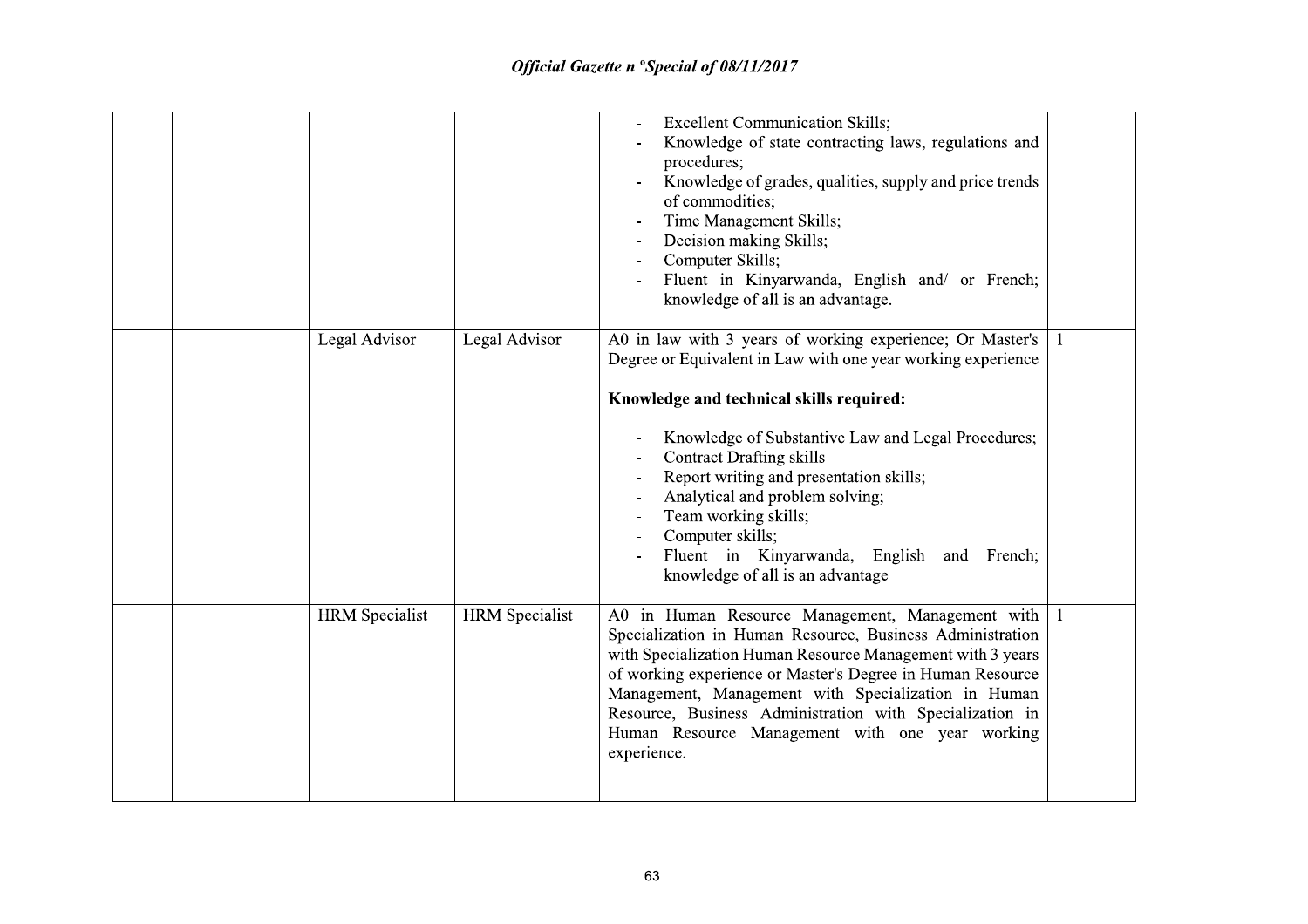|                                                 |                  |                                                      | Knowledge and technical skills required:<br>Deep knowledge of Rwandan Public Service and Labor<br>Law;<br>Knowledge in Conflict Management;<br>Knowledge of Human Resources Concepts, Practices,<br>Policies and Procedures;<br>Problem Solving Skills;<br>Computer Skills;<br>$\qquad \qquad$<br>Judgement and Decision Making Skills;<br>Time Management Skills;<br>Interview Skills;<br>High Analytical Skills;<br>Team working Skills;<br>Fluent in Kinyarwanda, English and/or French<br>knowledge of all is an advantage |                |
|-------------------------------------------------|------------------|------------------------------------------------------|--------------------------------------------------------------------------------------------------------------------------------------------------------------------------------------------------------------------------------------------------------------------------------------------------------------------------------------------------------------------------------------------------------------------------------------------------------------------------------------------------------------------------------|----------------|
| <b>Sub total</b>                                |                  |                                                      |                                                                                                                                                                                                                                                                                                                                                                                                                                                                                                                                | $\overline{7}$ |
| Youth<br>Economic<br><b>Empowerment</b><br>Unit | Director of Unit | Director of Youth<br>Economic<br>Empowerment<br>Unit | Economics,<br>Development<br>A <sub>0</sub><br>in<br>Studies,<br><b>Business</b><br>Administration, Development Studies, Rural Development,<br>Project management, Strategy Development, planning with 3<br>years of working experience; Or Master's Degree or Equivalent<br>in Economics, Development Studies, Business Administration,<br>Development<br>Studies,<br>Rural<br>Development,<br>Project<br>management, Strategy Development, Planning with 1 year of<br>working experience.                                    |                |
|                                                 |                  |                                                      | Key technical skills and knowledge:<br>Leadership and management skills;<br>-Knowledge of results based management,<br>-Extensive knowledge and understanding of the Youth<br>Development Framework<br>Logical framework approach,<br>Quantitative Analysis Skills                                                                                                                                                                                                                                                             |                |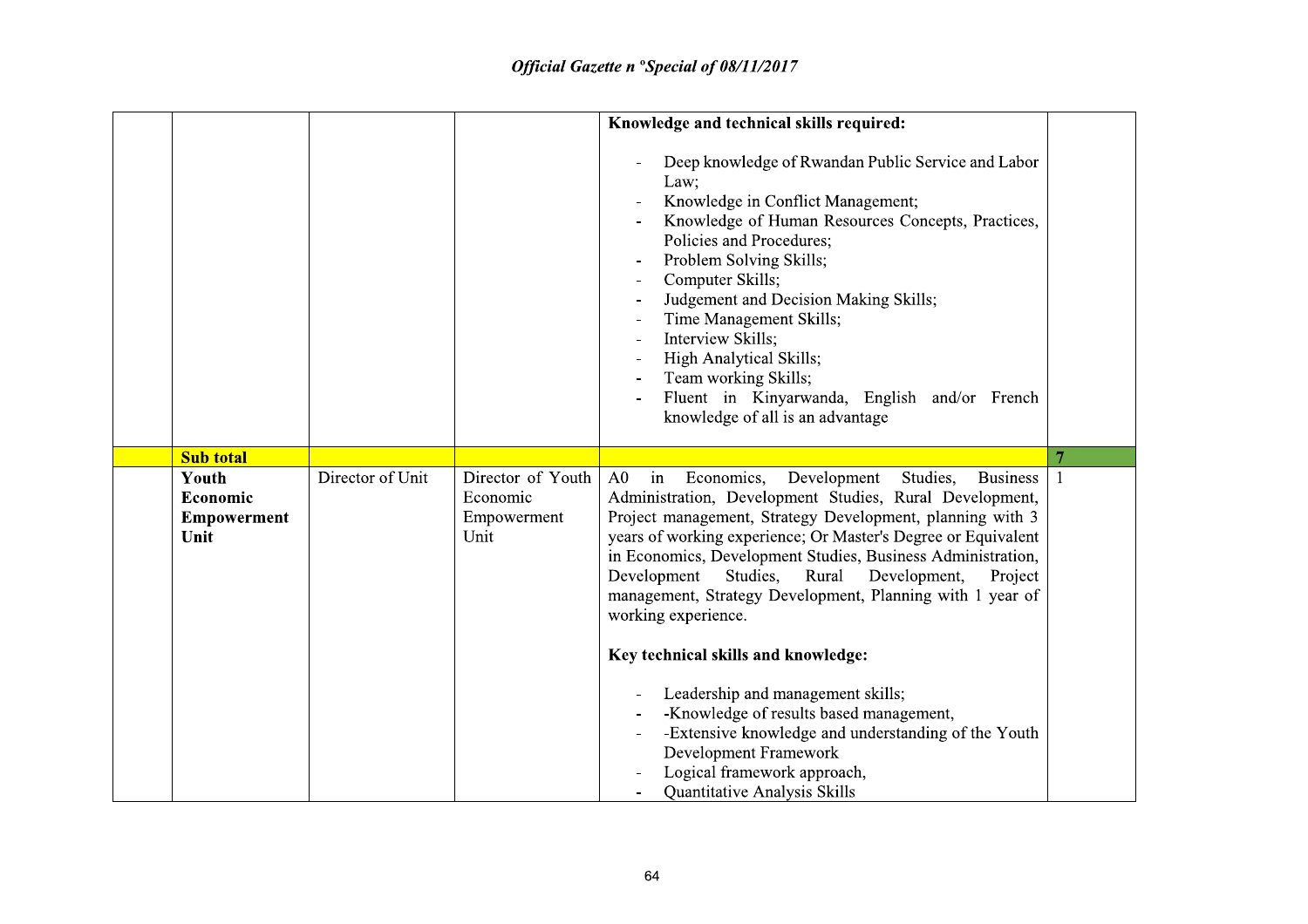|  |                                        |                                                      | <b>Labour Economics Skills</b><br>Entrepreneurship Skills<br>Public Policy Making and Analysis Process<br>Strategic planning processes and tools;<br>organisational skills;<br>Coordination skills<br>Communication skills;<br>knowledge in monitoring and evaluation systems;<br>Computer skills;<br>-Time management skills;<br>-Team working skills;<br>-Judgement and decision making skills;<br>-Complex problem solving;<br>-High analytical skills; Project Design& Management<br>-Fluent in Kinyarwanda, English and / French,<br>knowledge of both is an advantage.                                                                                                                                                                              |  |
|--|----------------------------------------|------------------------------------------------------|-----------------------------------------------------------------------------------------------------------------------------------------------------------------------------------------------------------------------------------------------------------------------------------------------------------------------------------------------------------------------------------------------------------------------------------------------------------------------------------------------------------------------------------------------------------------------------------------------------------------------------------------------------------------------------------------------------------------------------------------------------------|--|
|  | Youth<br>Entrepreneurship<br>Promotion | Youth<br>Entrepreneurship<br>Promotion<br>Specialist | Economics, Development Studies,<br>in<br><b>Business</b><br>A0<br>Administration, Entrepreneurship, Project Management,<br>Strategy Development, Planning with 3 years of working<br>experience; Or Master's Degree or Equivalent in Economics,<br>Development Studies, Business Administration, Project<br>Strategy<br>Development,<br>management,<br>Planning,<br>Entrepreneurship with one year working experience.<br>Key technical skills and knowledge:<br>Entrepreneurship<br>and Job Creation Knowledge<br>Leadership and management skills;<br>-Knowledge of results based management,<br>-Logical framework approach,<br>Extensive knowledge and understanding of the Youth<br>Development Framework<br>Strategic planning processes and tools; |  |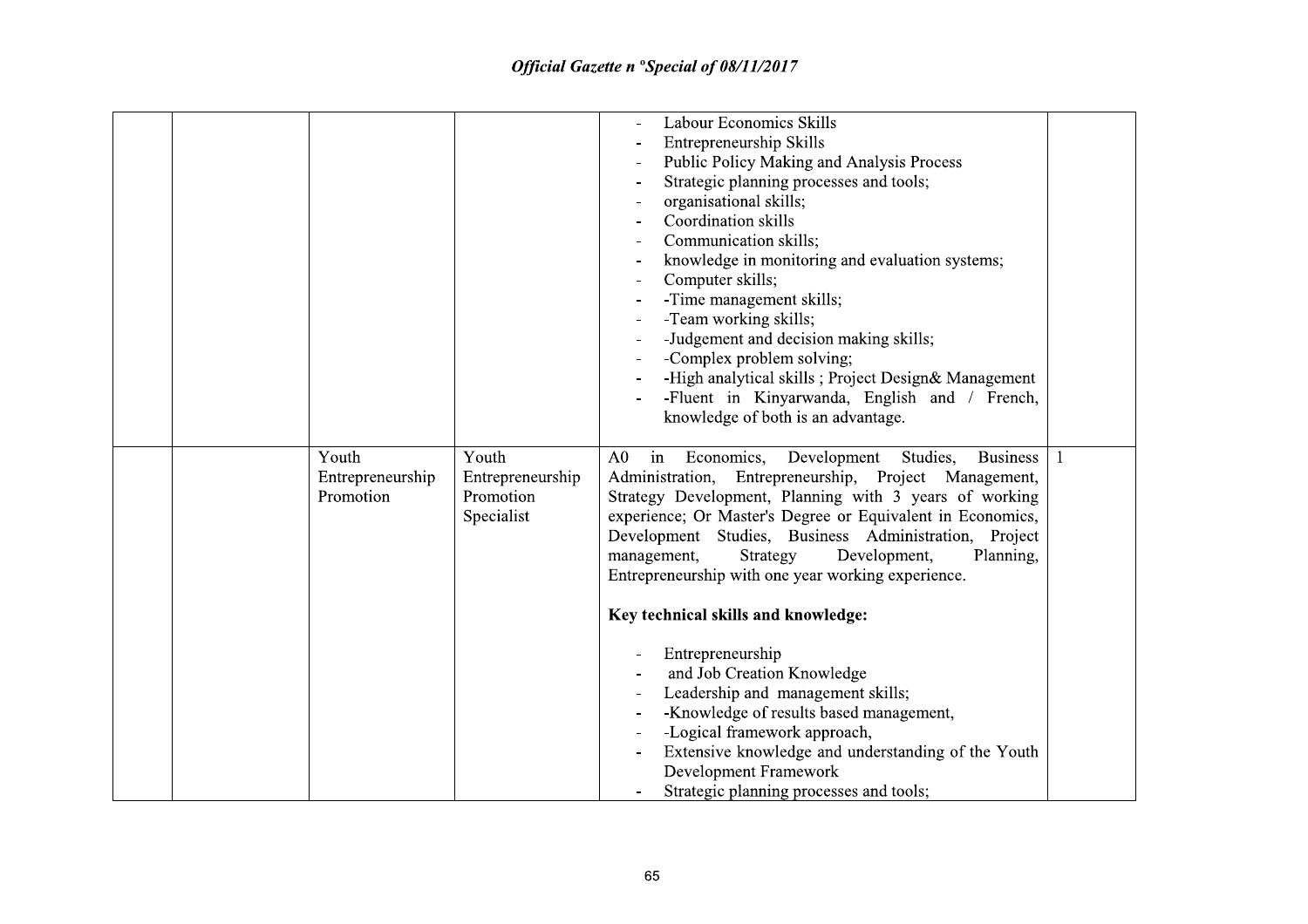|                                  |                                              | organisational skills;<br>Coordination skills<br>Communication skills;<br>knowledge in monitoring and evaluation systems;<br>Computer skills;<br>Time management skills;<br>Team working skills;<br>Judgement and decision making skills;<br>Complex problem solving;<br>High analytical skills;<br>Project Design& Management<br>-Fluent in Kinyarwanda, English and / French,<br>knowledge of both is an advantage                                                   |  |
|----------------------------------|----------------------------------------------|------------------------------------------------------------------------------------------------------------------------------------------------------------------------------------------------------------------------------------------------------------------------------------------------------------------------------------------------------------------------------------------------------------------------------------------------------------------------|--|
| Youth<br>Employment<br>Promotion | Youth<br>Employment<br>Promotion<br>Speciali | A0 in Economics, Labour Economics, Development Studies,<br>Development, Project<br>Management,<br>Rural<br>Strategy<br>Development, Planning with 3 years of working experience; Or<br>Master's Degree or Equivalent in Economics,<br>Labour<br>Economics, Development Studies, Rural Development, Project<br>Management, Strategy Development, Planning with one year<br>working experience.                                                                          |  |
|                                  |                                              | Key technical skills and knowledge:<br>Leadership and management skills;<br>Knowledge of results based management,<br>Logical framework approach,<br>Public Policy Making and Analysis Process<br>Quantitative Analysis Skills and Evidence Making<br>Entrepreneurship and Job Creation Skills<br>Strategic planning processes and tools;<br>organisational skills;<br>Coordination skills<br>Communication skills;<br>knowledge in monitoring and evaluation systems; |  |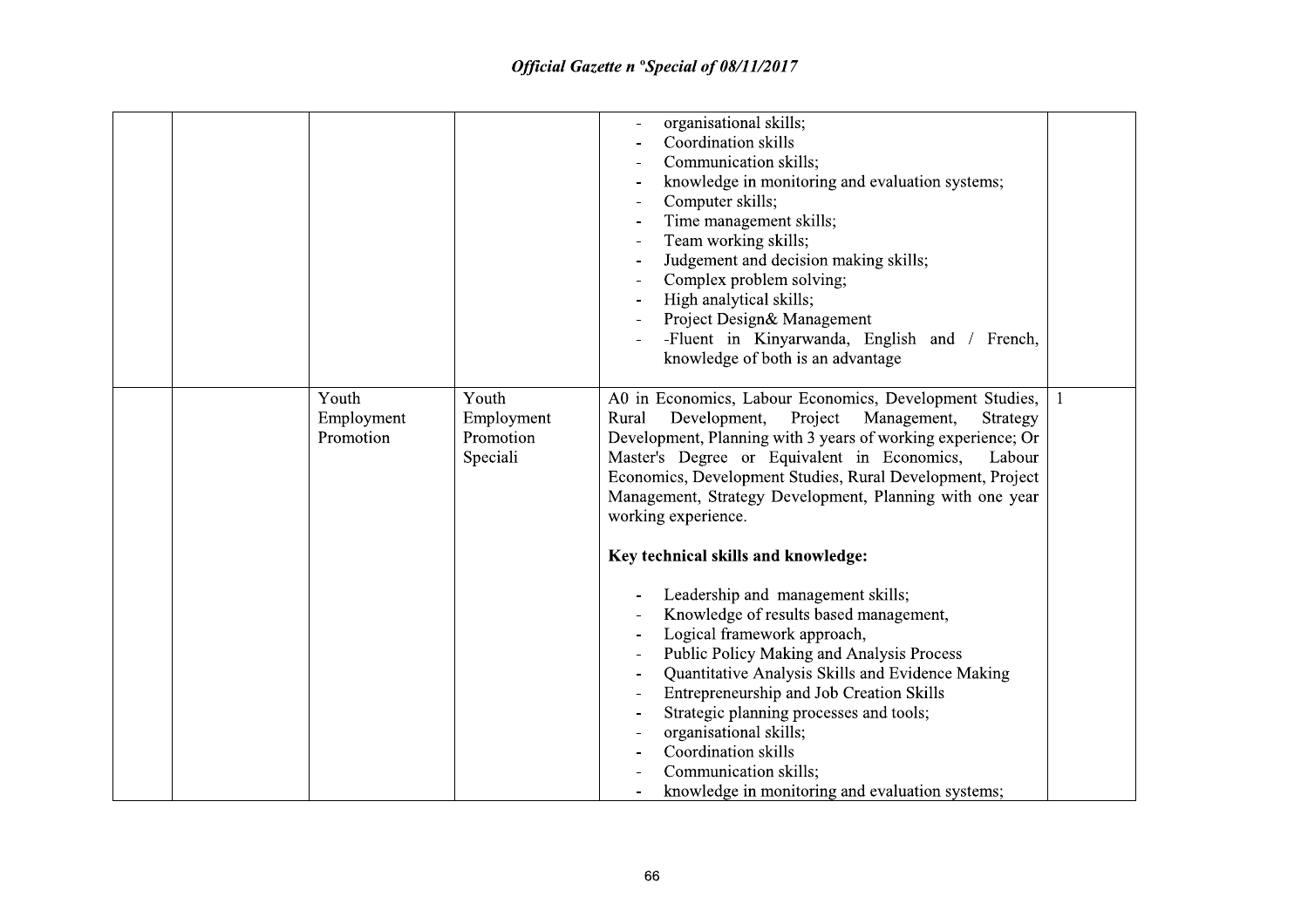|                                        |                                                | Computer skills;<br>Time management skills;<br>Team working skills;<br>Judgement and decision making skills;<br>Complex problem solving;<br>High analytical skills; Project Design& Management<br>Fluent in Kinyarwanda, English and / French,<br>knowledge of both is an advantage                                                                                                                                                                                                                                                                                                                                                                                                                                                                                                                                                                |  |
|----------------------------------------|------------------------------------------------|----------------------------------------------------------------------------------------------------------------------------------------------------------------------------------------------------------------------------------------------------------------------------------------------------------------------------------------------------------------------------------------------------------------------------------------------------------------------------------------------------------------------------------------------------------------------------------------------------------------------------------------------------------------------------------------------------------------------------------------------------------------------------------------------------------------------------------------------------|--|
| Youth<br>Entrepreneurship<br>Promotion | Youth<br>Entrepreneurship<br>Promotion Officer | A0 in Entrepreneurship, Business Administration, Finance,<br>Banking, Economics, Development Studies,<br>Rural<br>Development, Project management.<br>Key technical skills and knowledge:<br>Leadership and management skills;<br>Knowledge of results based management,<br>Logical framework approach,<br>Entrepreneurship and Job Creation Skills<br>Access to Finance Knowledge<br>Strategic planning processes and tools;<br>organisational skills;<br>Coordination skills<br>Communication skills;<br>knowledge in monitoring and evaluation systems;<br>Computer skills;<br>Time management skills;<br>Team working skills;<br>Judgement and decision making skills;<br>Complex problem solving;<br>High analytical skills; Project Design& Management<br>Fluent in Kinyarwanda, English<br>and/French,<br>knowledge of both is an advantage |  |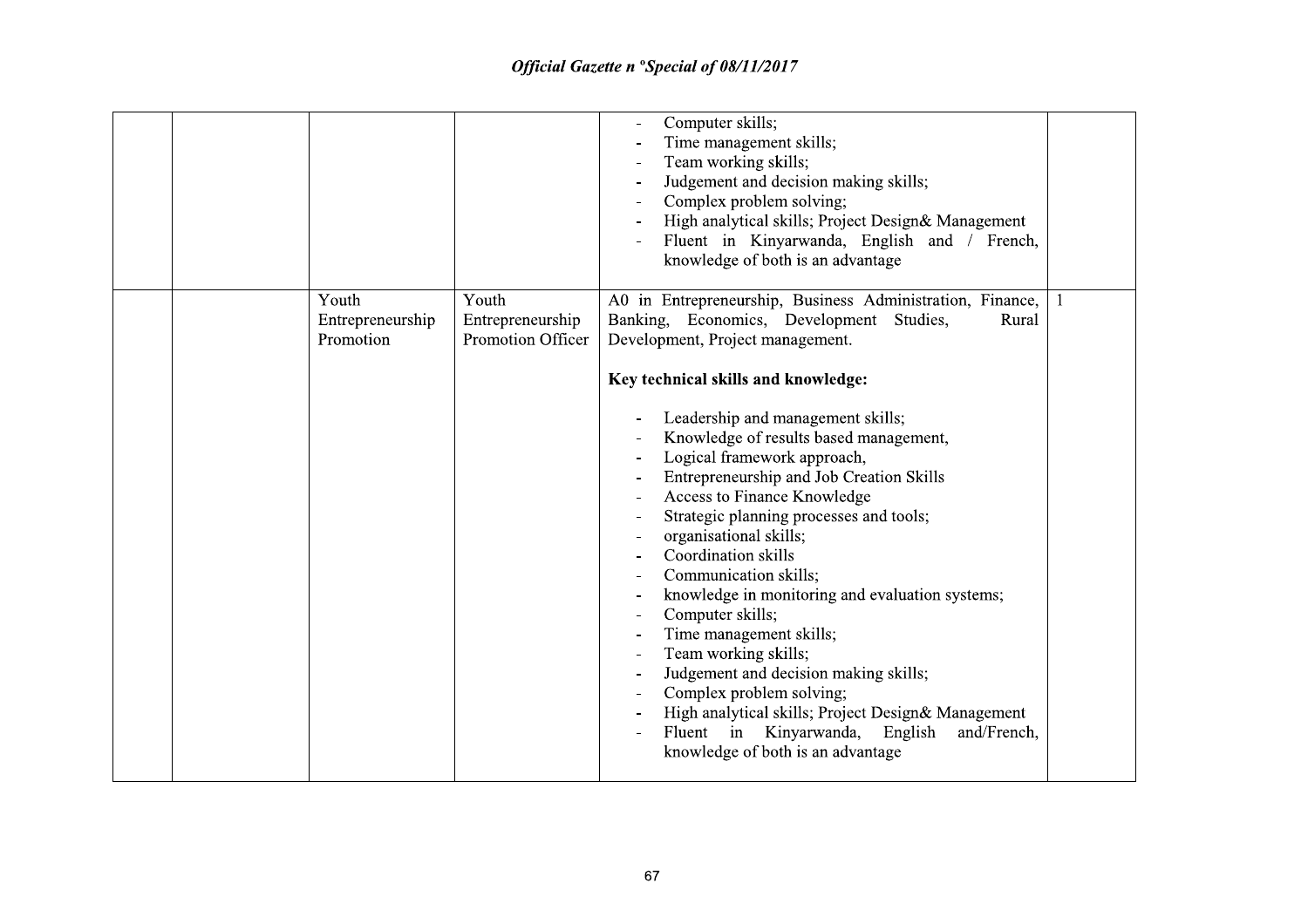| Youth<br>Global | Youth<br>Global | A0 in International Economics, Labour Economics, Economics,                                         |  |
|-----------------|-----------------|-----------------------------------------------------------------------------------------------------|--|
| Opportunities   | Opportunities   | International Relations, Diplomacy, Development Studies,                                            |  |
|                 | Specialist      | Business Administration, Development Studies with 3 years of                                        |  |
|                 |                 | working experience; Or Master's Degree or Equivalent in                                             |  |
|                 |                 | International Economics, Labour Economics, Economics,                                               |  |
|                 |                 | International Relations, Diplomacy, Development Studies,                                            |  |
|                 |                 | Business Administration, Development Studies with one year                                          |  |
|                 |                 | working experience.                                                                                 |  |
|                 |                 |                                                                                                     |  |
|                 |                 | Key technical skills and knowledge:                                                                 |  |
|                 |                 | Leadership and management skills;                                                                   |  |
|                 |                 | Knowledge of results based management,                                                              |  |
|                 |                 | Extensive knowledge and understanding of the Youth                                                  |  |
|                 |                 | Development Framework                                                                               |  |
|                 |                 | Logical framework approach,                                                                         |  |
|                 |                 | <b>Negotiation Skills</b>                                                                           |  |
|                 |                 | <b>Basic Law Skills</b>                                                                             |  |
|                 |                 | Strategic planning processes and tools;                                                             |  |
|                 |                 | Quantitative Skills and Evidence Policy Making                                                      |  |
|                 |                 | Entrepreneurship and Job Creation Knowledge                                                         |  |
|                 |                 | Labour Economics Skills                                                                             |  |
|                 |                 | organisational skills;                                                                              |  |
|                 |                 | Coordination skills                                                                                 |  |
|                 |                 | Communication skills;                                                                               |  |
|                 |                 | knowledge in monitoring and evaluation systems;                                                     |  |
|                 |                 | Computer skills;                                                                                    |  |
|                 |                 | Time management skills;                                                                             |  |
|                 |                 | Team working skills;                                                                                |  |
|                 |                 | Judgement and decision making skills;                                                               |  |
|                 |                 | Complex problem solving;                                                                            |  |
|                 |                 | High analytical skills; Project Design& Management<br>-Fluent in Kinyarwanda, English and / French, |  |
|                 |                 | knowledge of both is an advantage                                                                   |  |
|                 |                 |                                                                                                     |  |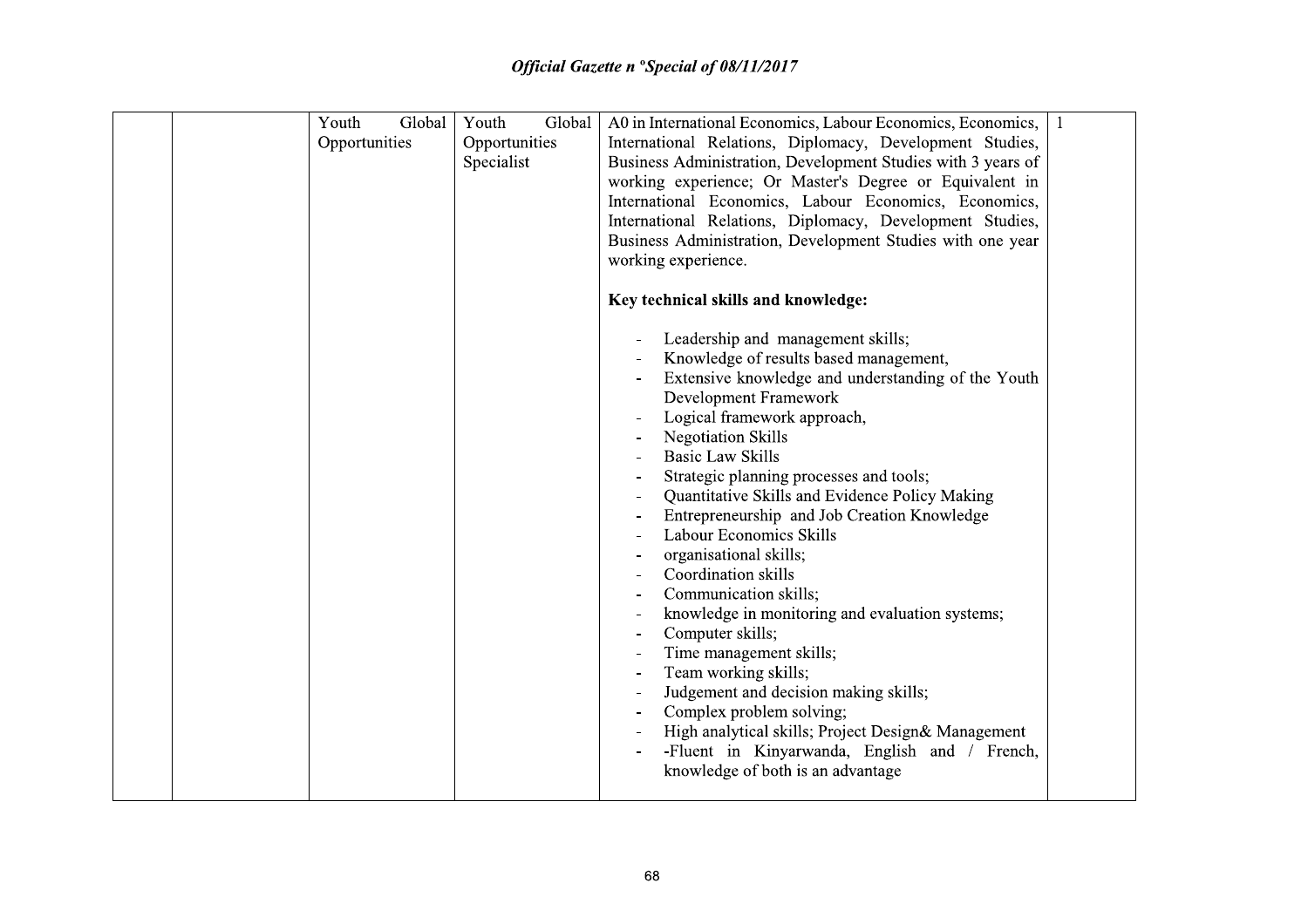|                                                                 | Talent & Skills<br>Development | Talent & Skills<br>Development<br>Officer                     | A0 in Arts and Cultural Development, Psychology, Talent<br>Development/Management,<br>Sociology,<br>Educational<br>Development, Creativity.<br>Key technical skills and knowledge:<br>Knowledge of arts and creativity industry<br>Skills and Talent Development<br><b>Career Development</b><br>Leadership and management skills;<br>Entrepreneurship and Job Creation Knowledge<br>Knowledge of results based management, logical<br>framework approach,<br>strategic planning processes and tools;<br>Psychological Skills;<br>$\overline{\phantom{a}}$<br>Organisational skills;<br>Communication skills;<br>-knowledge in monitoring and evaluation systems;<br>Computer skills;<br>Time management skills;<br>Team working skills;<br>$\qquad \qquad \blacksquare$<br>Judgement and decision making skills;<br>Complex problem solving;<br>High analytical skills; Project Design& Management<br>-Fluent in Kinyarwanda, English and / French,<br>knowledge of both is an advantage | $\mathbf{1}$ |
|-----------------------------------------------------------------|--------------------------------|---------------------------------------------------------------|-------------------------------------------------------------------------------------------------------------------------------------------------------------------------------------------------------------------------------------------------------------------------------------------------------------------------------------------------------------------------------------------------------------------------------------------------------------------------------------------------------------------------------------------------------------------------------------------------------------------------------------------------------------------------------------------------------------------------------------------------------------------------------------------------------------------------------------------------------------------------------------------------------------------------------------------------------------------------------------------|--------------|
| <b>Sub total</b>                                                |                                |                                                               |                                                                                                                                                                                                                                                                                                                                                                                                                                                                                                                                                                                                                                                                                                                                                                                                                                                                                                                                                                                           | 6            |
| Social&<br>Youth<br><b>Ethics</b><br><b>Empowerment</b><br>Unit | Director of Unit               | Director of Youth<br>Social&<br>Ethics<br>Empowerment<br>Unit | A0 in Sociology, Public Administration, Social Work,<br>Psychology, Education Sciences, Economics, Development<br>Studies, Development Studies, Clinical Psychology with 3<br>years of working experience; Or Master's Degree or Equivalent<br>in Sociology, Public Administration, Social Work, Psychology,<br>Education Sciences, Economics, Development Studies,                                                                                                                                                                                                                                                                                                                                                                                                                                                                                                                                                                                                                       |              |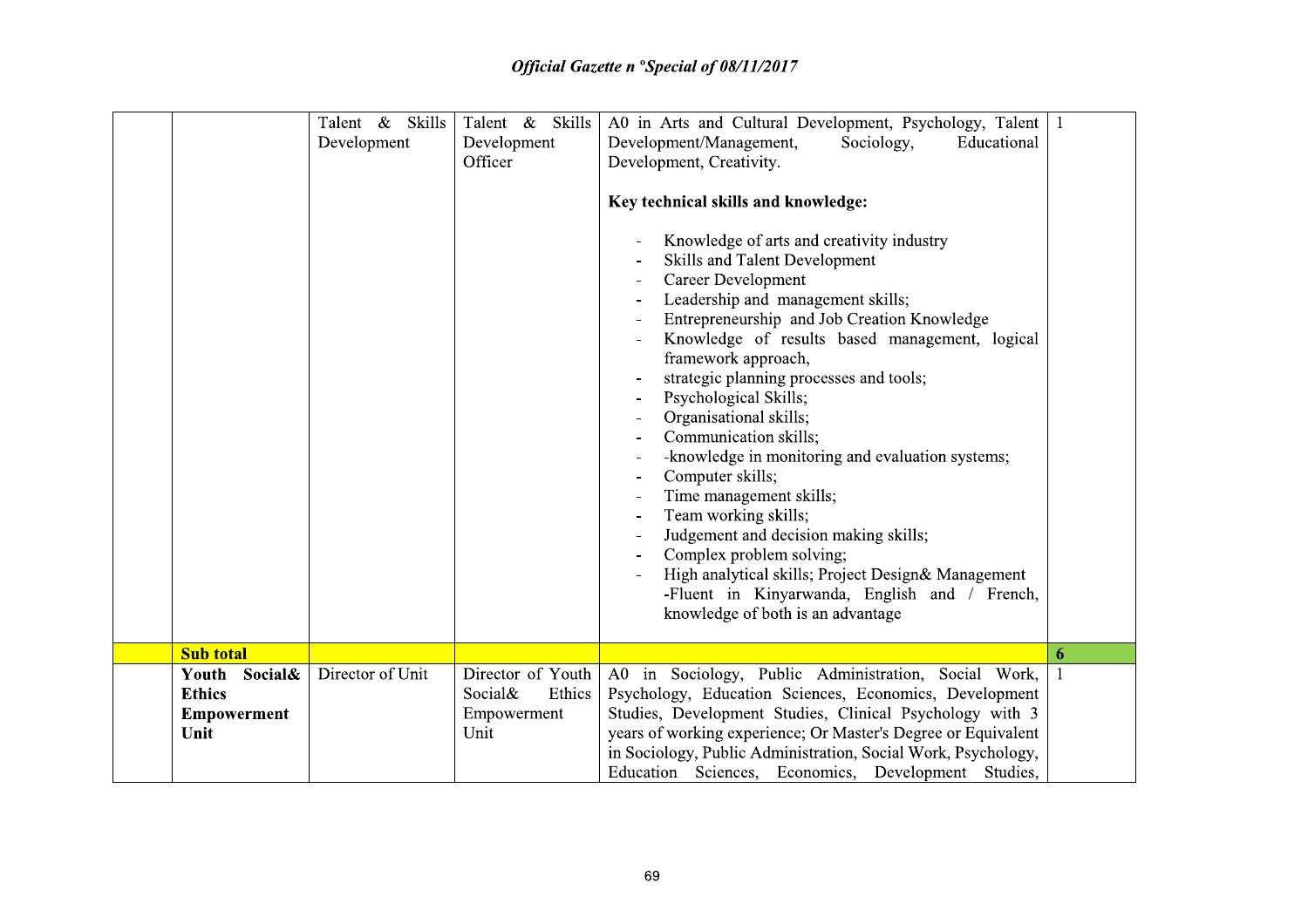|  |                            |                                    | Development Studies, Clinical Psychology with one year<br>working experience.<br>Key technical skills and knowledge:<br>Leadership and management skills;<br>Knowledge of results based management,<br>Logical framework approach,<br>Extensive knowledge and understanding of the Youth<br>Development Framework<br>Strategic planning processes and tools;<br>Organisational skills<br><b>Mobilization Skills</b><br>Coordination skills<br>Communication skills;<br>knowledge in monitoring and evaluation systems;<br>Knowledge of Rwandan Ethics and Values<br>Computer skills;<br>Time management skills;<br>Team working skills;<br>Judgement and decision making skills;<br>Complex problem solving;<br>High analytical skills; Project Design& Management<br>Fluent in Kinyarwanda, English and / French,<br>knowledge of both is an advantage |   |
|--|----------------------------|------------------------------------|---------------------------------------------------------------------------------------------------------------------------------------------------------------------------------------------------------------------------------------------------------------------------------------------------------------------------------------------------------------------------------------------------------------------------------------------------------------------------------------------------------------------------------------------------------------------------------------------------------------------------------------------------------------------------------------------------------------------------------------------------------------------------------------------------------------------------------------------------------|---|
|  | Social<br>Youth<br>Welfare | Youth<br>Social<br>Welfare Officer | A0 in Sociology, Social Work, Psychology, Clinical Sociology<br>Key technical skills and knowledge:                                                                                                                                                                                                                                                                                                                                                                                                                                                                                                                                                                                                                                                                                                                                                     | 1 |
|  |                            |                                    | Leadership and management skills;<br>-Knowledge of results based management,<br>Social Work, Psychology,<br>Sociology,<br>Clinical<br>Sociology<br>Logical framework approach,                                                                                                                                                                                                                                                                                                                                                                                                                                                                                                                                                                                                                                                                          |   |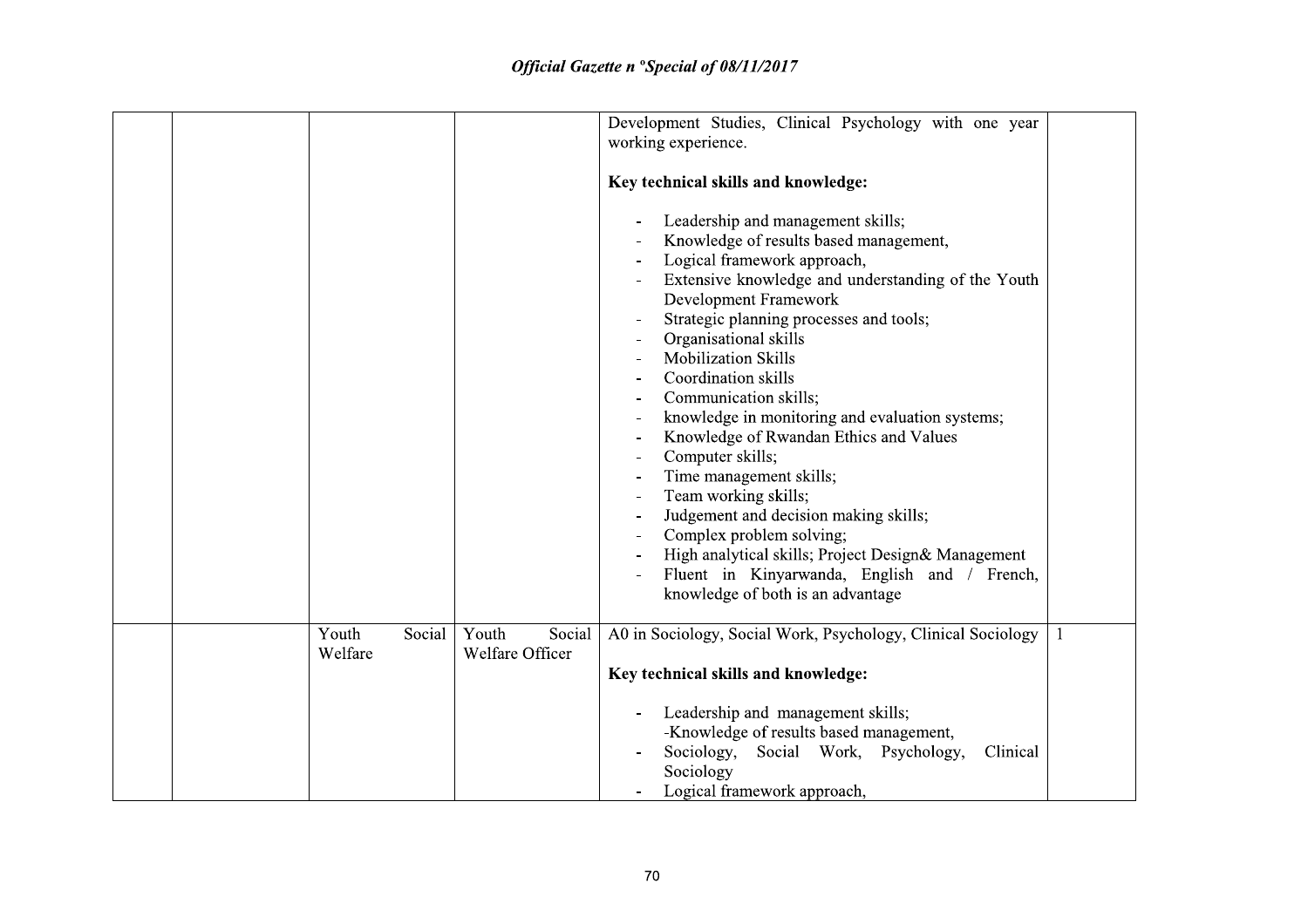|  |                                                                 |                                                                               | Strategic planning processes and tools;<br>organisational skills;<br>Coordination skills<br><b>Mobilization Skills</b><br>Communication skills;<br>knowledge in monitoring and evaluation systems;<br>Computer skills;<br>Time management skills;<br>Team working skills;<br>-Judgement and decision making skills;<br>-Complex problem solving;<br>-High analytical skills; Project Design& Management<br>-Fluent in Kinyarwanda, English and / French,<br>knowledge of both is an advantage |  |
|--|-----------------------------------------------------------------|-------------------------------------------------------------------------------|-----------------------------------------------------------------------------------------------------------------------------------------------------------------------------------------------------------------------------------------------------------------------------------------------------------------------------------------------------------------------------------------------------------------------------------------------------------------------------------------------|--|
|  | Youth<br>Mobilization<br>$\&$<br>Ethics and Values<br>Nurturing | Youth<br>Mobilization<br>$\&$<br>Ethics and Values<br>Nurturing<br>Specialist | A0 in Sociology, Social Work, Psychology, Political Sciences,<br>Conflict Management with 3 years of working experience or<br>Masters in Sociology, Social Work, Psychology, Political<br>Sciences, Conflict Management with one year working<br>experience                                                                                                                                                                                                                                   |  |
|  |                                                                 |                                                                               | Key technical skills and knowledge:<br>Leadership and management skills;<br>Knowledge of results based management, logical<br>framework approach,<br>Extensive knowledge and understanding of the Youth<br>Development Framework<br>strategic planning processes and tools;<br>Psychological Skills;<br>organisational skills;<br>Communication skills;<br>knowledge in monitoring and evaluation systems;<br>Knowledge of Rwandan Ethics and Values<br>Computer skills;                      |  |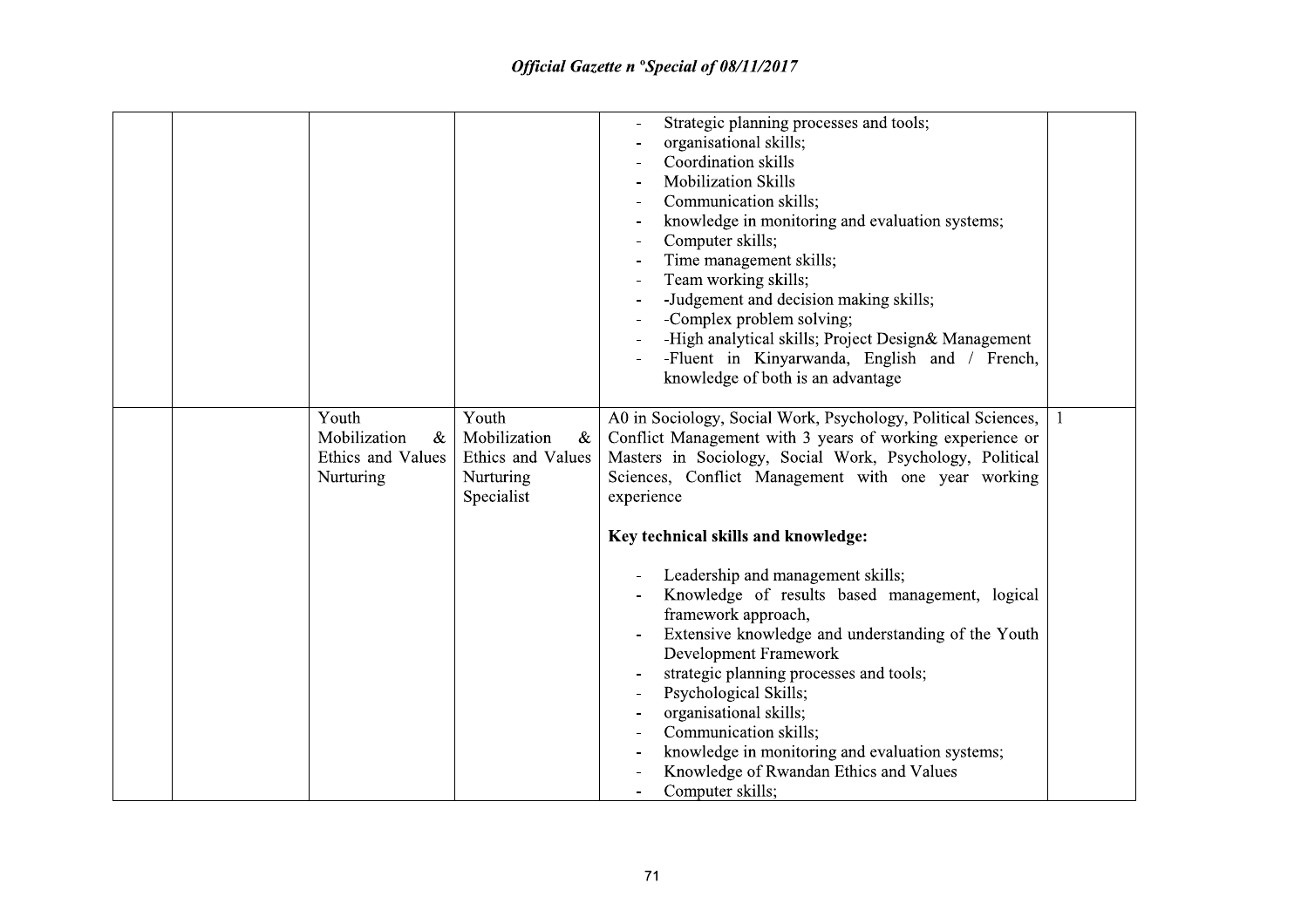|                                                        |                                                       | Time management skills;<br>Team working skills;<br>Judgement and decision making skills;<br>Complex problem solving;<br>High analytical skills; Project Design& Management<br>Fluent in Kinyarwanda, English and / French,<br>knowledge of both is an advantage                                                                                                                                                                                                                                                                                                                                                                                                                                                                                                                                                                                                                                |                |
|--------------------------------------------------------|-------------------------------------------------------|------------------------------------------------------------------------------------------------------------------------------------------------------------------------------------------------------------------------------------------------------------------------------------------------------------------------------------------------------------------------------------------------------------------------------------------------------------------------------------------------------------------------------------------------------------------------------------------------------------------------------------------------------------------------------------------------------------------------------------------------------------------------------------------------------------------------------------------------------------------------------------------------|----------------|
| Youth<br>Risk<br><b>Behavior</b><br>Prevention Officer | Youth<br>Risk<br>Behavior<br>Prevention<br>specialist | A0 in Sociology, Social Work, Psychology, Education<br>Sciences, Public Health with 3 years working experience; or<br>Master's Degree or equivalent in sociology, Social Work,<br>Psychology, Clinical Sociology with one year working<br>experience<br>Key technical skills and knowledge:<br>Leadership and management skills;<br>Knowledge of results based management, logical<br>framework approach,<br>Planning processes and tools;<br>Psychological Skills;<br>organisational skills;<br><b>Mobilization Skills</b><br>Communication skills;<br>knowledge in monitoring and evaluation systems;<br>Computer skills;<br>Time management skills;<br>Team working skills;<br>Judgement and decision making skills;<br>Complex problem solving;<br>High analytical skills; Project Design& Management<br>Fluent in Kinyarwanda, English and / French,<br>knowledge of both is an advantage | $\overline{1}$ |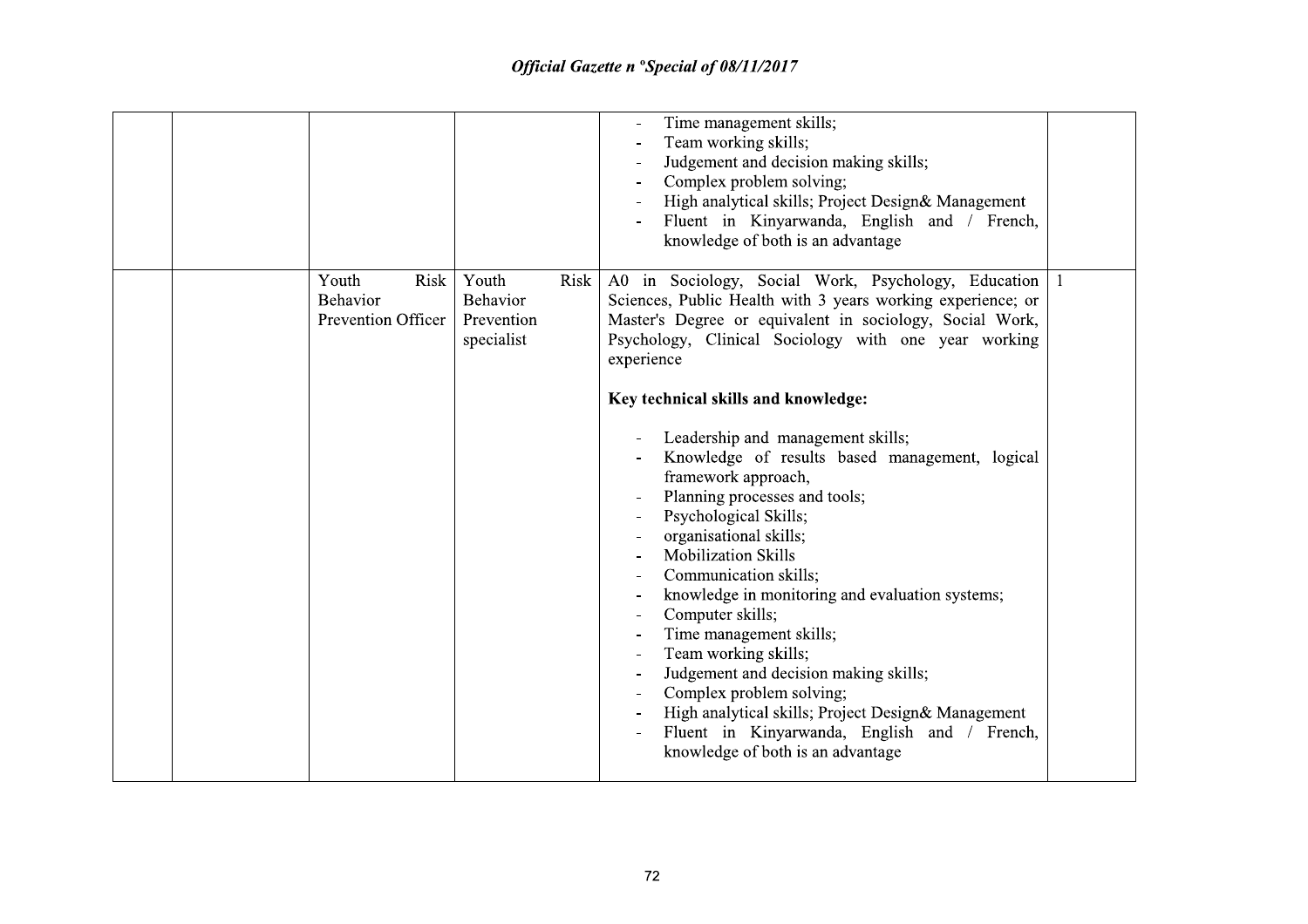| Youth                     |                  | Youth                               | A0 in Political Sciences, Public administration, Administrative                                                                                                                                                                                                                                                                                                                                                                                                                                                                                                                                                     |  |
|---------------------------|------------------|-------------------------------------|---------------------------------------------------------------------------------------------------------------------------------------------------------------------------------------------------------------------------------------------------------------------------------------------------------------------------------------------------------------------------------------------------------------------------------------------------------------------------------------------------------------------------------------------------------------------------------------------------------------------|--|
|                           | Volunteerism and | Volunteerism and                    | Sciences, Social Works, Economics, Development Studies,                                                                                                                                                                                                                                                                                                                                                                                                                                                                                                                                                             |  |
| Community                 |                  | Community                           | Project management, Education Science, Psychology,                                                                                                                                                                                                                                                                                                                                                                                                                                                                                                                                                                  |  |
| Engagement                |                  | Engagement                          | Sociology                                                                                                                                                                                                                                                                                                                                                                                                                                                                                                                                                                                                           |  |
|                           |                  | Officer                             |                                                                                                                                                                                                                                                                                                                                                                                                                                                                                                                                                                                                                     |  |
|                           |                  |                                     | Key technical skills and knowledge:                                                                                                                                                                                                                                                                                                                                                                                                                                                                                                                                                                                 |  |
|                           |                  |                                     | Leadership and management skills;<br>Planning processes and tools;<br>Organisational skills;<br>Knowledge on volunteerism<br><b>Community Development</b><br>Mobilization<br>Communication skills;<br>knowledge in monitoring and evaluation systems;<br>Knowledge of Rwandan Ethics and Values<br>Computer skills;<br>Time management skills;<br>Team working skills;<br>Judgement and decision making skills;<br>Complex problem solving;<br>$\overline{\phantom{a}}$<br>High analytical skills; Project Design& Management<br>-Fluent in Kinyarwanda, English and / French,<br>knowledge of both is an advantage |  |
|                           |                  |                                     |                                                                                                                                                                                                                                                                                                                                                                                                                                                                                                                                                                                                                     |  |
| Youth<br>Programs Officer | Center           | Youth<br>Center<br>Programs Officer | A0 in Business Administration; Administrative Sciences,<br>Sociology,<br>Economics, Development<br>Studies,<br>Project<br>Management                                                                                                                                                                                                                                                                                                                                                                                                                                                                                |  |
|                           |                  |                                     | Key technical skills and knowledge:                                                                                                                                                                                                                                                                                                                                                                                                                                                                                                                                                                                 |  |
|                           |                  |                                     | Leadership and management skills;<br>Knowledge of results based management, logical<br>framework approach,<br>Strategic planning processes and tools;                                                                                                                                                                                                                                                                                                                                                                                                                                                               |  |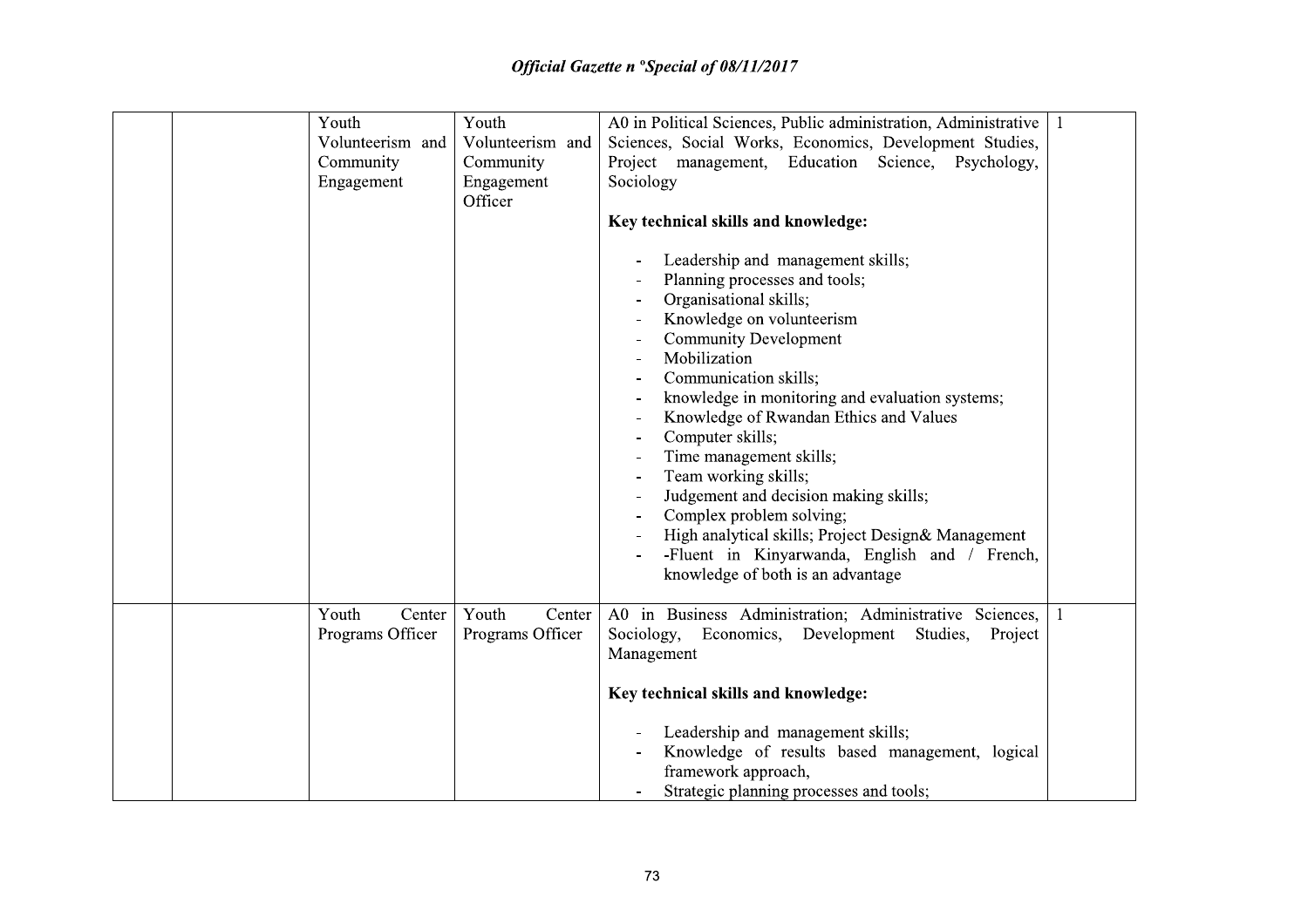|                       |                  |                                            | Psychological Skills;<br>Organisational skills;<br>Communication skills;<br>Knowledge in monitoring and evaluation systems;<br>Knowledge of Rwandan Ethics and Values<br>Computer skills;<br>Time management skills;<br>Team working skills;<br>Judgement and decision making skills;<br>Complex problem solving;<br>High analytical skills; Project Design& Management<br>Fluent in Kinyarwanda, English and / French,<br>knowledge of both is an advantage                                                                                                                                                                                                                                                                                                                                        |   |
|-----------------------|------------------|--------------------------------------------|-----------------------------------------------------------------------------------------------------------------------------------------------------------------------------------------------------------------------------------------------------------------------------------------------------------------------------------------------------------------------------------------------------------------------------------------------------------------------------------------------------------------------------------------------------------------------------------------------------------------------------------------------------------------------------------------------------------------------------------------------------------------------------------------------------|---|
| <b>Sub total</b>      |                  |                                            |                                                                                                                                                                                                                                                                                                                                                                                                                                                                                                                                                                                                                                                                                                                                                                                                     | 6 |
| Planning, M&E<br>Unit | Director of Unit | Director<br>of<br>,M&E<br>Planning<br>Unit | Economics, Development<br>Studies,<br>A0<br>$\dot{m}$<br>Strategic<br>Management, Project Management, Management, Business<br>Administration with 3 years of working experience or Master's<br>Degree or Equivalent in Management, Economics,<br>Development Studies, Strategic Management, Project<br>Management, Business Administration with 1 year of working<br>experience.<br>Key Technical Skills & Knowledge required:<br>Knowledge of results based management, logical<br>framework approach, strategic planning processes and<br>tools;<br>Impact assessment and evaluation knowledge<br>Quantitative skills<br>Project Design and analytical skills<br>Knowledge of drafting Action Plans and Operational<br>Plans;<br>Knowledge to conduct policy and analysis and draft<br>proposals; |   |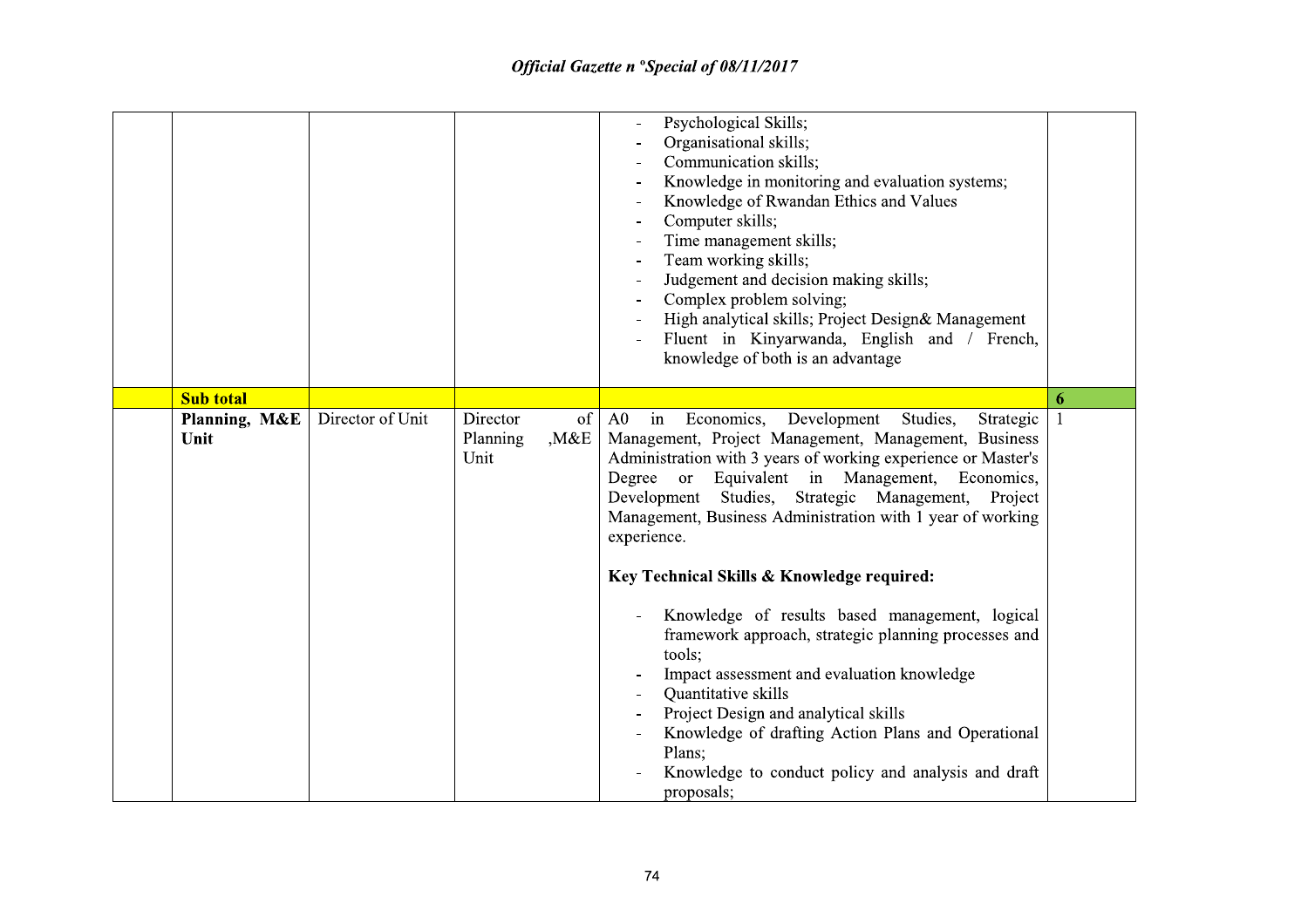|                        |                        | Knowledge of Monitoring and Evaluation concepts,<br>systems and tools;<br>Computer Skills;<br>Organizational Skills;<br><b>Communication Skills;</b><br>High analytical & Complex Problem Solving Skills;<br>Judgment & Decision Making Skills;<br>Time management Skills;<br>Team working Skills;<br>Fluent in Kinyarwanda, English and/ or French;<br>knowledge of all is an advantage                                                                                                                                                                                                                                                                                                                                                                                                                                                                                                         |    |
|------------------------|------------------------|--------------------------------------------------------------------------------------------------------------------------------------------------------------------------------------------------------------------------------------------------------------------------------------------------------------------------------------------------------------------------------------------------------------------------------------------------------------------------------------------------------------------------------------------------------------------------------------------------------------------------------------------------------------------------------------------------------------------------------------------------------------------------------------------------------------------------------------------------------------------------------------------------|----|
| Planning<br>Specialist | Planning<br>Specialist | Economics, Development<br>Studies,<br>A <sub>0</sub><br>in<br>Strategic<br>Management, Project Management, Management, Business<br>Administration with 3 years of working experience or Master's<br>Degree or<br>Equivalent in Management, Economics,<br>Development Studies, Strategic Management,<br>Project<br>Management, Business Administration<br>Key Technical Skills & Knowledge required:<br>Knowledge of results based management, logical<br>framework approach, strategic planning processes and<br>tools:<br>Impact assessment and evaluation knowledge<br>Quantitative skills<br>Project Design and analytical skills<br>Knowledge of drafting Action Plans and Operational<br>Plans;<br>Knowledge to conduct policy and analysis and draft<br>proposals;<br>Knowledge of Monitoring and Evaluation concepts,<br>systems and tools;<br>Computer Skills;<br>Organizational Skills; | -1 |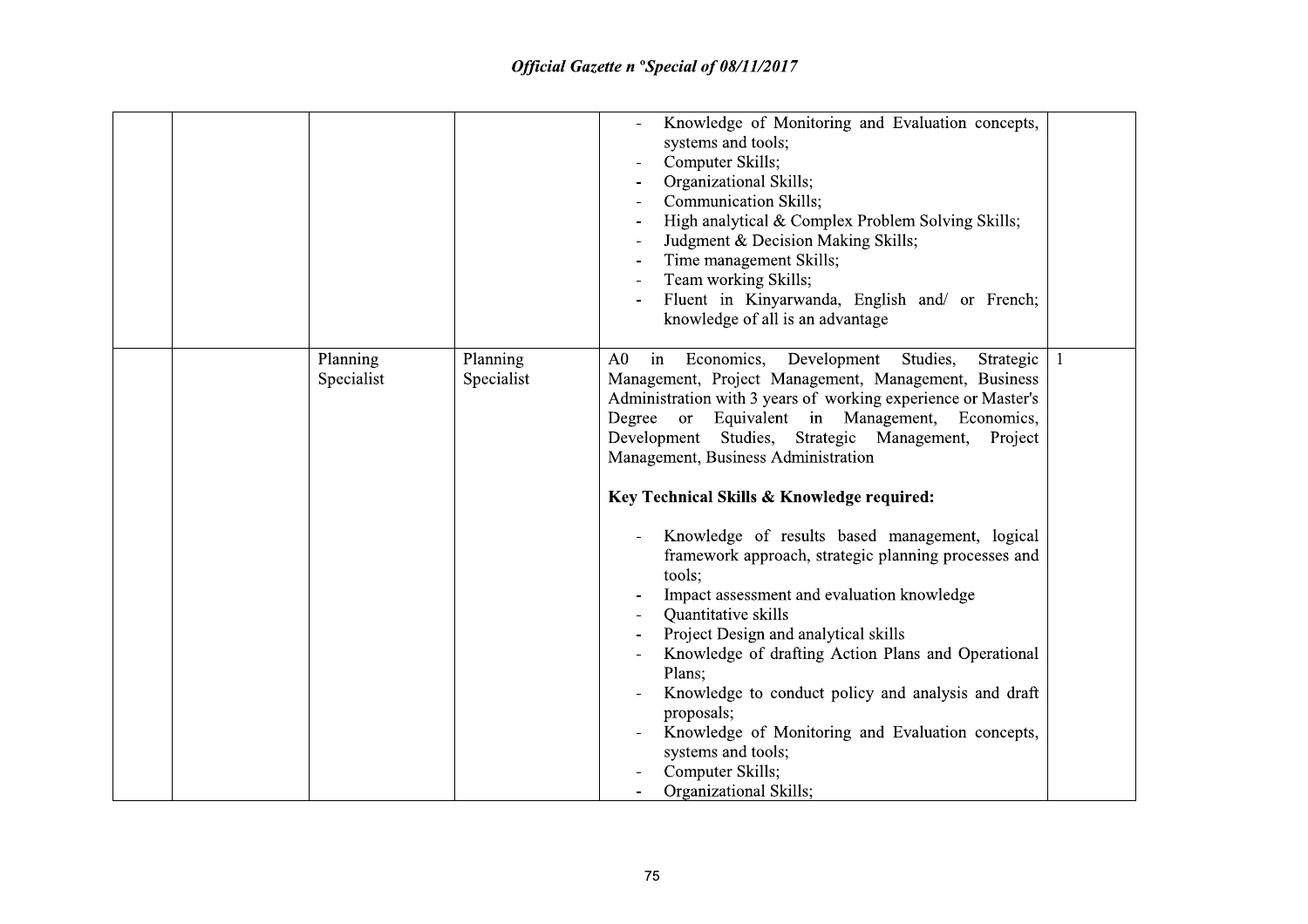|  |               |               | <b>Communication Skills;</b><br>High analytical & Complex Problem Solving Skills;<br>Judgment & Decision Making Skills;<br>Time management Skills;<br>Team working Skills;<br>Fluent in Kinyarwanda, English and/ or French;<br>knowledge of all is an advantage                                                                                                                                                                                                                                                                                                                                                                                                                            |   |
|--|---------------|---------------|---------------------------------------------------------------------------------------------------------------------------------------------------------------------------------------------------------------------------------------------------------------------------------------------------------------------------------------------------------------------------------------------------------------------------------------------------------------------------------------------------------------------------------------------------------------------------------------------------------------------------------------------------------------------------------------------|---|
|  | M & E Officer | M & E Officer | A0 in Economics, Project Management,<br>Management,<br>Development Studies, Business Administration<br>Key Technical Skills & Knowledge required:                                                                                                                                                                                                                                                                                                                                                                                                                                                                                                                                           | 1 |
|  |               |               | Knowledge of results based management, logical<br>framework approach, strategic planning processes and<br>tools;<br>Knowledge of drafting Action Plans and Operational<br>Plans;<br>Knowledge to conduct policy and analysis and draft<br>proposals;<br>Knowledge of Monitoring and Evaluation concepts,<br>systems and tools;<br>Knowledge of Impact Evaluation concepts<br>Computer Skills;<br>Organizational Skills;<br><b>Communication Skills;</b><br>High analytical & Complex Problem Solving Skills;<br>Judgment & Decision Making Skills;<br>Time management Skills;<br>Team working Skills;<br>Fluent in Kinyarwanda, English and/ or French;<br>knowledge of all is an advantage |   |
|  | Statistician  | Statistician  | A0 in Statistics, Applied Mathematics, Economics                                                                                                                                                                                                                                                                                                                                                                                                                                                                                                                                                                                                                                            | 1 |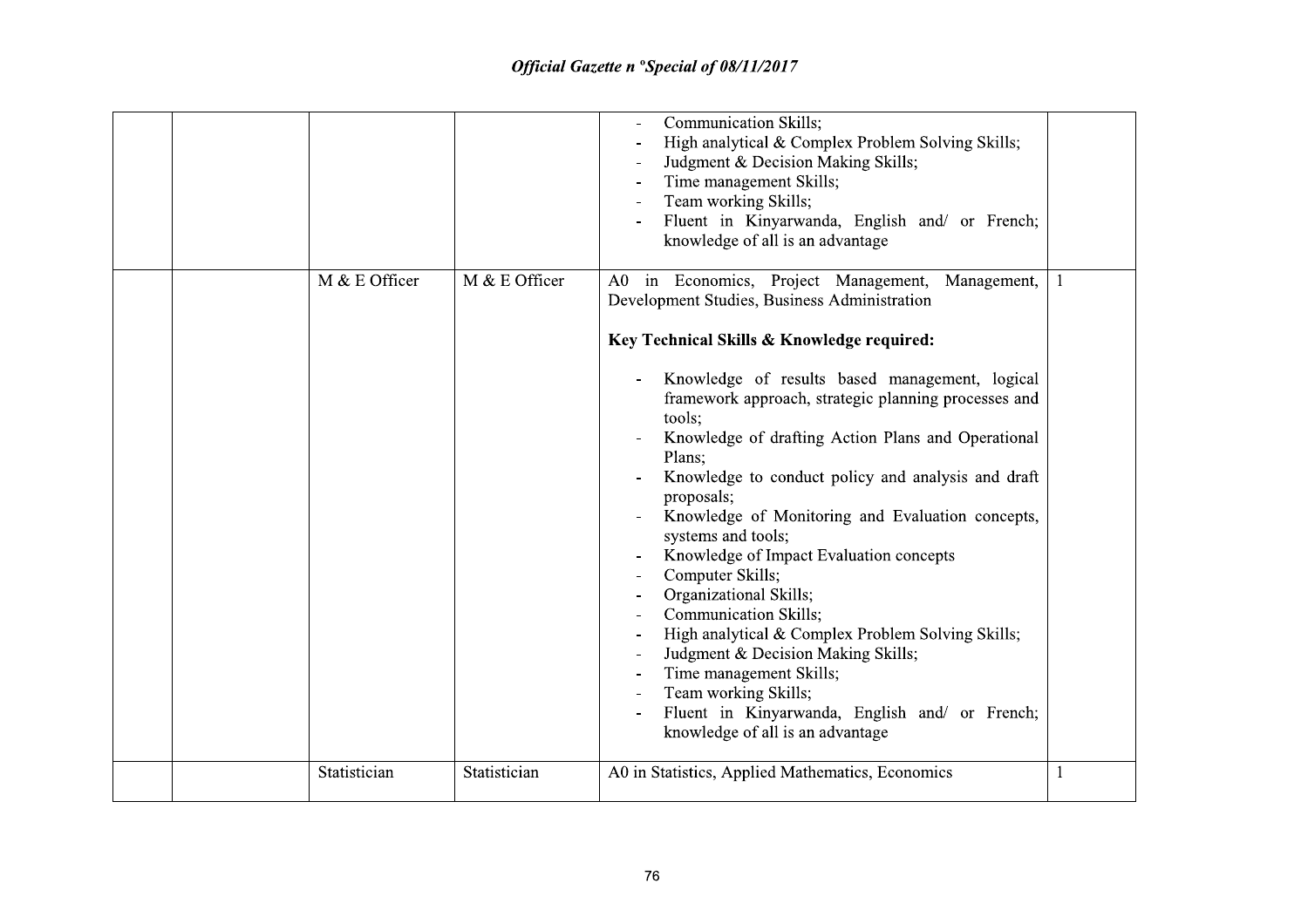|                                                               |                  |                                                      | Key Technical Skills & Knowledge required:<br>Deep understanding of Research Methodologies and<br><b>Statistics Concepts;</b><br>Diagnostic Information Gathering<br>Identifying the information needed to clarify a situation<br>or subject from appropriate sources using skillful<br>questioning to draw out the information<br>Knowledge of various statistical software packages<br>$\blacksquare$<br>(advanced Microsoft Excel, SPPS, STATA)<br>Knowledge to Prepares and publishes statistical and<br>technical reports and research papers;<br>Knowledge of the theory, systems and application of<br>statistical research methodology<br>Computer Skills<br>Organizational Skills, |                         |
|---------------------------------------------------------------|------------------|------------------------------------------------------|---------------------------------------------------------------------------------------------------------------------------------------------------------------------------------------------------------------------------------------------------------------------------------------------------------------------------------------------------------------------------------------------------------------------------------------------------------------------------------------------------------------------------------------------------------------------------------------------------------------------------------------------------------------------------------------------|-------------------------|
| <b>Sub total</b><br>$\&$<br>Finance<br>Administration<br>Unit | Director of Unit | of<br>Director<br>Administration<br>and Finance Unit | - High analytical Skills;<br>Accounting Professional Qualification recognised by IFAC<br>(ACCA, CPA); Or A0 Public Finance, Finance, Accounting or<br>Management with specialization in Finance/Accounting with 3<br>years of working experience                                                                                                                                                                                                                                                                                                                                                                                                                                            | $\overline{\mathbf{4}}$ |
|                                                               |                  |                                                      | Key Technical Skills & Knowledge required:<br>Knowledge of Rwanda's financial management<br>$\overline{\phantom{0}}$<br>standards and procedures;<br>Knowledge of Accounting principles and practices and<br>financial data<br>reporting.<br>Knowledge of Rwanda Public Financial Law;<br>Leadership and management skills;<br>Planning and organisational, Budgeting skills;<br>Communication skills;                                                                                                                                                                                                                                                                                      |                         |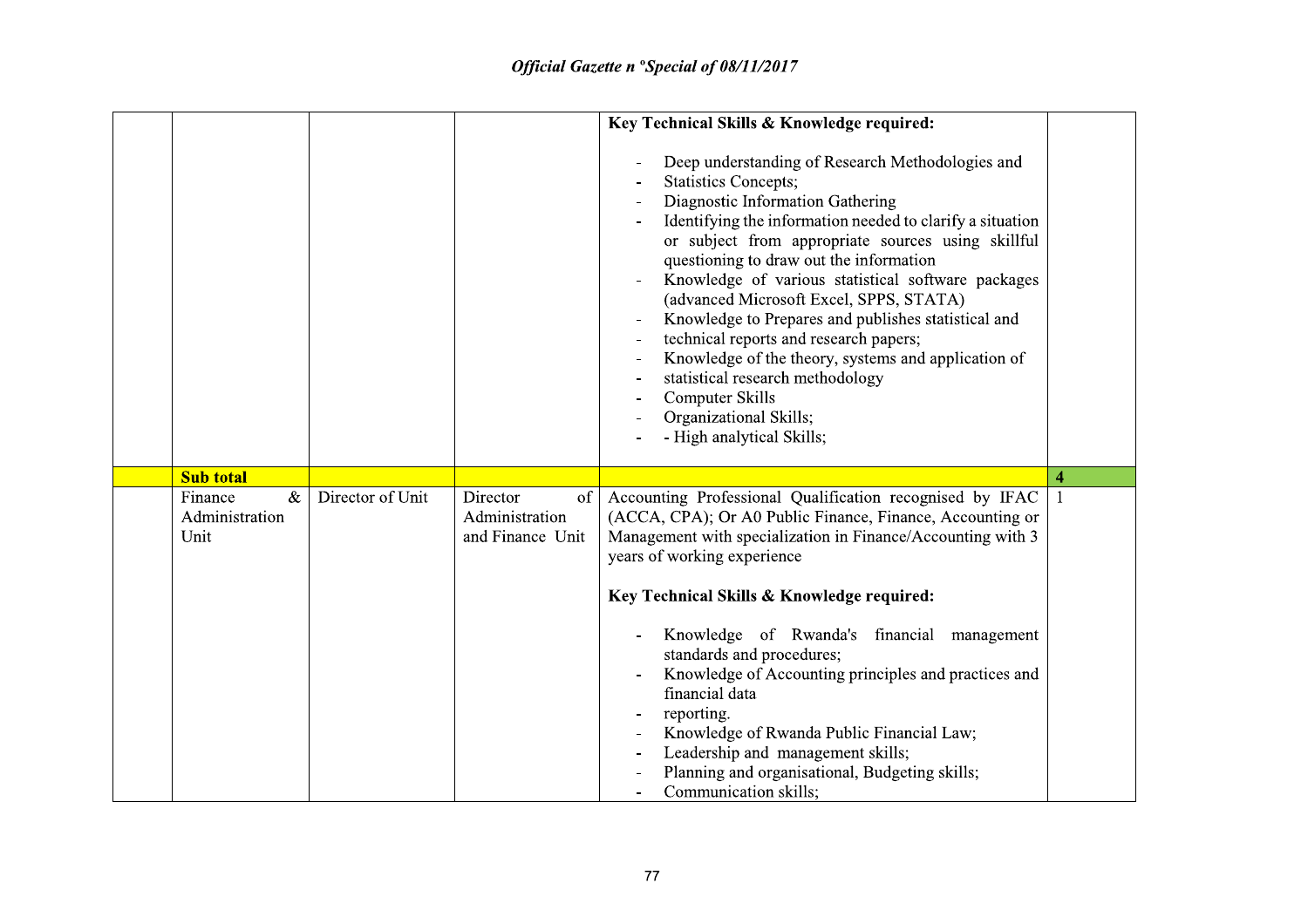|  |                            |                            | Strong IT skills, particularly in Financial software<br>(SMART IFMIS);<br>Time management Skills<br>Interviewing Skills;<br>Judgment & Decision making skills;<br>Complex Problem solving;<br>Fluent in Kinyarwanda, English and/ or French;<br>knowledge of all is an advantage                                                                                                                                                                                                                                                                                                                                                                                                                                                                                                         |    |
|--|----------------------------|----------------------------|------------------------------------------------------------------------------------------------------------------------------------------------------------------------------------------------------------------------------------------------------------------------------------------------------------------------------------------------------------------------------------------------------------------------------------------------------------------------------------------------------------------------------------------------------------------------------------------------------------------------------------------------------------------------------------------------------------------------------------------------------------------------------------------|----|
|  | Accounting                 | Accountant                 | A0 in Accounting, Public Finance, Management specialised in<br>Accounting or Finance; Or Accounting Professional<br>Qualification recognised by IFAC (ACCA, CPA).<br>Key Technical Skills & Knowledge required:<br>Knowledge of cost analysis techniques;<br>Planning and organisational skills;<br>Communication skills;<br>Strong IT skills, particularly in<br>Financial software (SMART IFMIS);<br>Judgment & Decision Making Skills;<br>Knowledge to analyse complex financial information &<br>Produce reports;<br>Deep understanding of financial accounts;<br>High Analytical Skills<br>Interpersonal skills;<br>Time management Skills<br>Complex Problem solving;<br>Flexibility Skills;<br>Fluent in Kinyarwanda, English and/ or French;<br>knowledge of all is an advantage | 2  |
|  | Human Resources<br>Officer | Human Resources<br>Officer | A0 in Human Resource Management, Management, Public<br>Administration, Administrative Sciences                                                                                                                                                                                                                                                                                                                                                                                                                                                                                                                                                                                                                                                                                           | -1 |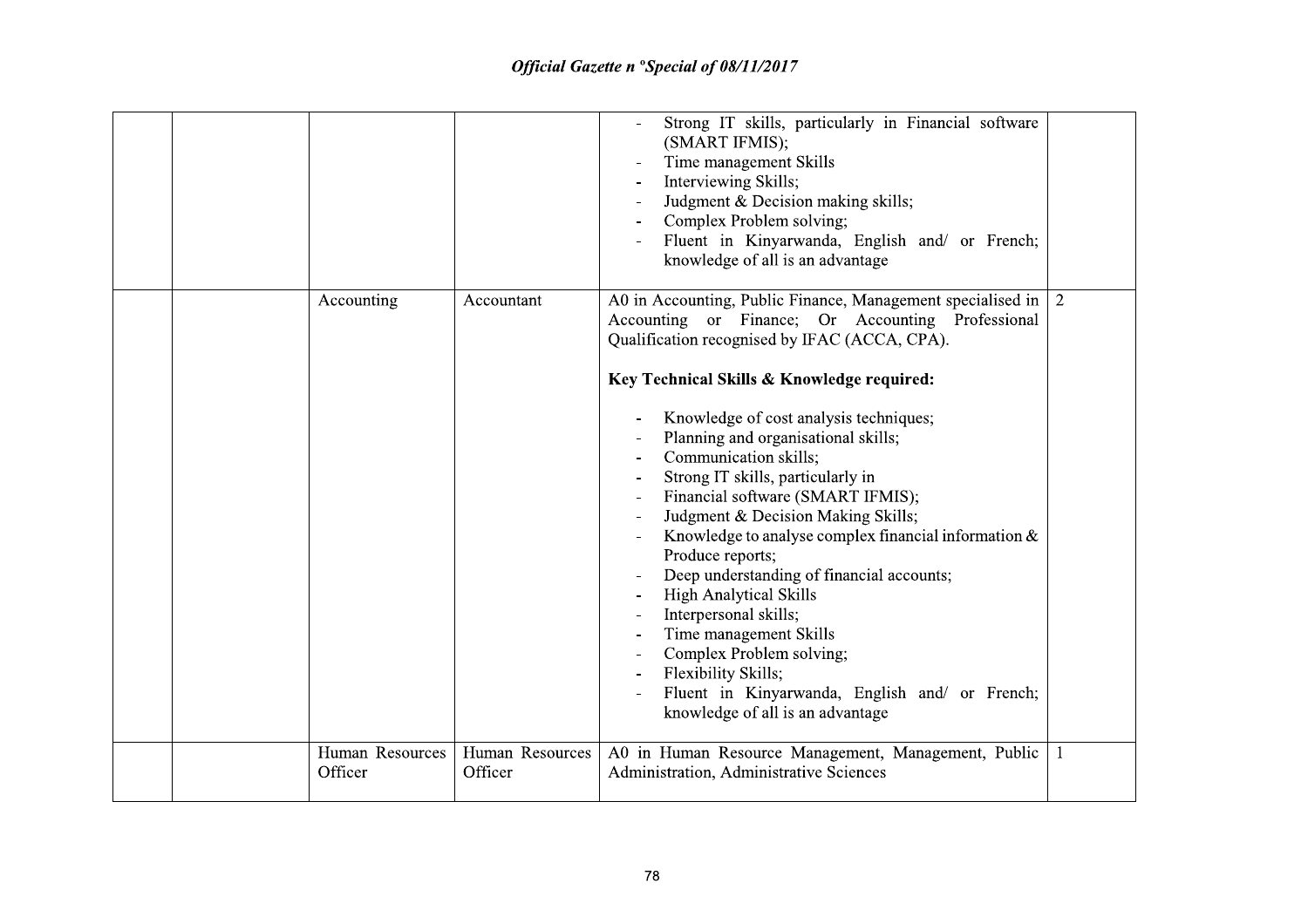|  |                                            |                                                           | Key Technical Skills & Knowledge required:                                                                                                                                                                                                                                                                                                                                                                                                                                                                                                                                                                                                                                                          |  |
|--|--------------------------------------------|-----------------------------------------------------------|-----------------------------------------------------------------------------------------------------------------------------------------------------------------------------------------------------------------------------------------------------------------------------------------------------------------------------------------------------------------------------------------------------------------------------------------------------------------------------------------------------------------------------------------------------------------------------------------------------------------------------------------------------------------------------------------------------|--|
|  |                                            |                                                           | Knowledge of analysis of the existing system including<br>policies, strategies and<br>plans related to Human Resources;<br>Knowledge in the Development of Human Resources<br>Policies and procedures<br>Leadership skills;<br>High analytical skills;<br>Report writing and presentation skills;<br>Computer Literate;<br>Coordination, planning and organisational skills;<br>Interpersonal skills;<br>Collaboration and team working skills;<br>Effective communication skills;<br>Administrative skills;<br>Time management skills;<br>Fluent in Kinyarwanda, English and/ or French;<br>knowledge of all is an advantage                                                                       |  |
|  | Network<br>and<br>Systems<br>Administrator | Network<br>and<br>Systems<br>Application<br>Administrator | A0 in Computer Science, Software Engineering, Computer   1<br>Engineering, Information and Communication Technology,<br>Information<br>Management<br>System,<br>Electronics<br>and<br>Telecommunication Engineering or A1 in Computer Science,<br>Software Engineering, Computer Engineering, Information and<br>Communication Technology, Information<br>Management<br>System, Electronics and Telecommunication Engineering with<br>a Certifications in $A^+$ , $N^+$ is required; Certifications in CCNA,<br>MCSE, MCSD, MCTs (.NET), LAMP/WAMP Framework or<br>MCITP are an added advantage<br>Key Technical Skills & Knowledge required:<br>Knowledge of Rwanda's ICT policies and strategies; |  |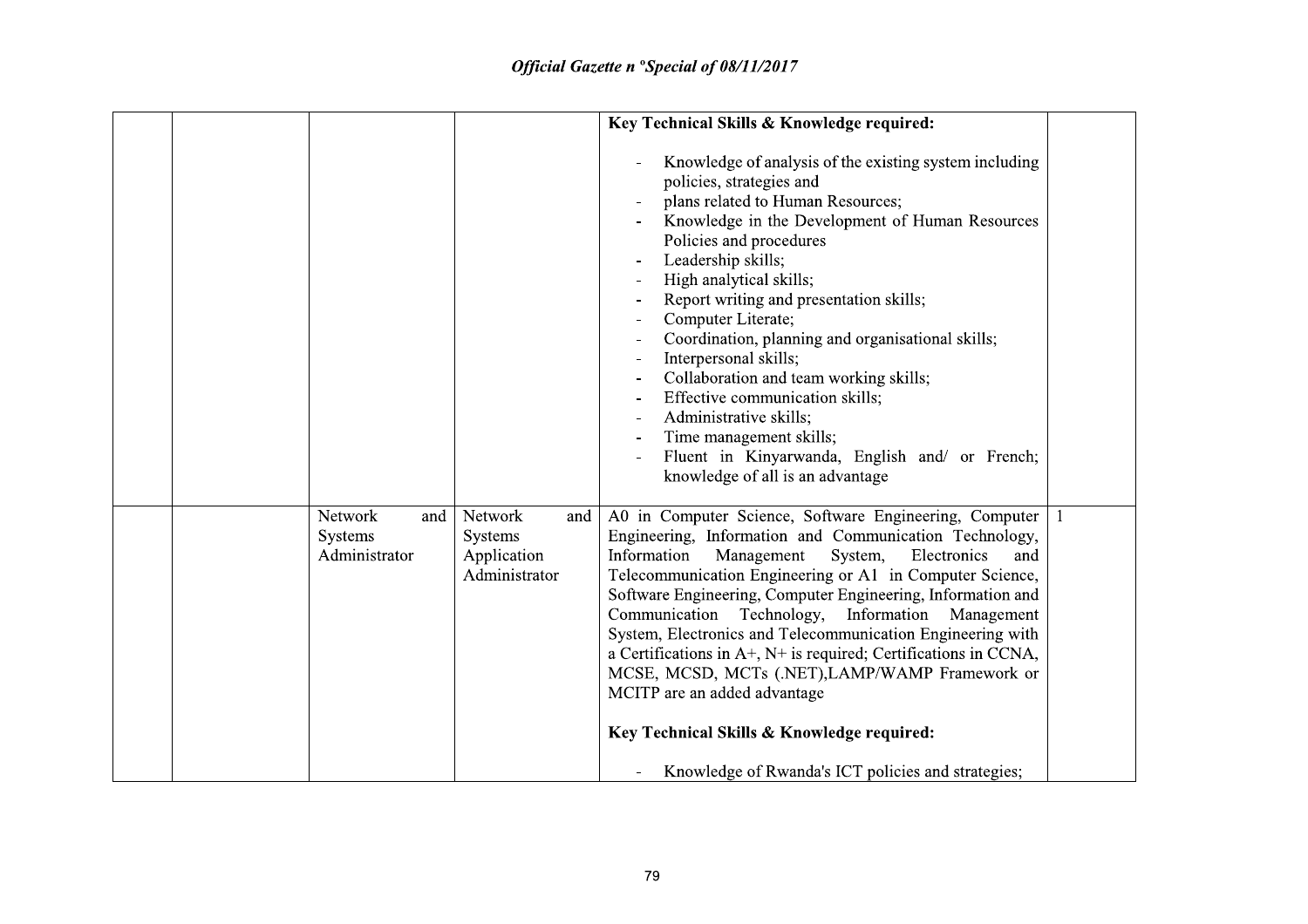|  |             |             | Highly proficient with Microsoft Windows operating<br>systems<br>Proficient in Microsoft Office products<br>Proficient in basic networking protocols and standards<br>Knowledge of AD, Exchange, VPN, routers, and<br>wireless internet access;<br>Knowledge of circuit boards, processors, electronic<br>equipment, and computer hardware and software,<br>including applications and programming;<br>Interpersonal Skills;<br>Communication skills<br>Negotiation Skills;<br>Problem-solving skills;<br>Analytical skills;<br>Fluent in Kinyarwanda, English and/ or French;<br>knowledge of all is an advantage.                                                                                                                                                                                                                                                   |    |
|--|-------------|-------------|-----------------------------------------------------------------------------------------------------------------------------------------------------------------------------------------------------------------------------------------------------------------------------------------------------------------------------------------------------------------------------------------------------------------------------------------------------------------------------------------------------------------------------------------------------------------------------------------------------------------------------------------------------------------------------------------------------------------------------------------------------------------------------------------------------------------------------------------------------------------------|----|
|  | ICT Officer | ICT Officer | A0 in Computer Science, Software Engineering, Computer<br>Engineering, Information and Communication Technology,<br>Information<br>Electronics<br>Management<br>System,<br>and<br>Telecommunication Engineering or A1 in Computer Science,<br>Software Engineering, Computer Engineering, Information and<br>Communication Technology, Information<br>Management<br>System, Electronics and Telecommunication Engineering with<br>a Certifications in $A^+$ , $N^+$ is required; Certifications in CCNA,<br>MCSE, MCSD, MCTs (.NET), LAMP/WAMP Framework or<br>MCITP are an added advantage<br>Key Technical Skills & Knowledge required:<br>Knowledge of Rwanda's ICT policies and strategies;<br>Highly proficient with Microsoft Windows operating<br>systems<br>Proficient in Microsoft Office products<br>Proficient in basic networking protocols and standards | -1 |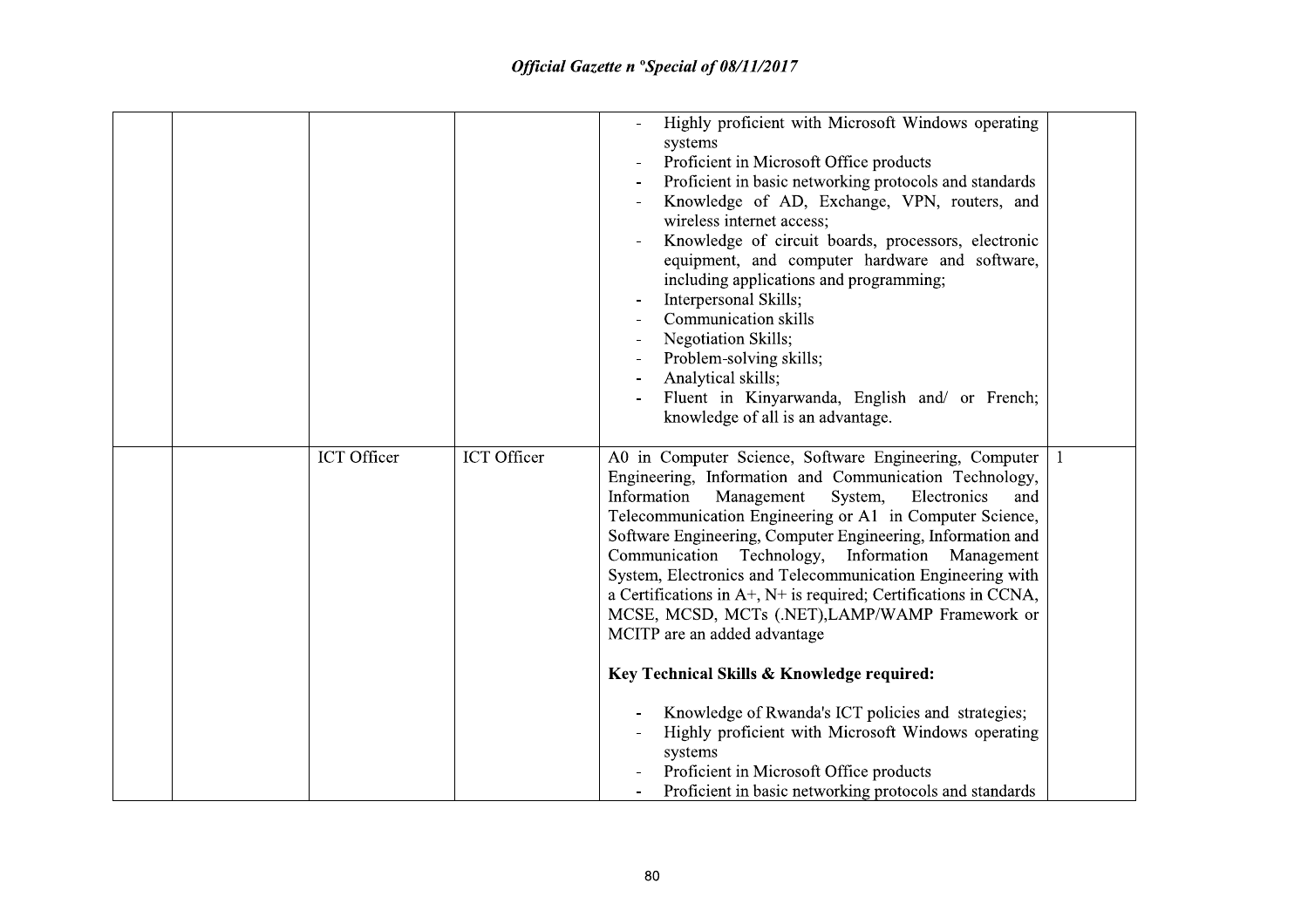|                     |                                | Knowledge of AD, Exchange, VPN, routers, and<br>wireless internet access;<br>Knowledge of circuit boards, processors, electronic<br>equipment, and computer hardware and software,<br>including applications and programming;<br>Interpersonal Skills;<br>Communication skills<br>Negotiation Skills;<br>Problem-solving skills;<br>Analytical skills;<br>Fluent in Kinyarwanda, English and/ or French;<br>knowledge of all is an advantage.                                                                                                                                                                                                                                                             |  |
|---------------------|--------------------------------|-----------------------------------------------------------------------------------------------------------------------------------------------------------------------------------------------------------------------------------------------------------------------------------------------------------------------------------------------------------------------------------------------------------------------------------------------------------------------------------------------------------------------------------------------------------------------------------------------------------------------------------------------------------------------------------------------------------|--|
| Central Secretariat | Head of Central<br>Secretariat | A1 in Secretariat Studies, Office Management, Library and<br>Information Science or A0 in Public Administration,<br>Administrative Sciences, Management, Sociology, Social<br>Work, Law, Library and Information Science with 2 years of<br>working experience<br>Key Technical Skills & Knowledge required:<br>Knowledge of Office Administration;<br><b>Communication Skills;</b><br>Computer Skills;<br>Interpersonal Skills;<br>Organizational Skills;<br><b>Stress Management Skills;</b><br>Time Management Skills;<br>Bookkeeping Skills;<br>Analytical & Problem solving Skills;<br>Decision Making Skills;<br>Fluent in Kinyarwanda, English and/ or French;<br>knowledge of all is an advantage |  |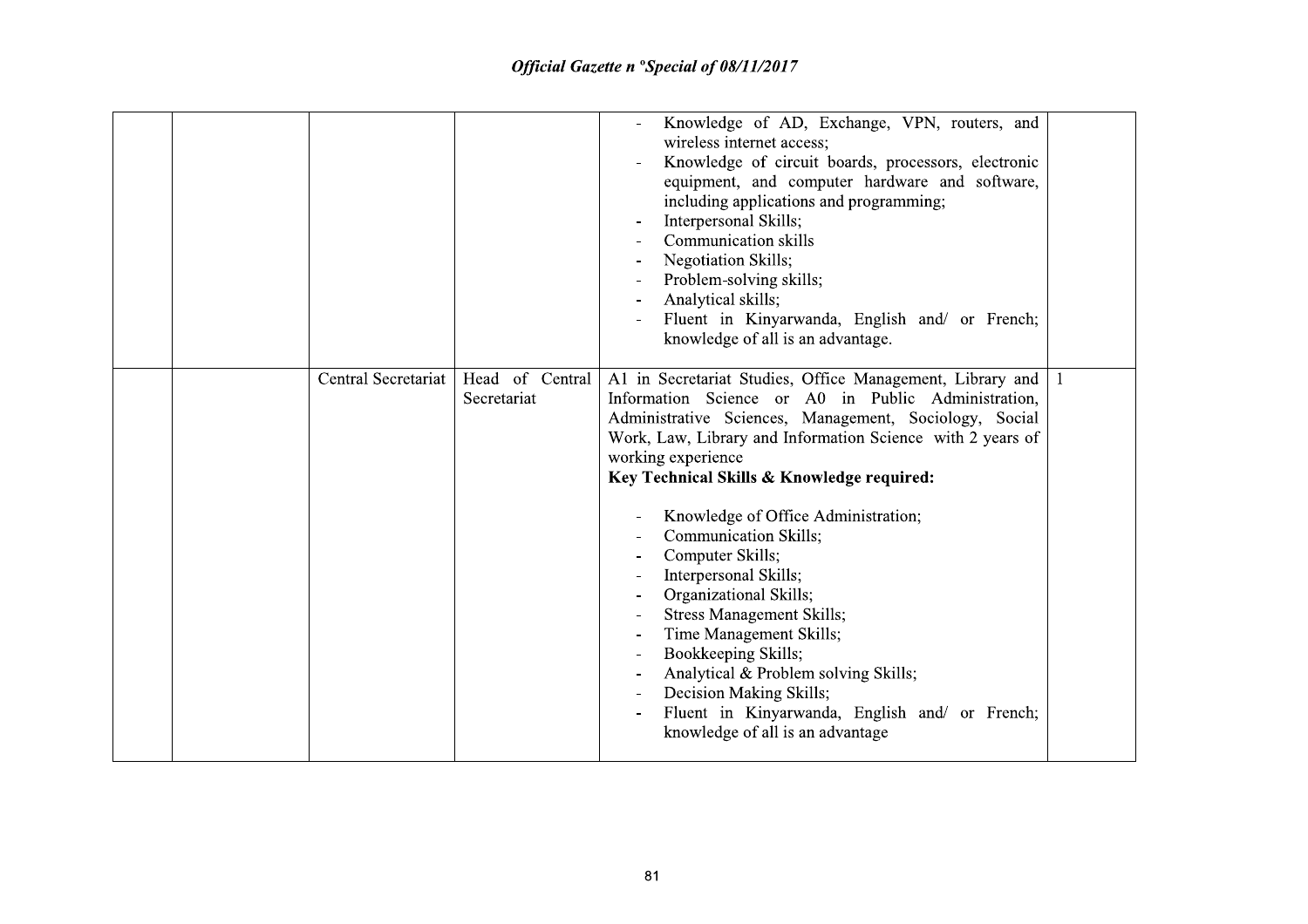|                    | Secretary | Secretary<br>in          | A1 in Secretariat Studies, Office Management or A0 in Public                                                                                                                                                                                                                                                                                                                                                                                                                                                                                                                                                                                |    |
|--------------------|-----------|--------------------------|---------------------------------------------------------------------------------------------------------------------------------------------------------------------------------------------------------------------------------------------------------------------------------------------------------------------------------------------------------------------------------------------------------------------------------------------------------------------------------------------------------------------------------------------------------------------------------------------------------------------------------------------|----|
|                    |           | Central Secretariat      | Administration,<br>Administrative Sciences, Management,                                                                                                                                                                                                                                                                                                                                                                                                                                                                                                                                                                                     |    |
|                    |           |                          | Sociology, Social Work, Law                                                                                                                                                                                                                                                                                                                                                                                                                                                                                                                                                                                                                 |    |
|                    |           |                          | Key Technical Skills & Knowledge required:                                                                                                                                                                                                                                                                                                                                                                                                                                                                                                                                                                                                  |    |
|                    | Secretary | Secretary to DAF<br>Unit | Knowledge of Office Administration;<br><b>Communication Skills;</b><br>Computer Skills;<br>Interpersonal Skills;<br>Organizational Skills;<br><b>Stress Management Skills;</b><br>Time Management Skills;<br>Bookkeeping Skills;<br>Fluent in Kinyarwanda, English and/ or French;<br>knowledge of all is an advantage<br>A1 in Secretariat Studies, Office Management or A0 in Public<br>Administration, Administrative Sciences,<br>Management,<br>Sociology, Social Work, Law<br>Key Technical Skills & Knowledge required:<br>Knowledge of Office Administration;<br>Communication Skills;<br>Computer Skills;<br>Interpersonal Skills; |    |
|                    |           |                          | Organizational Skills;<br><b>Stress Management Skills;</b>                                                                                                                                                                                                                                                                                                                                                                                                                                                                                                                                                                                  |    |
|                    |           |                          | Time Management Skills;                                                                                                                                                                                                                                                                                                                                                                                                                                                                                                                                                                                                                     |    |
|                    |           |                          | Bookkeeping Skills;                                                                                                                                                                                                                                                                                                                                                                                                                                                                                                                                                                                                                         |    |
|                    |           |                          | Fluent in Kinyarwanda, English and/ or French;<br>knowledge of all is an advantage                                                                                                                                                                                                                                                                                                                                                                                                                                                                                                                                                          |    |
| Sub total          |           |                          |                                                                                                                                                                                                                                                                                                                                                                                                                                                                                                                                                                                                                                             | 9  |
| <b>Grand Total</b> |           |                          |                                                                                                                                                                                                                                                                                                                                                                                                                                                                                                                                                                                                                                             | 36 |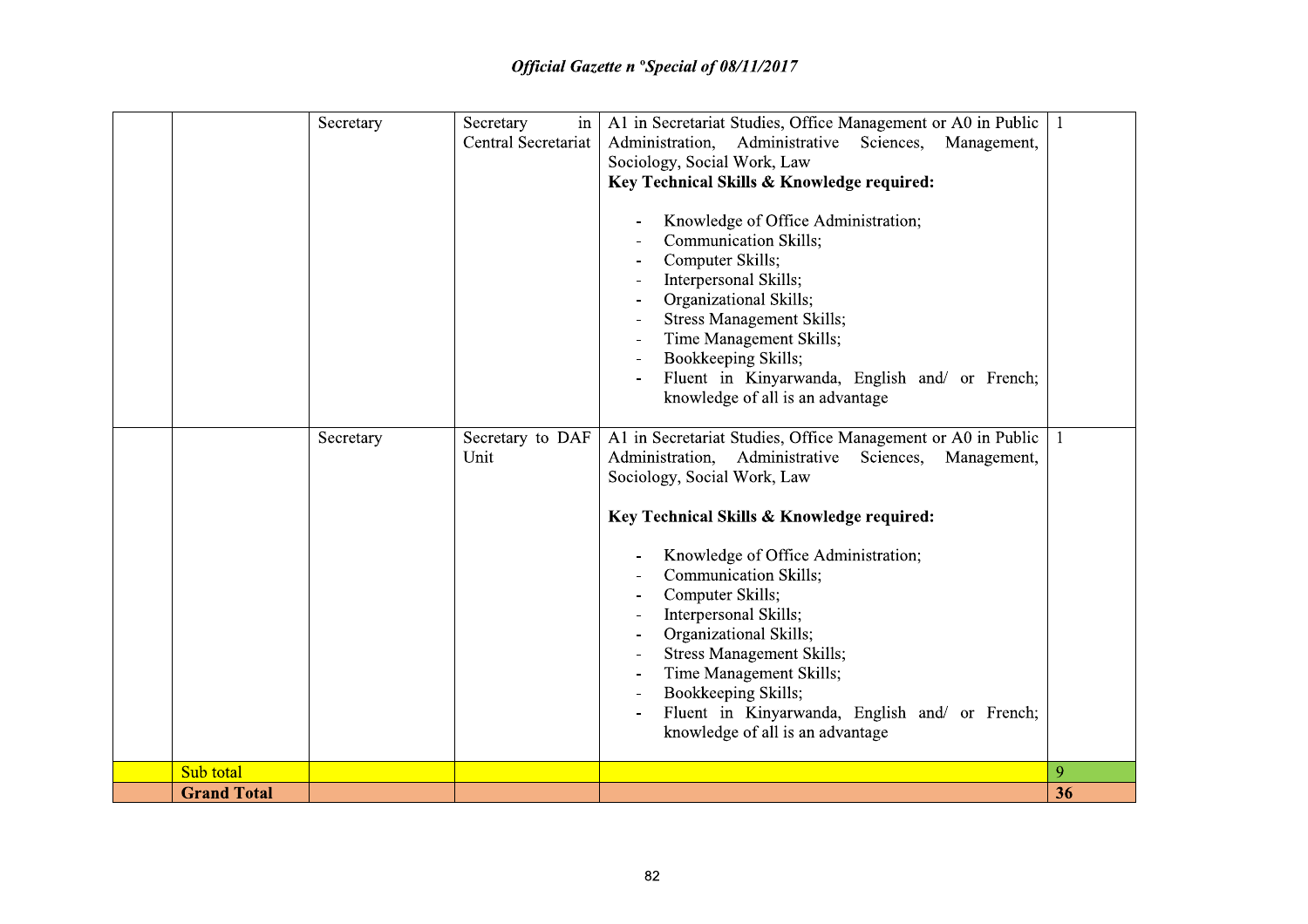w'Iteka rya Minisitiri w'Intebe nº 112/03 ryo ku wa 08/11/2017 rigena inshingano, mission and functions, organisational y'imyanya imbonerahamwe ibisabwa ku myanya y'imirimo, imishahara benefits for employees of the Ministry of n'ibindi bigenerwa abakozi muri Minisiteri Youth y'Urubyiruko

Order  $n^{\circ}$  112/03 of 08/11/2017 determining y'imirimo, structure, job profiles, salaries and fringe

Bibonywe kugira ngo bishyirwe ku mugereka Seen to be annexed to Prime Minister's Vu pour être annexé à l'Arrêté du Premier Ministre nº 112/03 du 08/11/2017 portant mission structure et fonctions. organisationnelle, profils d'emplois. salaires et avantages accordés au personnel du Ministère de la Jeunesse

Kigali, ku wa 08/11/2017

Kigali, on 08/11/2017

Kigali, le 08/11/2017

 $(s\acute{e})$ **Dr. NGIRENTE Edouard** Minisitiri w'Intebe

 $(s\acute{e})$ **Dr. NGIRENTE Edouard** Prime Minister

 $(s\acute{e})$ **RWANYINDO KAYIRANGWA Fanfan** Minisitiri w'Abakozi ba Leta n'Umurimo

Bibonywe kandi bishyizweho Ikirango cya Repubulika:

 $(s\acute{e})$ **BUSINGYE Johnston** Minisitiri w'Ubutabera/Intumwa Nkuru ya Leta

 $(sé)$ **RWANYINDO KAYIRANGWA Fanfan** Minister of Public Service and Labour

Seen and sealed with the Seal of the **Republic:** 

**RWANYINDO KAYIRANGWA Fanfan** Ministre de la Fonction Publique et du Travail

Vu et scellé du Sceau de la République:

 $(s\acute{e})$ 

**Dr. NGIRENTE Edouard** 

**Premier Ministre** 

 $(s\acute{e})$ 

 $(s\acute{e})$ **BUSINGYE Johnston** Minister of Justice/Attorney General

 $(s\acute{e})$ **BUSINGYE Johnston** Ministre de la Justice/Garde des Sceaux

 $\lambda$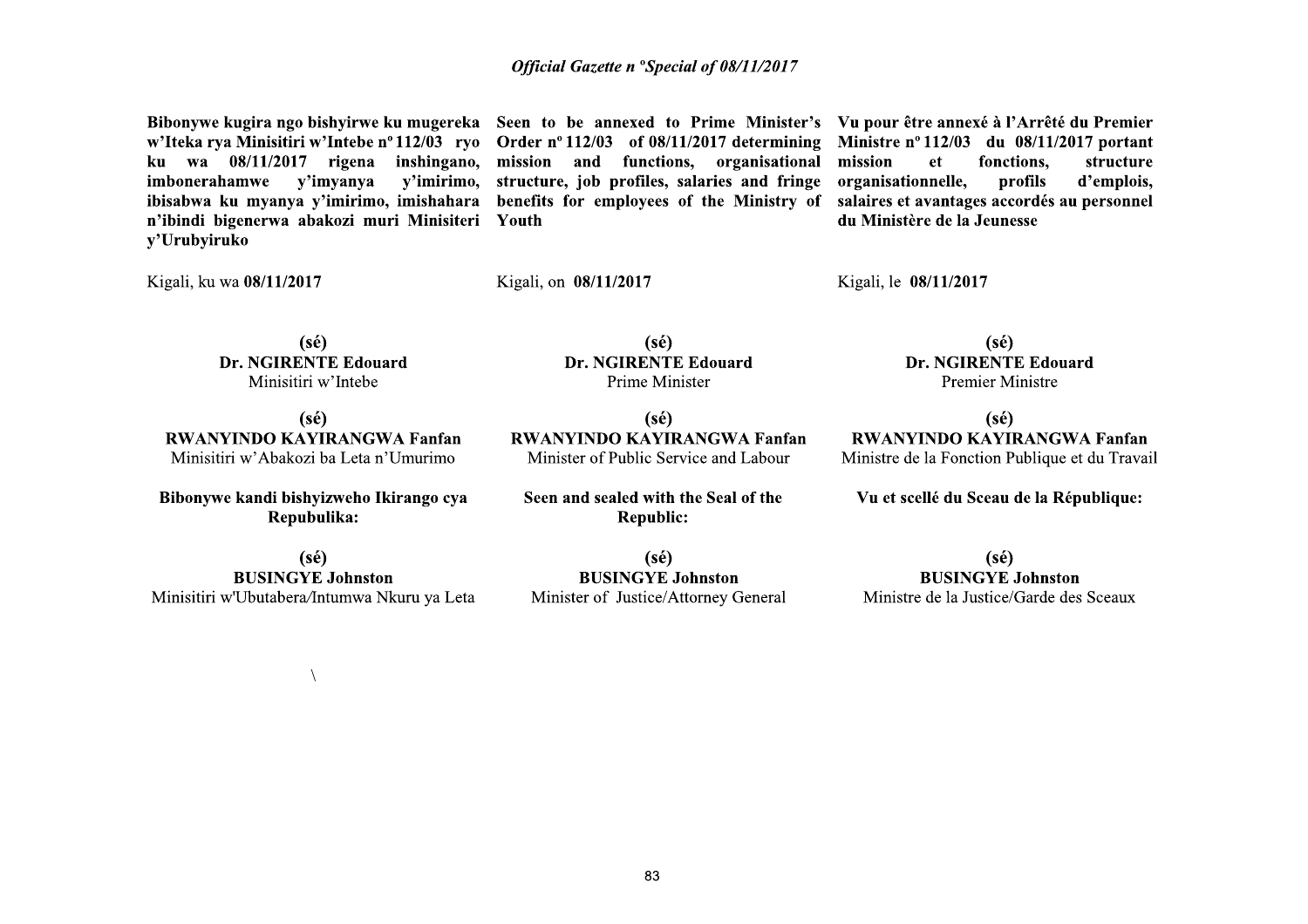UMUGEREKA WA III W'ITEKA RYA ANNEX III TO PRIME MINISTER'S ANNEXE III A L'ARRETE DU MINISITIRI W'INTEBE Nº112/03 RYO KU ORDER Nº112/03 OF 08/11/2017 PREMIER MINISTRE Nº 112/03 DU WA 08/11/2017 RIGENA INSHINGANO, DETERMINING **MISSION** AND 08/11/2017 PORTANT MISSION ET **IMBONERAHAMWE** Y'IMYANYA FUNCTIONS, ORGANISATIONAL FONCTIONS, **STRUCTURE** Y'IMIRIMO, IBISABWA KU MYANYA STRUCTURE, **JOB** PROFILES, ORGANISATIONNELLE, **PROFILS** Y'IMIRIMO, IMISHAHARA N'IBINDI SALARIES AND FRINGE BENEFITS FOR D'EMPLOIS, **SALAIRES** ET **BIGENERWA** MURI EMPLOYEES OF THE MINISTRY OF AVANTAGES **ACCORDES ABAKOZI** AU **MINISITERI Y'URUBYIRUKO** PERSONNEL DU MINISTERE DE LA **YOUTH JEUNESSE**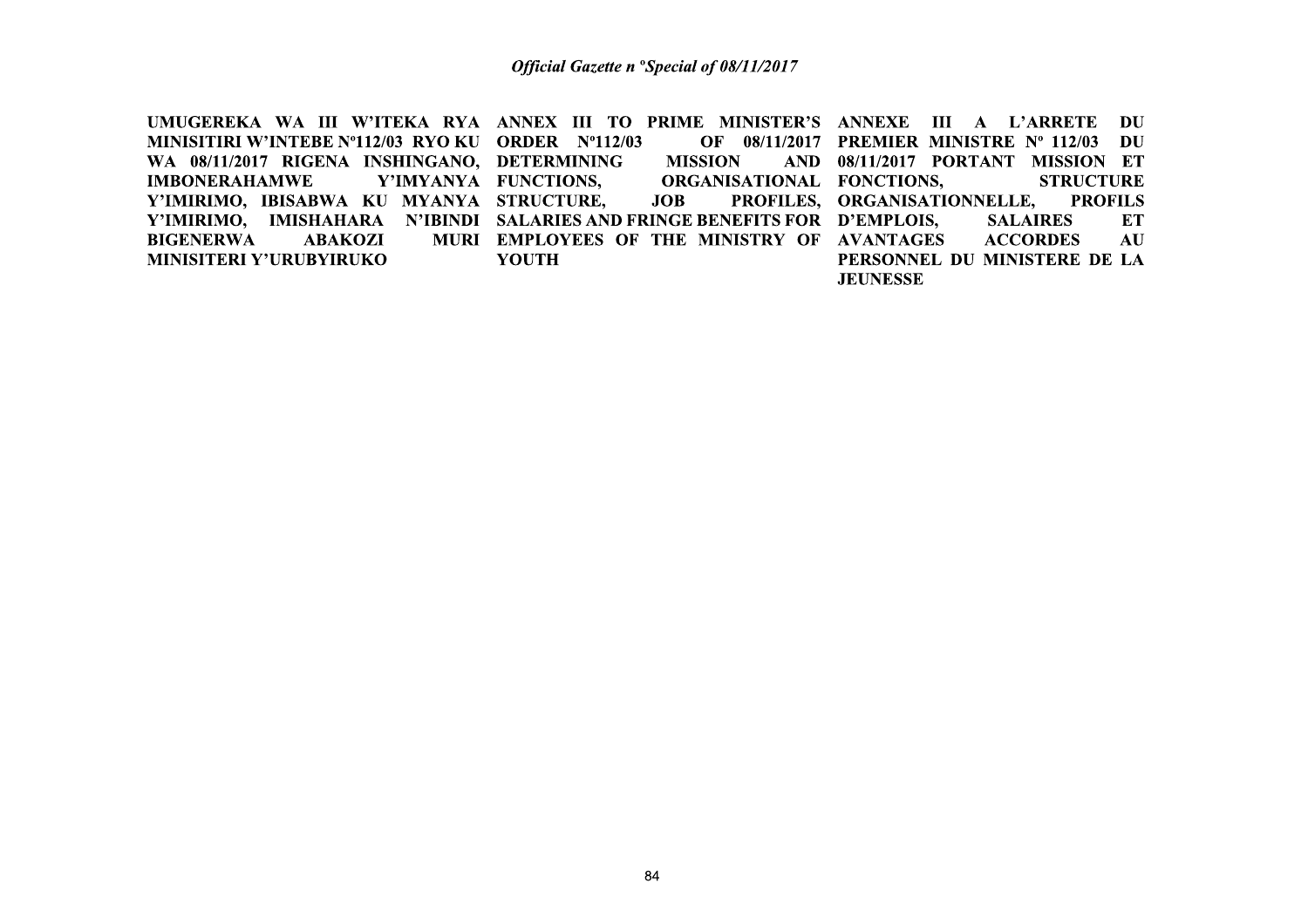### MINIYOUTH SALARY STRUCTURE 2017

| POST                                                          | I.V | Level | Index | <b>Basic Salary</b> | <b>Gross Salary</b><br>(Rwf/Month) |
|---------------------------------------------------------------|-----|-------|-------|---------------------|------------------------------------|
| Permanent Secretary                                           | 441 | F     | 2869  | 1,265,229           | 1,617,505                          |
| Advisor to the Minister                                       | 400 | 2.111 | 1890  | 756,000             | 1,085,309                          |
| Director of Administration & Finance Unit                     | 400 | 3.11  | 1369  | 547,600             | 786,131                            |
| Director of Planning, Monitoring and Evaluation<br>Unit       | 400 | 3.11  | 1369  | 547,600             | 814,962                            |
| Director of Youth Economic Empowerment Unit                   | 400 | 3.11  | 1369  | 547,600             | 814,962                            |
| Director of Youth Social & Ethics Empowerment<br>Unit         | 400 | 3.11  | 1369  | 547,600             | 814,962                            |
| <b>HR Management Specialist</b>                               | 400 | 3.11  | 1369  | 547,600             | 786,131                            |
| Legal Advisor                                                 | 400 | 3.11  | 1369  | 547,600             | 786,131                            |
| Youth Entrepreneurship Promotion Specialist                   | 400 | 3.11  | 1369  | 547,600             | 786.131                            |
| Youth Employment Promotion Specialist                         | 400 | 3.11  | 1369  | 547,600             | 786,131                            |
| Youth Global opportunities Specialist                         | 400 | 3.11  | 1369  | 547,600             | 786,131                            |
| Youth Mobilization, Ethics and Values Nurturing<br>Specialist | 400 | 3.11  | 1369  | 547,600             | 786,131                            |
| Youth Risk Behavior Prevention Specialist                     | 400 | 3.11  | 1369  | 547,600             | 786,131                            |
| Youth Policy Mainstreaming Specialist                         | 400 | 3.11  | 1369  | 547,600             | 786,131                            |
| <b>Planning Specialist</b>                                    | 400 | 3.11  | 1369  | 547,600             | 786,131                            |
| Youth Social Welfare Officer                                  | 350 | 4.11  | 1141  | 399,350             | 567,590                            |
| Youth Center Programs Officer                                 | 350 | 4.II  | 1141  | 399,350             | 567,590                            |
| Youth Entrepreneurship Promotion Officer                      | 350 | 4.11  | 1141  | 399,350             | 567,590                            |
| Talent & Skills Development Officer                           | 350 | 4.11  | 1141  | 399.350             | 567,590                            |
| Youth Volunteerism and Community<br><b>Engagement Officer</b> | 350 | 4.11  | 1141  | 399,350             | 567,590                            |
| Human Resources Officer                                       | 350 | 4.II  | 1141  | 399.350             | 567,590                            |
| Network & Systems Application Administrator                   | 350 | 4.11  | 1141  | 399,350             | 567,590                            |
| <b>ICT Officer</b>                                            | 350 | 4.11  | 1141  | 399,350             | 567,590                            |
| Monitoring & Evaluation Officer                               | 350 | 4.11  | 1141  | 399,350             | 567,590                            |
| <b>Public Relations &amp; Communication Officer</b>           | 350 | 4.11  | 1141  | 399.350             | 567,590                            |
| Statistician                                                  | 350 | 4.11  | 1141  | 399.350             | 567,590                            |
| Accountant                                                    | 350 | 5.11  | 951   | 332,850             | 473,075                            |
| Administrative Assistant to the Minister                      | 350 | 5.11  | 951   | 332,850             | 473,075                            |
| Administrative Assistant to the PS                            | 350 | 5.11  | 951   | 332,850             | 473.075                            |
| <b>Internal Auditor</b>                                       | 350 | 5.11  | 951   | 332,850             | 473,075                            |
| Procurement Officer                                           | 350 | 5.11  | 951   | 332,850             | 473,075                            |
| <b>Head of Central Secretariat</b>                            | 350 | 7.11  | 660   | 231,000             | 328,317                            |
| Secretary in Central Secretariat                              | 350 | 8.11  | 508   | 177,800             | 252,705                            |
| Secretary to DAF Unit                                         | 350 | 8.11  | 508   | 177,800             | 252,705                            |